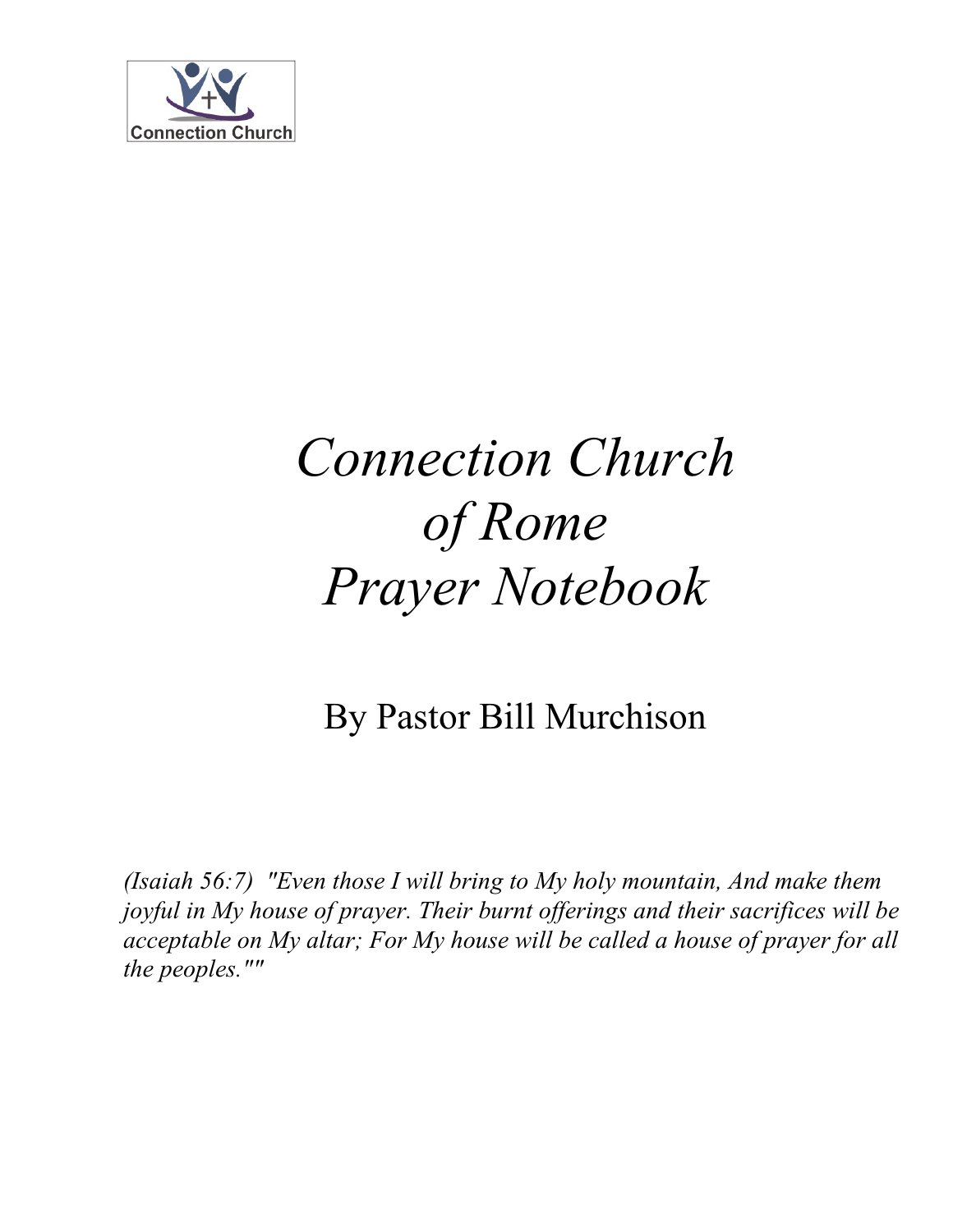# **TABLE OF CONTENTS**

| I.    | Our Father Who Art In Heaven, Hallowed Be Thy Name           |
|-------|--------------------------------------------------------------|
|       | A. Offer The Sacrifice of Thanksgiving                       |
|       | B. Offer The Sacrifices of Praise                            |
| II.   | Thy Kingdom Come, Thy Will Be Done                           |
|       | A. Pray For The Kingdom To Be Established In Your own Life   |
|       | B. Pray For All Who Are In Your Sphere Of Influence          |
|       | C. Pray For All Who Are In Authority<br>D. Pray For The Lost |
|       | E. Pray For The Sick                                         |
|       | F. Pray And Petition For All Things                          |
|       | G. Pray For Other Ministries                                 |
|       | H. God's General Will For Our Lives                          |
| III.  | Give Us This Day Our Daily Bread                             |
| IV.   | Forgive Us Our Debts As We Forgive Our Debtors               |
| V.    | Lead Us Not Into Temptation But Deliver Us From Evil         |
| VI.   | For Thine Is The Kingdom, And The PowerAmen                  |
|       | 37                                                           |
| Ι.    | To Whom Shall We Pray?                                       |
| II.   | Three Pre-requisites To Prayer                               |
| III.  | How Should We Pray?                                          |
| IV.   | Pray In This Way!                                            |
| V.    | Three Criteria To An Amazing Prayer Life                     |
| VI.   | The Significance Of Positions During Prayer                  |
| VII.  | Fasting                                                      |
|       | A. Definition Of Fasting                                     |
|       | <b>B.</b> Preparation For Fasting                            |
|       | C. Purposes For Fasting                                      |
|       | D. Wrong Purposes For Fasting<br>E. Conditions For Fasts     |
|       | F. Things You May Experience When Fasting                    |
|       | G. Things To Do Intentionally During Your Fast               |
|       | H. Results Of Fasting                                        |
|       | I. Coming Down The Mountain                                  |
| VIII. | What Is Fasting                                              |
| IX.   | Study On Words Associated With Prayer                        |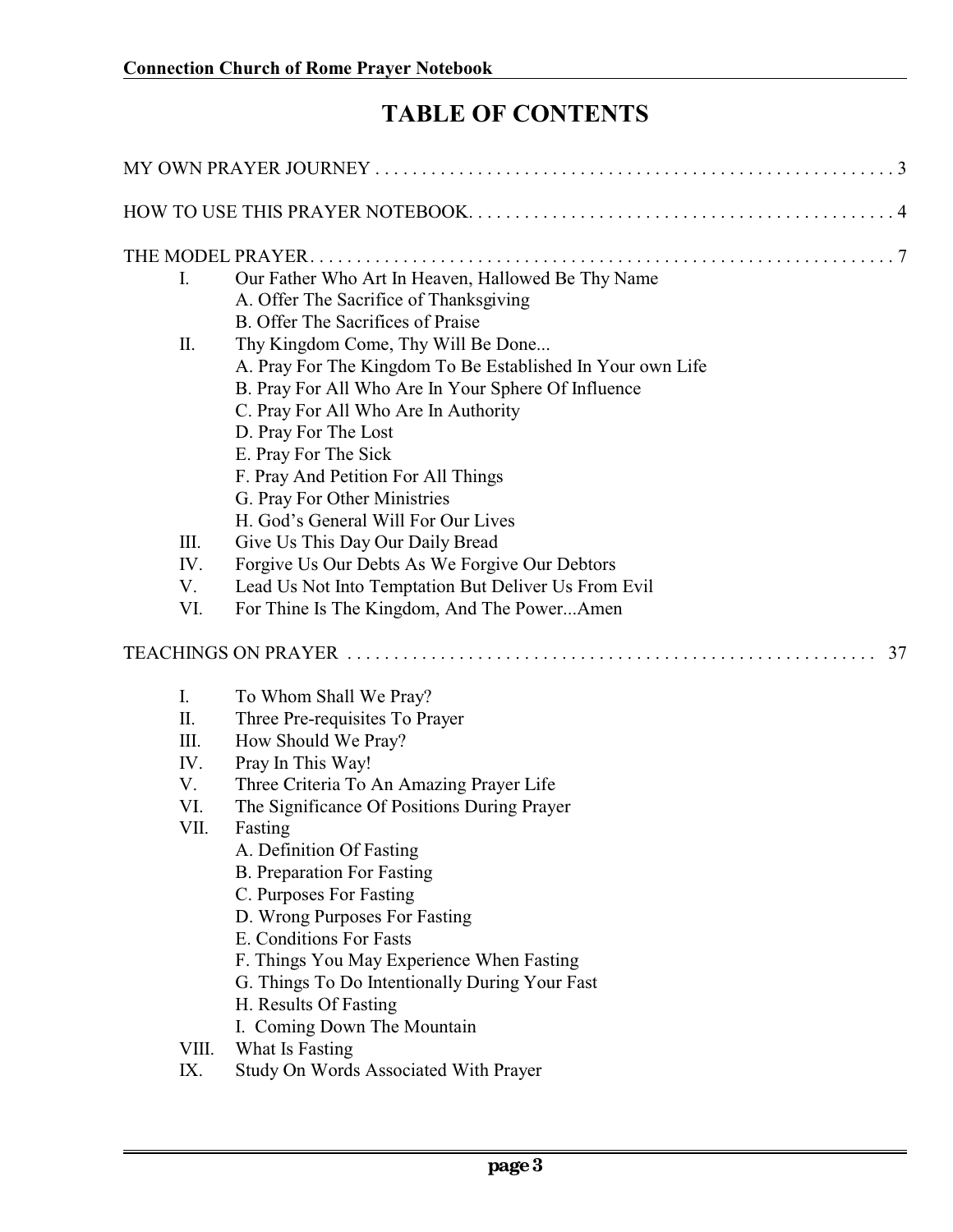#### **MY OWN PRAYER JOURNEY**

Shortly after becoming a Christian, a brother shared with me how I needed to begin to read the Bible every day. I began to do this and fell in love with the Word. However, it was seven years later that I began to learn about prayer. Bob Schindler, a professional golfer at the time (now Director of CedeSports), began discipling Karen and I. He shared with us about prayer.

Shortly thereafter, Jim Elliff, the pastor at the church we were attending did a message on the Lord's Prayer. He shared how the Lord's Prayer was an outline and it was to help us pray for the different areas of our life. Up till then, I had viewed the prayer as something you memorized and recited in religious ceremonies.

Then, David Loveless, former pastor at Discovery Church, did a series of messages on the Lord's Prayer. He went into depth sharing on the names of God and he role modeled prayer for the church. We began a prayer chain and people would sign up for a certain time to come to the prayer room at church and pray for an hour. These times of prayer, teachings and the role modeling shaped my understanding of prayer.

Larry Lea's book, *Could You Not Tarry One Hour* has also had an impact on my prayer life. He communicates a better understanding of how we are to pray. The prayer notebooks that I have kept over the years have been influenced by his teachings. I recommend his book to everyone who wants to learn more about prayer.

The Lord encouraged me to make my own prayer notebook many years ago. The first year that I kept the notebook, I had about 60 specific answers to prayer. The Lord was encouraging me in my prayer life. We do not always have fast answers, but for that season of my life, God wanted to encourage me. Here are some of those answers to prayer along with some others to encourage you.

- I prayed for an oak tree. One day I came home from work and there were two oak trees planted in my front yard. Orange County had come out and planted these two trees for me. None of my neighbors received oak trees, just me. They left care instructions on my front door. God had heard my specific prayers and answered them. I had not told other people; I just prayed for the trees. I was so excited. I ran and showed my neighbors my prayer notebook and told them how God answered my prayers.
- When Karen became pregnant with our 4th child, we knew that we needed a bigger vehicle. Our 5 passenger car was not going to hold everyone. We took it to the Lord in prayer. Just before the baby came, we received a phone call from a man in Pennsylvania that we had never met or spoken to. He said that the Lord had impressed him to give us \$2,000. He sent it to us and that was the exact remaining amount we needed to buy the station wagon we were looking at. God, in His unfathomable ways, had answered yet another specific prayer.
- I prayed for a cocktail tree. A cocktail tree is a fruit tree with several different types of fruit grafted into it. I prayed for an orange, grapefruit and lemon tree. On the birth of our 6th child, I received call from Fred Dunn, owner of Dunn's Nursery in Apopka, Florida. He said that he wanted to give us a cocktail tree as a baby shower. God had answered another specific prayer request.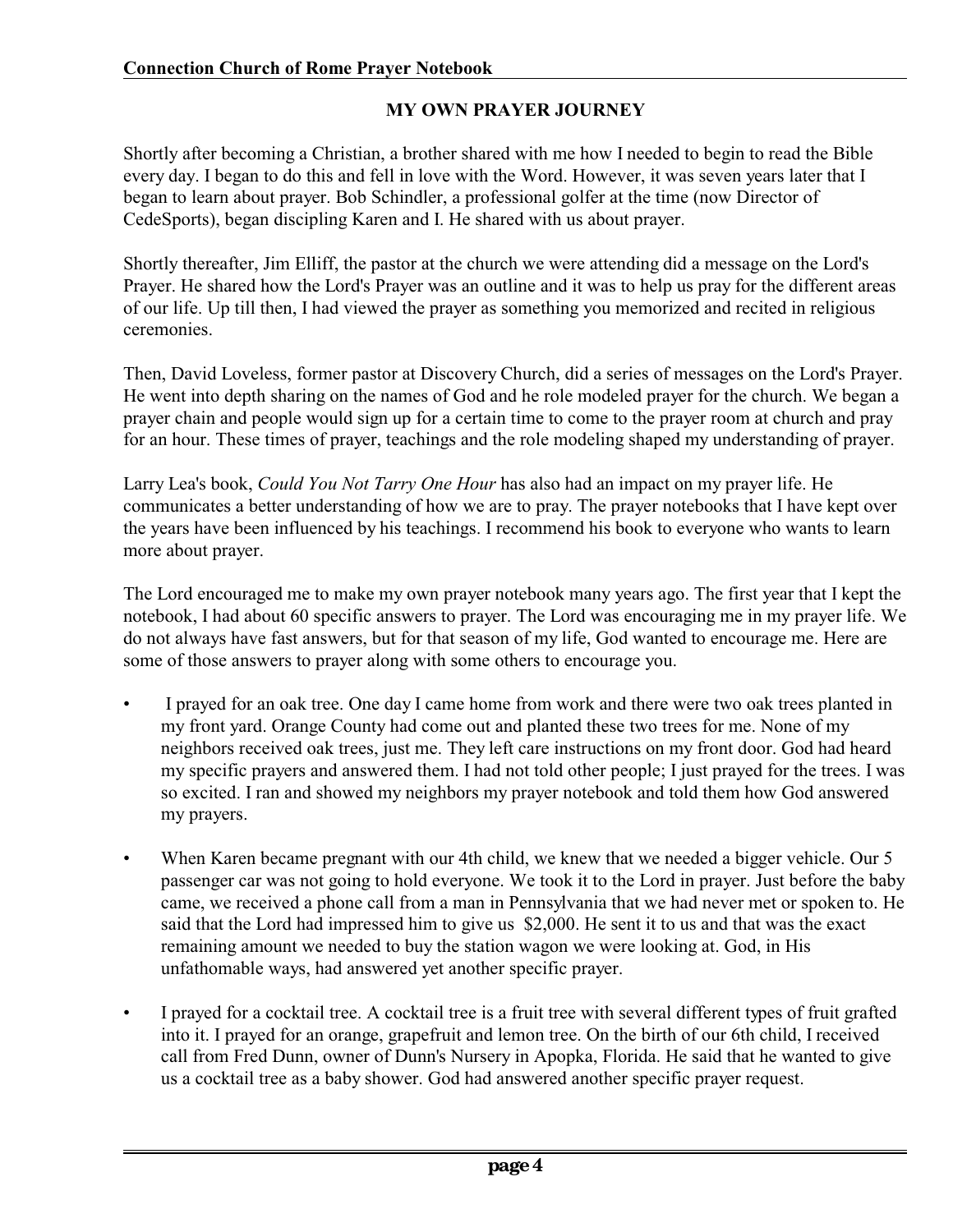- When our 7th child was on the way, we knew we needed an even larger vehicle. We prayed for a 15 passenger van. The Barnes, some friends of ours, had a tan van and they needed another bench in it for their growing family. We prayed that our van would have an extra bench in the back which we could give to the Barnes. Finally, when it came time to buy our van, the Lord directed us to a Burgundy 15 passenger van. All the benches were burgundy, except the last bench; it was tan. The dealership had lost the bench that came with it and had put this bench there as a replacement. It matched the Barnes tan van and God had incredibly answered another specific prayer request.
- Karen and I wanted to be debt free on our house. We prayed about this regularly. One day, the Lord spoke clearly that we were to pray specifically that we would be debt free in three years. We did that as well as give above and beyond to the maximum ability that we had. At the end of three years, we were still in debt. However, Karen got a call from her grandfather who wanted to know how much our mortgage was. He wanted to pay it off for us. He sent us the check and we were debt free on the house, almost exactly three years from the time we began praying specifically. God hears, delights and answers our prayers.

We have had so many prayers answered that we could fill a notebook with testimonies. God is a great God; nothing, absolutely nothing, is too difficult for Him. Nothing is too small for Him to bother with. He delights in us coming to Him to meet all our needs. He desires to receive glory and honor through everything in our lives.

Why this prayer notebook? After we came home from the Nike Tour in 1994, I took a spiritual survey that I had found in a discipleship manual. It revealed a weakness in the area of prayer. I had let some things slide and was not being faithful and consistent in my prayer life. I needed a tool to help me.

I also administered the survey to my family. Prayer was a major weakness in their lives as well. They needed help. I began to do some teaching on prayer. We began to pray together as a family. The role modeling was important.

Then, while praying, the Lord laid this prayer notebook on my heart. The various sections and formats came on different days while praying. I would write down the impressions that the Lord would give and go work on them later during the day.

The prayer notebook is working for my family and I. It has helped me stay on track. It has helped me be focused in my prayers. It has helped me be faithful to pray for people and needs. I am more effective because of it. I trust that you will use it and it will help you become more effective in your prayer life. May the Lord bless you as you seek Him.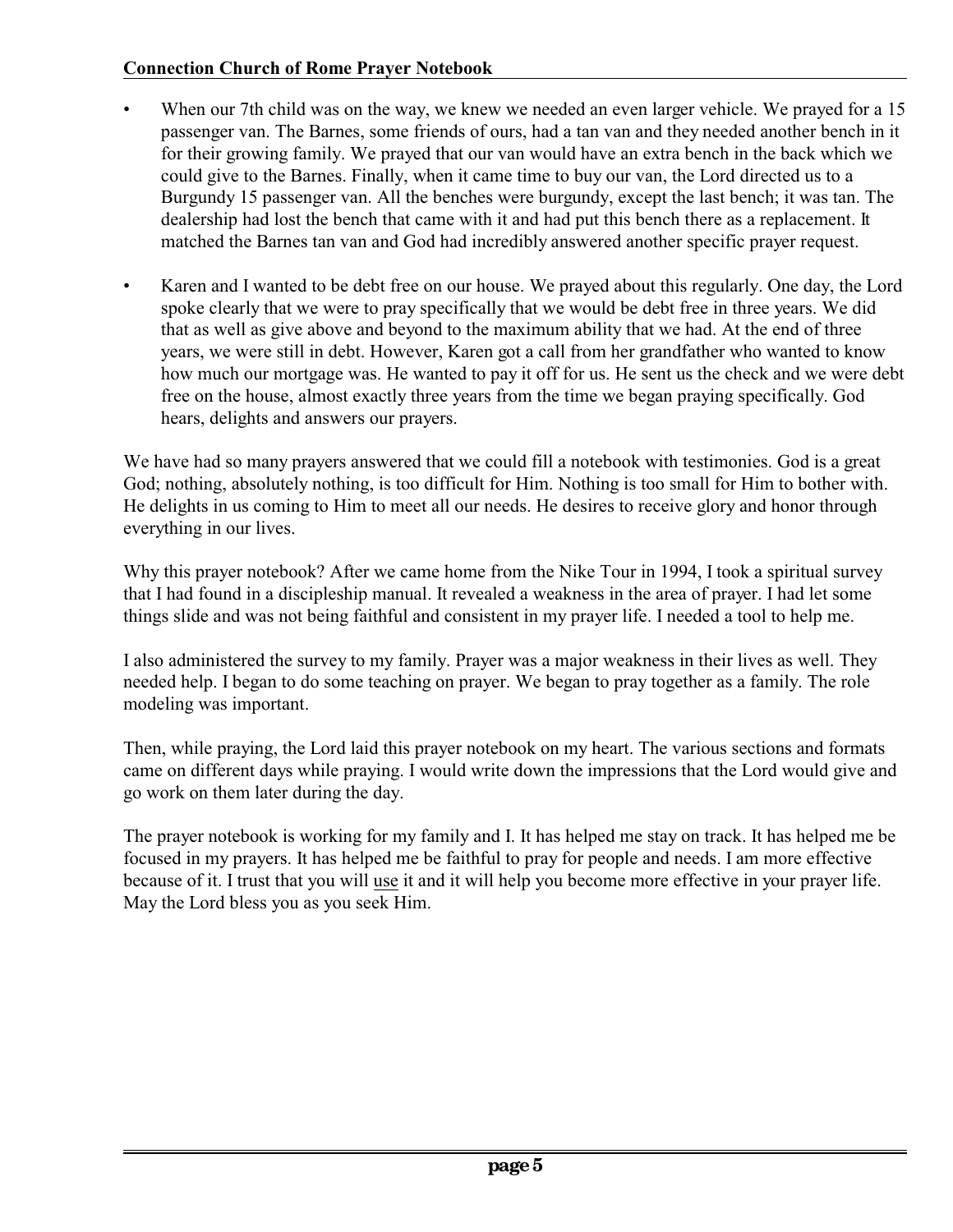# **HOW TO USE THIS PRAYER NOTEBOOK**

**1. Familiarize yourself with it.** Read through the prayer notebook and grasp an overall understanding of its contents. If there is anything that you do not understand, call and ask for help. Ask a pastor or a friend who is mature in the Lord to help you with your prayer life. Take time first of all, to get familiar with it.

**2. Personalize it.** This prayer notebook is a tool. If it is going to be useful, you must make it personal. You need to fill in the names and prayer requests that are on your heart. As you write down the concerns and burdens on your heart, you will be more motivated to use the book. It will become your prayer notebook, not just a document.

**3. Use the notebook.** as a tool to keep you on track. It is not a prayer to pray, but a guideline to keep you focused. It is intended to equip and assist you in your prayer life. Use it, but be fresh and creative in your prayers.

Every item in the notebook is not intended to be prayed every day. Unless you have several hours to pray, you will have to budget your time allocation for the different sections.

I find that praying through one column or page of the names and character qualities of God is about right for me. Some days I will do much more, but for the time I have committed to pray, one column of the names of God is the right amount. I use a different column of names and character qualities each day.

There are seven parts to the second section, Thy Kingdom Come, Thy Will Be Done. You may want to cover one part of that section each day. Write the day of the week at the top of that page to help you remember which part to pray for. Remember, the notebook is just a tool to meet your needs.

**4. Prepare to pray.** To be prepared to pray, gather together the following items before you begin. I like to set these items aside the night before. This way, when I get up, I can immediately find them and begin to pray.

A. Bible. You will need your Bible to read passages that the Holy Spirit brings to mind. It is good to read Psalms or another passage to get your mind set on the Lord and on things above. It is good to pray through passages of Scripture. Sometimes, the Holy Spirit will have you write a note to someone and you will want to include a Scripture in it.

B. Pen and Paper. You should write down insights, ideas, projects, activities, prayer requests and other information that you pick up during your prayer times. Many of my ministry projects have come out of my prayer time. The Holy Spirit has moved me to write notes, letters, manuals, songs and given me teachings during my prayer times. It is important to prepare in advance for these activities.

C. Prayer notebook. Keep your prayer notebook with your Bible. You should not have to look for it, but have it readily available.

**5. Review and give thanks.** Review your answers and give thanks for specific answers that God has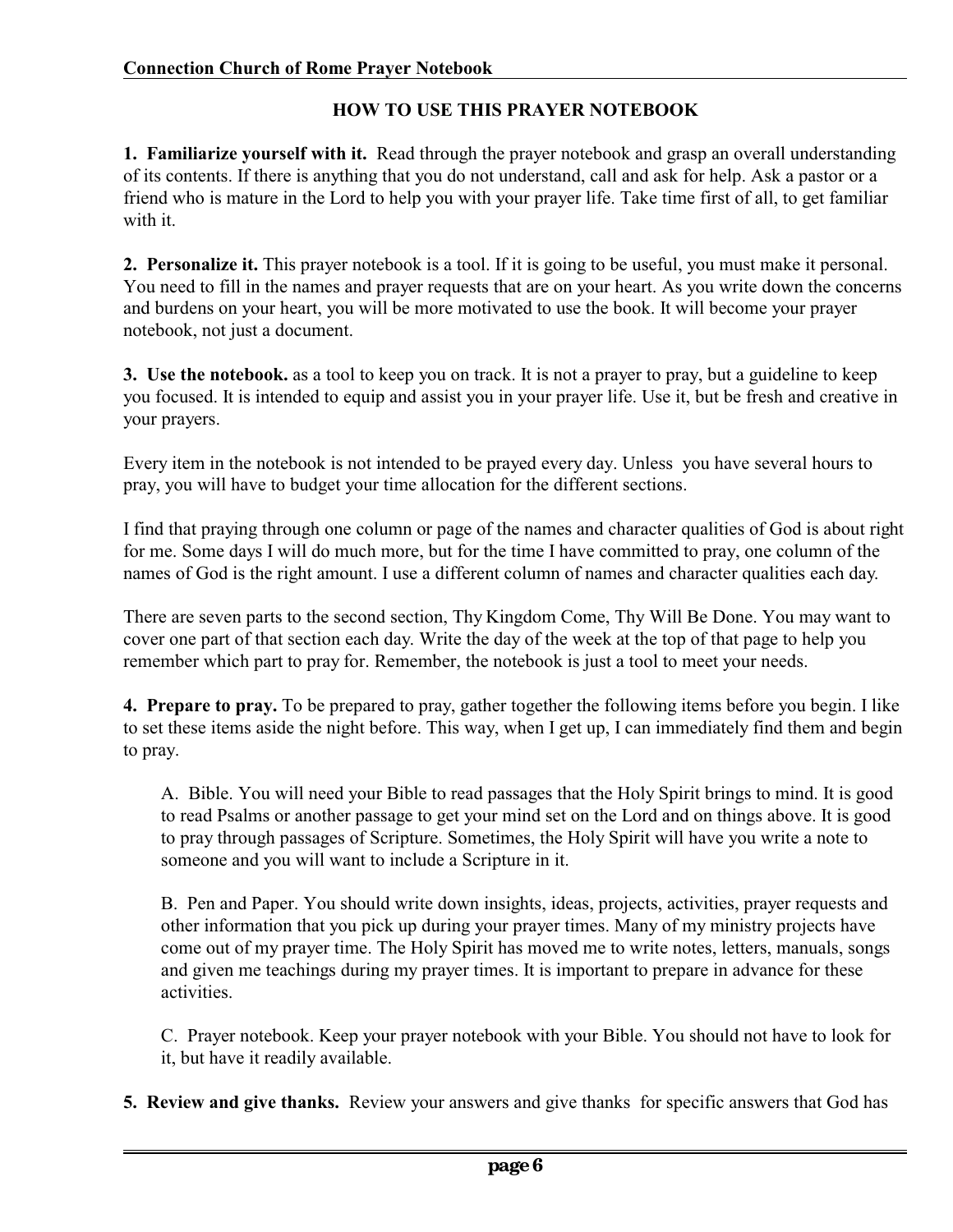given you. Use these answers as a springboard to start your prayer time. We are to pray with thanksgiving and this is a great way to do just that. Reviewing your answers to prayer will encourage, motivate and build your faith. It will also keep these answers fresh on your heart to share as testimonies to others.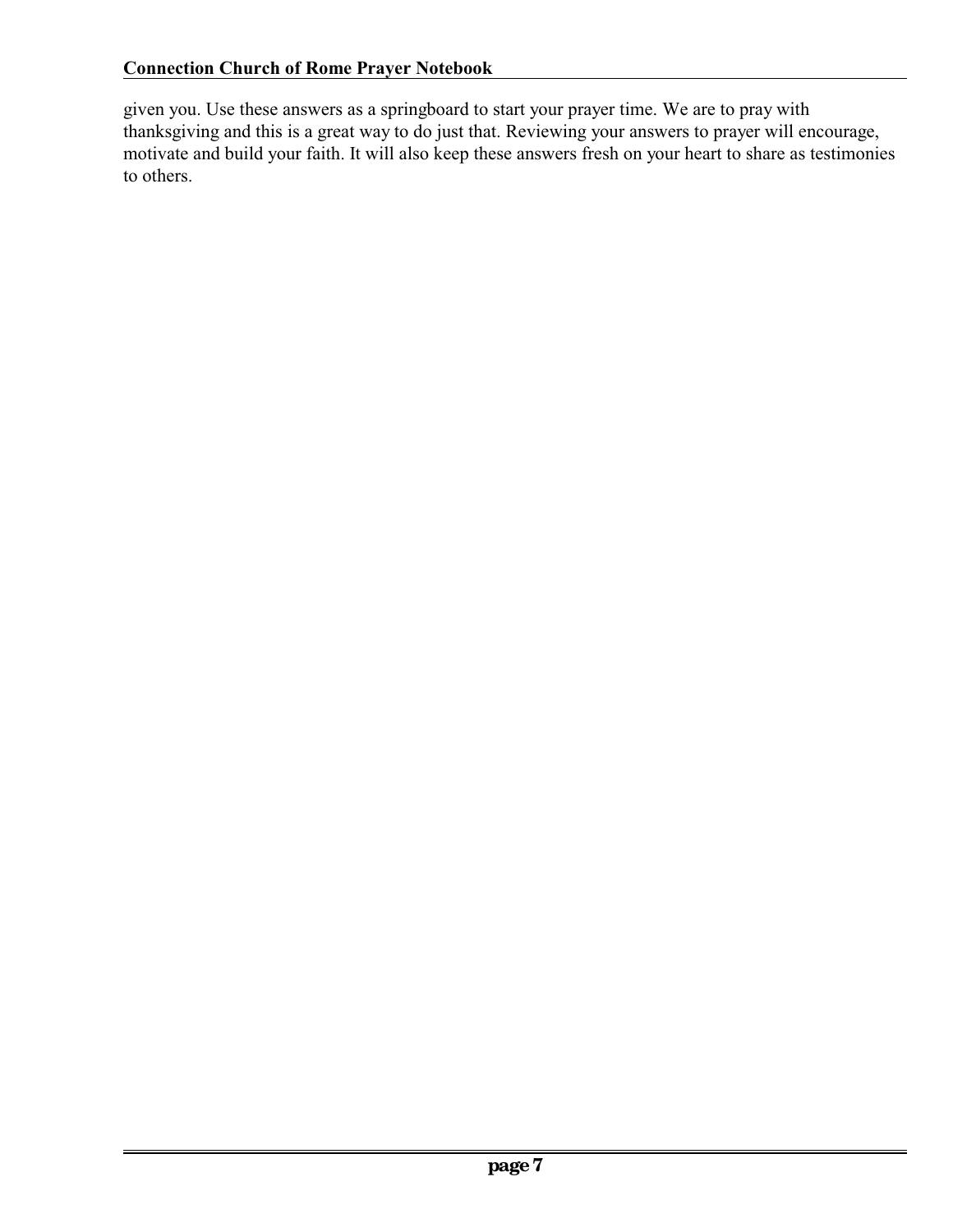# **THE MODEL PRAYER**

#### **I. HALLOWED BE THY NAME**

#### **A. Offer The Sacrifice of Thanksgiving**

Psalms 100:4 Enter His gates with thanksgiving, and His courts with praise. Give thanks to Him; bless His name.

As people would enter the temple to worship, they had to pass through the gates. They were to give thanks to the Lord as they initially entered the temple. Thanksgiving was the first part of worshipping the Lord. As they proceeded into the temple and entered the courts (there was an outer and an inner court), they were to offer the sacrifice of praise.

| Salvation           | Food            | Clothing            | Eternal Life      |
|---------------------|-----------------|---------------------|-------------------|
| Life Purpose        | Wisdom          | Knowledge           | Sight             |
| Hearing             | Taste           | Touch               | Speech            |
| Ability to Walk     | Protection      | Freedom             | Spiritual Gifts   |
| Forgiveness         | <b>His Love</b> | His Kindness        | His Caring        |
| Church Family       | Grandparents    | Parents             | Children          |
| Grandchildren       | Friends         | His Word            | His Spirit        |
| Sleep               | Peace           | Encouragement       | Counsel           |
| Hope                | Strength        | Transportation      | Answers to prayer |
| Water               | Seasons         | Light               | Creativity        |
| Mountains           | Oceans          | Trees               | Fish              |
| Animals             | Angels          | House               | Health            |
| Music               | Jobs            | Sound Minds         | Justification     |
| Laughter            | Joy             | <b>Babies</b>       | Vitality          |
| His Favor           | Security        | Variety In Creation | His presence      |
| Spiritual oversight | His joy         | Sanctification      | Vision            |
| Direction           |                 |                     |                   |

# **Examples Of Things In Our Lives To Give Thanks To The Lord**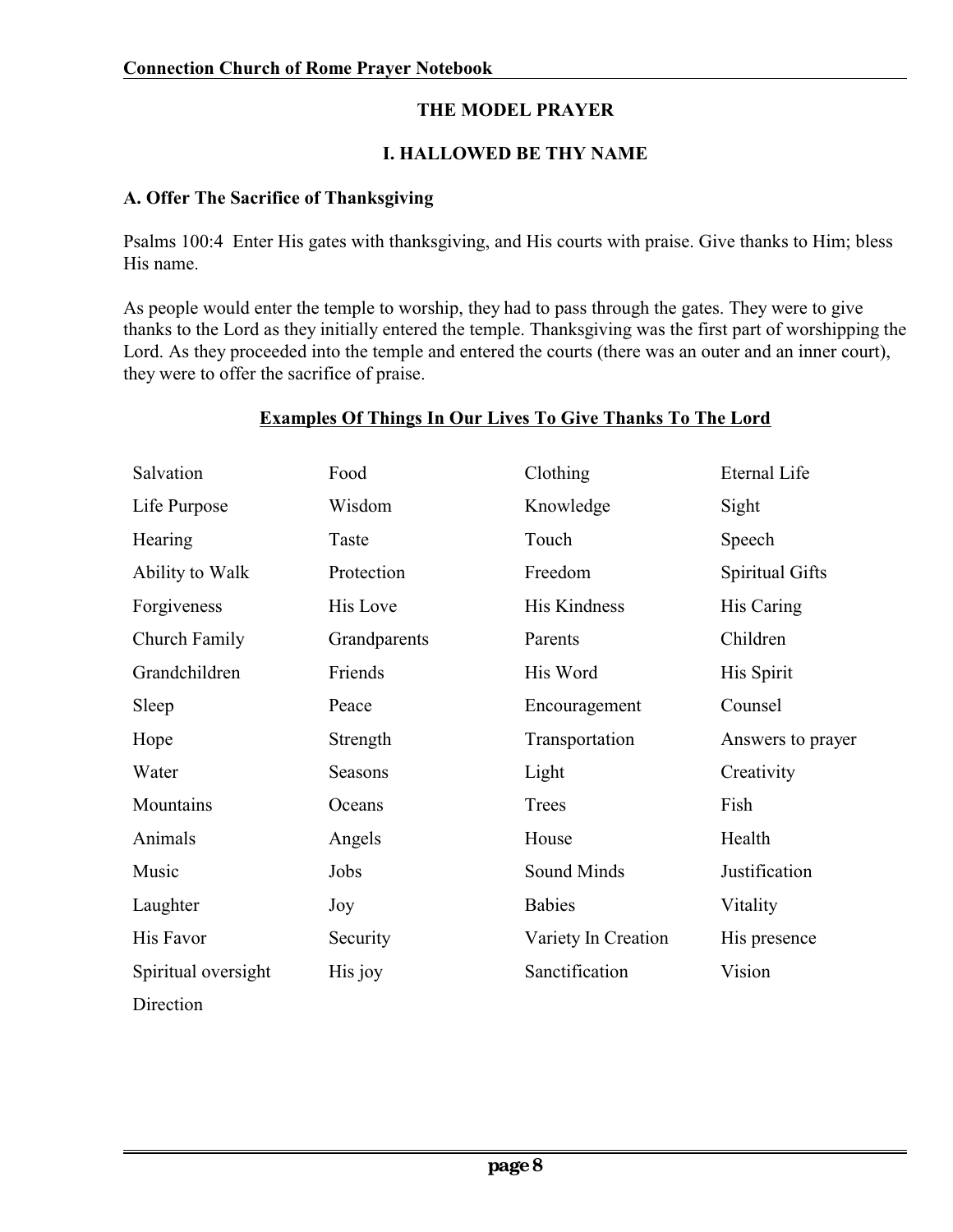#### **I. HALLOWED BE THY NAME**

**B. Offer The Sacrifices of Praise** Bless The Various Names and Attributes of God. The verses where the names, attributes or character qualities are found are also listed.

Adonai-Jehovah (Sovereign Master) Gen 15:2,8 Advocate <sup>1</sup> Jn 15:2,8 All in all Col 3:11 Altogether Lovely Song of Sol 5:16 Almighty Rev 11:17 Alpha Rev 1:8 Ancient of Days Dan 7:13 Angel of His Presence Is 63:9 Anointed Lk 4:18 Anointer Lk 9:11 Appointer <sup>2</sup> Cor 1:21 Apostle and High Priest Heb 3:1 Arm of the Lord Is 51:9-10 Author of Eternal Salvation Heb 5:9 Author of Faith Heb 12:2 Awesome Ex 15:11, Dt 7:21 Balm of Gilead Jer 8:22 Banner of the nations **Is 11:12** Baptizer of H.S. Mt 3:11 Beautiful Is 4:2, Is 27:4 Beginning Col 1:18, Rev 3:14 Beloved Matt 12:18 Bishop of our souls <sup>1</sup> Pet 2:25 Branch of Righteousness Jer 23:5 Branch out of His Roots Is 11:1 Branch of the Lord Is 4:2 Bread of God Jn 6:33 Bread of Life Jn 6:35 Bright Morning Star Rev 22:16 Brightness of His Glory Heb 1:3 Builder Heb 3:4 Bundle of Myrrh Song of Sol 1:13 Captain of our Salvation Heb 2:10 Captain of the Lord's Host Josh 5:14 Caring Zeph 2:7, Ezk 34:12 Chief Shepherd <sup>1</sup> Pet 5:4 Chief Cornerstone <sup>1</sup> Pet 2:6 Choice Stone <sup>1</sup> Pet 2:6 Chosen of God Lev 23:35 Christ (Anointed) Matt 16:16 Comforter Is 51:12, <sup>2</sup> Cor 1:3 Commander Is 55:4 Compassionate <sub>Dt 4:31</sub> Confidence Pr 3:26 Consolation of Israel Lk 55:4 Consuming Fire Heb 12:29, Dt 4:24

Counselor Is 9:6 Creator Col 1:16 Crown of Glory Is 28:5 Day Star 2 Pet 1:19 Day Spring on High Lk 1:78 Defense <sub>Is 25:4</sub> Deliverer Rom 11:26 Diadem of Beauty Is 28:5 Discerner Pro 2:3-8 Door of the Sheep Jn 10:7 Elect One Is 42:1 Elect Stone <sup>1</sup> Pet 2:6 Elohiym Gen 35:11 El Shadday (God Almighty) Gen 28:3 Encourager Rom 15:5 Eternal <sup>1</sup> Tim 6:16, <sup>1</sup> Tim 1:17 Eternal Father Isiah 9:6 Eternal Life <sup>1</sup> Jn 5:20, <sup>1</sup> Jn 1:2 Eternally Blessed God Rom 9:5 Everlasting Father Is 9:6 Everlasting Light Is 60:20 Example Jn 13:15, <sup>1</sup> Tim 1:16 Exceedingly Great Reward Gen 15:1 Faithful and True Rev 19:11 Faithful Witness Rev 1:5 Father Matt 5:16 Father of Mercies 2 Cor 1:3 Finisher of our Faith Heb 12:2 First and Last Rev 1:17 Firstborn among Brethren Rom 8:29 Firstborn from the dead Col 1:18 Firstborn over all creation Col 1:15 Firstfruits of those asleep 1 Cor 15:20 Fisher of Men Matt 4:19 Flame Is 10:17 Forerunner Heb 6:20 Forgiver Matt 9:2 Fortress Ps 12:2 Foundation Is 28:16 Fountain of Living Waters Jer 17:13 Friend Jn 15:13-15 Garden of Renown Ez 34:29 Gate Matt 7:13-14 Gentle Matt 11:29 Gift of God Jn 4:10 Glorious Lord Is 33:21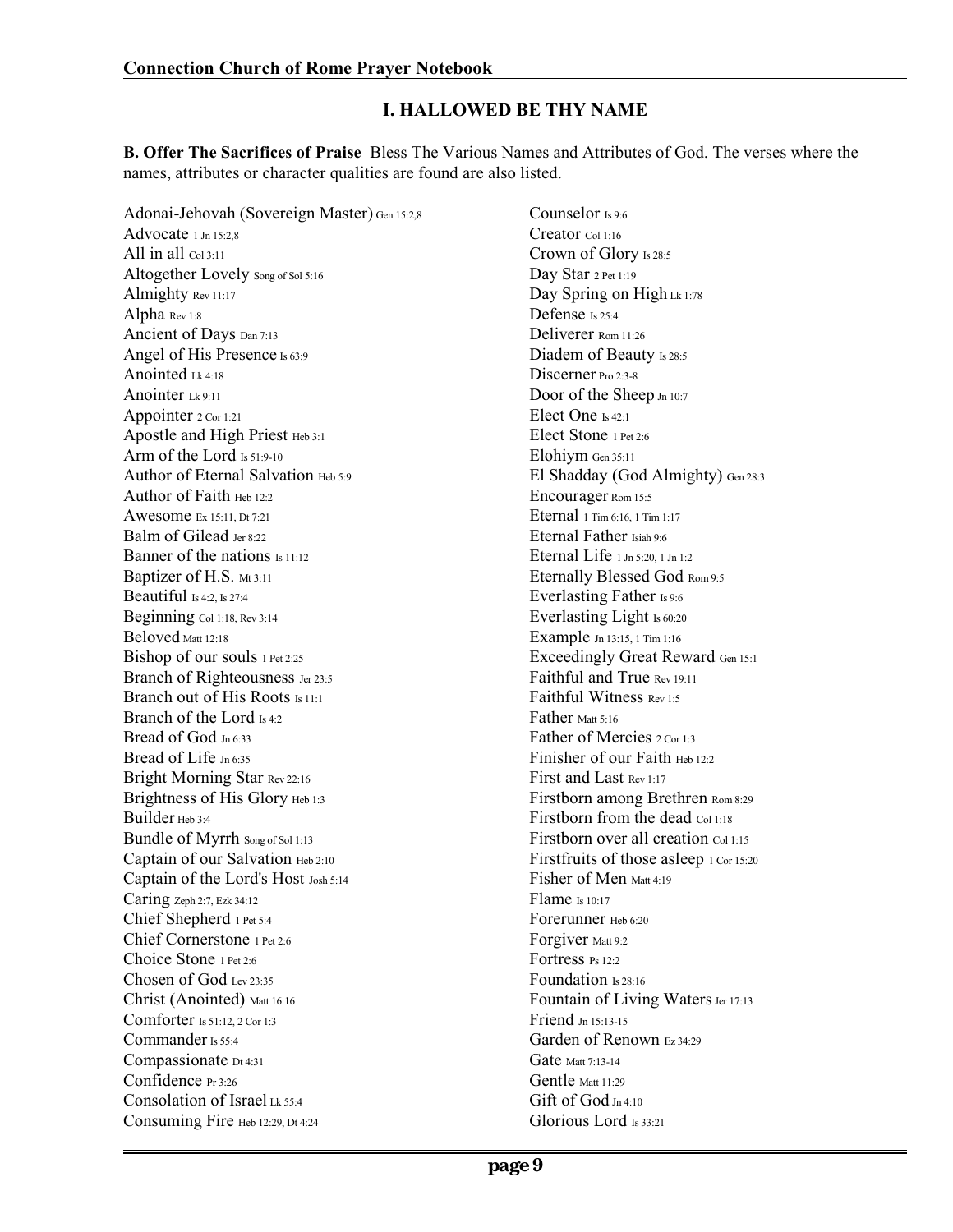Glory Ps 3:3 God full of compassion Ps 86:15 God Manifest in the flesh 1 Tim 3:16 God of my Savior Lk 1:47 God of all Comfort 2 Cor 1:3 God of all Grace 1 Pet 5:10 God of Glory Acts 7:2 God of Hope Rom 15:13 God of Love and Peace 2 Cor 13:11 God of my life Ps 42:8 God of Patience and Comfort Rom 15:5 God of Peace Rom 15:33 God of the Whole Earth Is 54:5 God of Truth  $Dt$  32:4 God the Judge of All Heb 12:23 God of Jacob Ex 3:6 God with us Mattt 1:23 God of blessing Ps 67:6-7 God of Isaac Gen 28:13 God of Abraham Gen 31:42 Good Ps 34:8 Good Shepherd Jn 10:11, Heb 13;20 Good Teacher Mk 10:17 Governor Matt 2:6 Grain Offering Lev 2:1-10 Great God Titus 2:13, Dt 7:21 Great High Priest Heb 4:14 Great King above all Gods Ps 95:3 Great Light Is 9:2 Great Prophet Lk 7:16 Habitation of Justice Jer 50:7 Head of every man 1 Cor 11:3 Head of the Body Col 1:18 Healer Jer 33:6 Heavenly Father Matt 5:48 Heir of all things  $Heb 1:2$ Help Ps 115:11 Helper Heb 13:6 Help of my countenance Ps 42:11 Hidden Manna Rev 2:17 Hiding Place Is 32:2 Highest Lk 1:76 High Tower Ps 144:2 Holy Is 57:15 Holy and True Rev 6:10 Holy One Ac 2:27 Holy One of Israel Is 29:19 Holy Spirit Matt 1:20 Hope Ps 71:5, <sup>1</sup> Tim 1:1 Hope of Glory Col 1:27 Hope of Israel Jer 17:13

Horn of Salvation Lk 1:69 Humble Matt 11:29 I Am Jn 8:58 Image of God <sup>2</sup> Cor 4:4 Immanuel Matt 1:23 Instructor Ps 32:8 Jealous God Dt 4:24 Jehovah-Elohay (Lord My God) Zech 14:5 Jehovah-Eloheka (Lord Your God) Ex 20:2 Jehovah-Elohim (Eternal Creator) Gen 2:4 Jehovah-Elyon (Lord Most High) Ps 7:17 Jehovah-Hosenu (Lord Our Maker) Ps 95:6 Jehovah-Jireh (Lord Will Provide) Gen 22:8-14 Jehovah-M'kaddish (Lord Our Sanctifier) Lev 20:8 Jehovah-Nissi (Lord My Banner) Ex 17:5 Jehovah-Rohi (Lord My Shepherd) Ps 23:1 Jehovah-Rophe (Lord Your Healer) Ex 15:26 Jehovah-Saboaoth (Lord Of Hosts) Is 6:3 Jehovah-Shalom (Lord Our Peace) Jud 6:24 Jehovah-Shammah (Lord Is There) Ez 48:35 Jehovah-Tsidkenu (Lord Our Righteous.) Jer 23:6 Jesus (Savior) Lk 2:21 Jesus Christ (Anointed Savior) Mark 1;1 Judge and Lawgiver Is 33:22 Judge of the living and the dead Ac 10:42 Just Ac 3:14 Just One Ac 7:52 Keeper Ps 121:5 King Zech 14:16, Zech 9:9 King in His Beauty Is 32:17 King of Glory Ps 24:10 King of Israel Jn 1:49 King of Kings Rev 17:14 King of Peace Heb 7:2 King of Righteousness Heb 7:2 King of the Saints Rev 15:3 King Over all the earth Zech 14:9 King's Son Ps 72:1 Lamb of God Jn 1:29 Lamb without blemish 1 Pet 1:19 Lamp <sup>2</sup> Sam 22:29 Law giver  $Is 33:22$ Leader Is 55:4 Life Jn 14:6 Life-giving Spirit 1 Cor 14:45 Light of Israel Is 10:17 Light of men Jn 1:4 Light of the city Rev 21:23 Light to the gentiles Is 42:6, Lk 2:32 Light of the morning 2 Sam 23:4 Lily of the valleys Song of Sol 2:1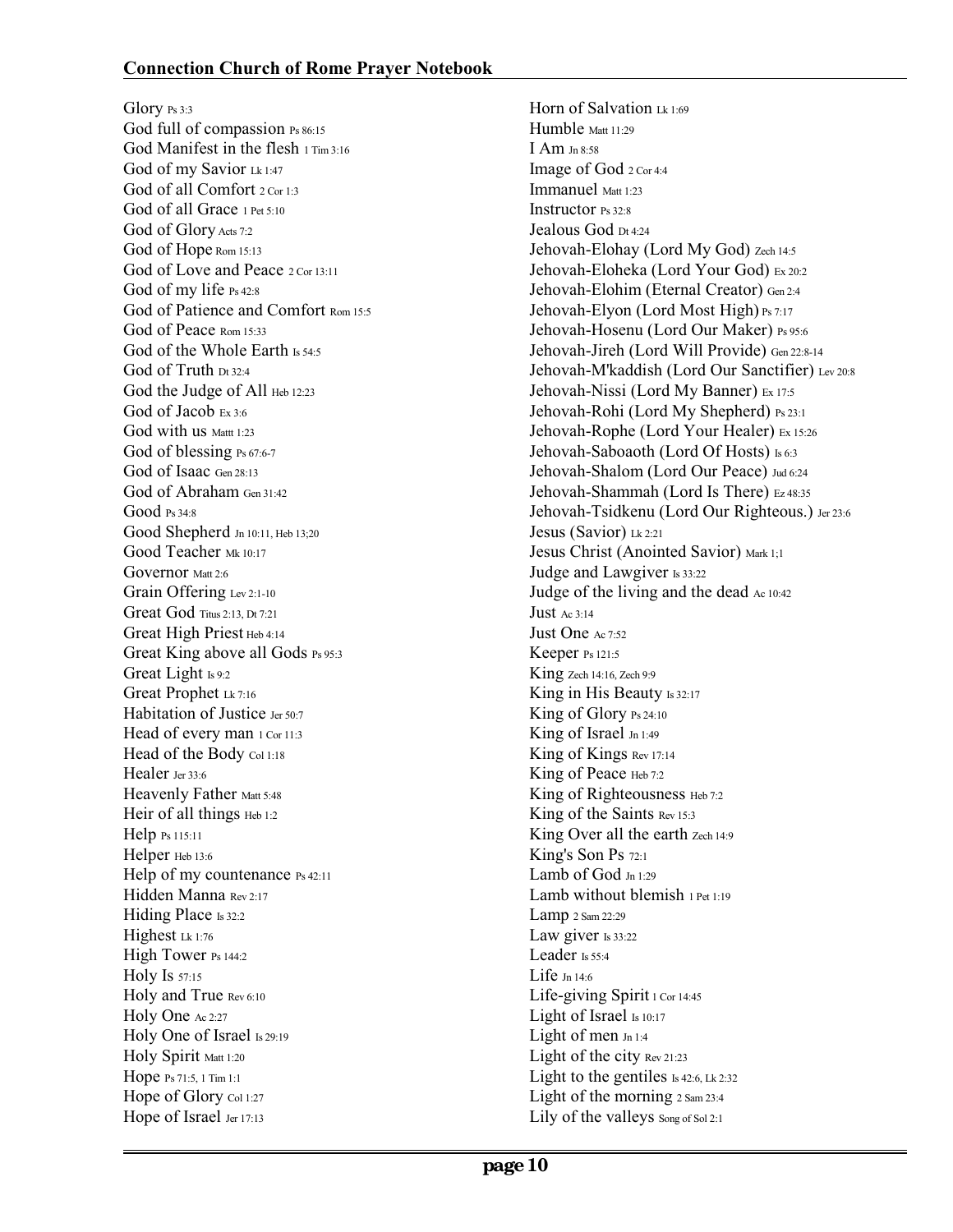Lion of Judah Rev 5:5 Living Stone <sup>1</sup> Pe 2:4 Living Word 1 Pet 1:23 Lord (Ruler/Master) Rom 10:13 Lord and Savior Jesus Christ <sup>2</sup> Pe 3:18 Lord and my God Jn 20:28 Lord from Heaven 1 Cor 15:47 Lord God Almighty Rev 4:8 Lord God of Hosts Ps 59:5 Lord God of Truth Ps 31:5 Lord God Omnipotent Rev 19:6 Lord Mighty in battle Ps 24:8 Lord Most High Ps 47:2 Lord of all Ac 10:36 Lord of all the earth Ps 95:6 Lord of both the dead and the living Rom 14:9 Lord of Lords Dt 10:17 Lord our Maker Ps 95:6 Lord our Righteousness Jer 23:6 Lord over all Rom 10:12 Lord Strong and Mighty Ps 24:8 Lord Who Created the Heavens Is 45:18 Lord our Redeemer Is 43:14 Love  $1 \text{ In } 4.8$ Majestic Ex 15:6 Maker Is 17:7, Is 54:5 Maker of all things Jer 51:19 Man attested by God Ac 2:22 Man of sorrows Is 53:3 Man of War Ex 15:3 Manna Ex 16:31 Master of the house  $1k$  13:25 Mediator Job 9:33, <sup>1</sup> Tim 2:5 Mediator of a better covenant He 12:24 Messenger of the Covenant Mal 3:16 Messiah Jn 4:25 Mighty God Is 9:6 Mighty One Ps 45:3 Mighty One of Israel Is 30:29 Mighty One of Jacob Is 60:16 Minister of the Sanctuary He 8:2 Morning Star Rev 2:28 Most High Ps 18:13 Most Holy Dan 9:24 Offering Eph 5:2 Ointment poured forth Song of Sol 1:3 Omega Rev 1:8 Omnipotent Dan 4:26 Omniscient Rom 11:33 One I love Song of Sol 3:2 One Shepherd Jn 10:16

One Who Shall Have Dominion Nu 24:19 Only Begotten of the Father Jn 1:14 Only Wise God 1 Tim 1:17 Overcoming One Rev 17:14 Passover 1 Cor 5:7 Peace Eph 2:14 Peace Offering Lev 3:1-5 Physician Lev 4:23 Planner Ps 33:11, Is 14:27 Polished Shaft Is 49:2 Portion Ps 73:26, Ps 119:57 Portion of Jacob Jer 10:16, Jer 51:19 Portion of my inheritance Ps 16:5 Potter Is 64:8 Power <sup>2</sup> Sam 22:33 Precious Stone 1 Pet 2:6 Priest Forever Heb 5:6 Prince and Savior Ac 5:30-31 Prince of Life Ac 3:15 Prince of Peace Is 9:6 Prince of Princes Dan 8:25 Prophet Matt 13:57 Propitiation for our sins 1 Jn 2:2 Protector Ps 41:2 Provider Gen 22:8 Rabbi (Teacher) Jn 1:49 Rain upon the mown grass Ps 72:6 Ransom Mk 10:45 Redeemer Is 59:20 Redemption 1 Cor 1:30 Refiner and Purifier Mal 3:3 Refuge Ps 11:1, Ps 18:2 Refuge from the storm Is 25:4 Renewer Ps 51:10 Restorer Ps 23:3 Resurrection Jn 11:25 Resurrection and the Life  $In 11:25$ Revealer Rom 10:20, Matt 16:17 Rewarder Heb 11:6 Righteousness Is 45:24, 1 Cor 1:30 Righteous Judge <sup>2</sup> Tim 4:8 Righteous Servant Is 53:11 River Ps 46:4, Jn 7:38 Rock Ps 19:14 Rock of my salvation <sup>2</sup> Sam 22:47 Rock of offense <sup>1</sup> Pe 2:8, Is 8:14 Rock that is higher than I Ps 61:2 Rock of Refuge Ps 31:2 Rod of Your Strength Ps 110:2 Rod from the stem of Jesse Is 11:1 Root of David Rev 5:5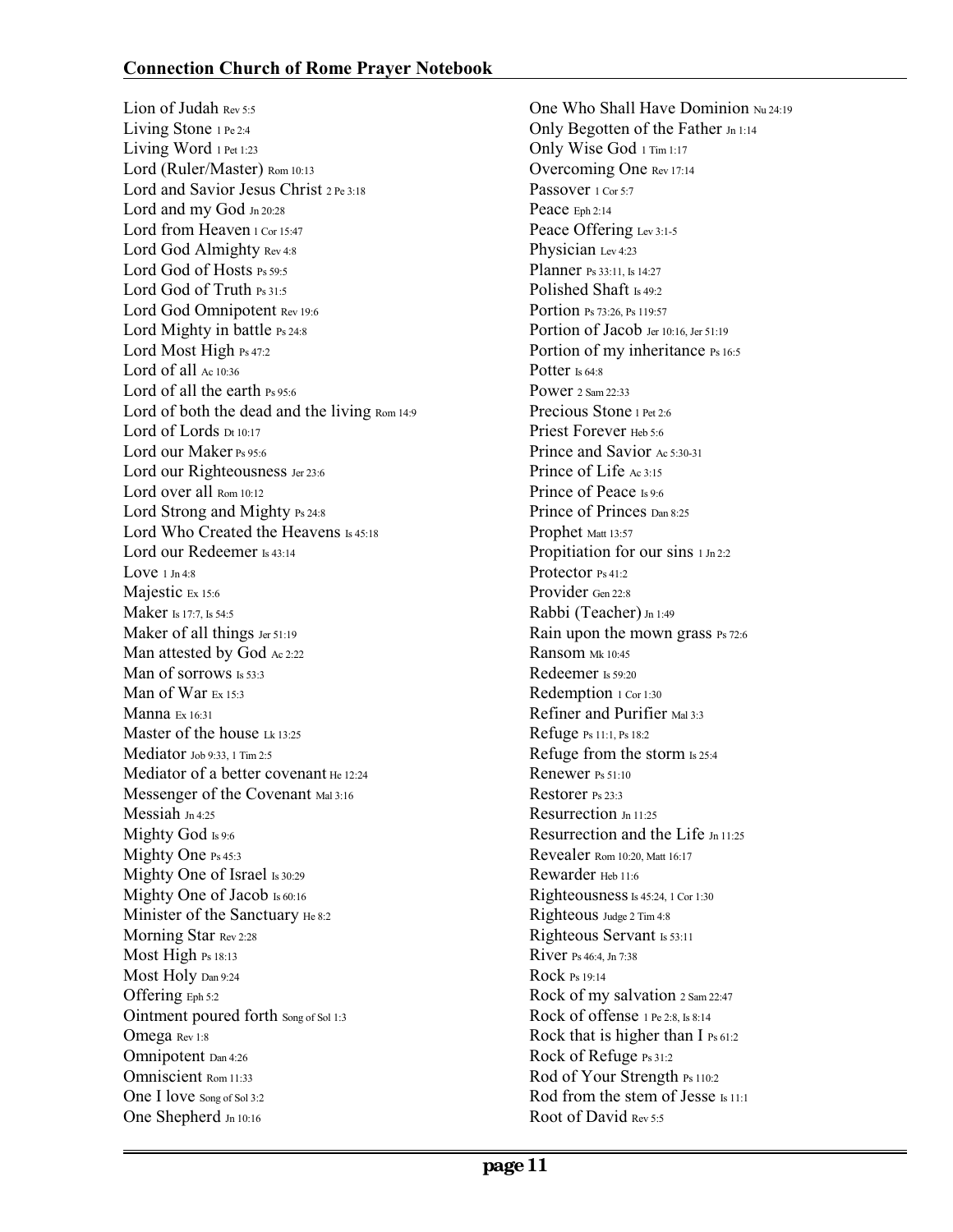Root of Jesse <sub>Is 11:10</sub> Rose of Sharon Song of Sol 2:1 Ruler Micah 5:2 Ruler over the kings of the earth Rev 1:5 Salvation Ps 38:22 Sanctification 1 Cor 1:30 Sanctifier Lev 20:8 Sanctuary Is 8:14 Savior <sup>2</sup> Pet 2:20, <sup>1</sup> Jn 4:14 Savior of the world 1 Jn 4:14 Scepter Nu 24:17 Seed Gal 3:16, 19, <sup>1</sup> Pet 1:23 Shade Ps 121:5 Shade from the heat Is 25:4 Shadow of the Great Rock Is 32:2 Shelter for His people Joel 3:16 Shepherd Ps 23:1, Gen 49:24 Shepherd of Israel Ps 80:1 Shield <sup>2</sup> Sam 22:3, Gen 15:1 Shield of your help Dt 33:29 Shiloh (Peacemaker) Gen 49:10 Sign Lev 2:34 Son <sup>1</sup> Jn 4:14 Son of God Jn 1:34 Son of Mary Mk 6:3 Son of the Father 2 Jn 3 Son of the Highest Lev 1:32 Son of the Most High God Mk 5:7 Source Heb 5:9 Spirit of Justice Is 28:5-6 Spiritual Rock 1 Cor 10:4 Star our of Jacob Nu 24:17 Stay Ps 18:18 Stone Matt 21:42 Stone Cut Out without Hands Dan 2:34-35 Stone of Israel Gen 49:24 Stone of Stumbling 1 Pet 2:8 Strength <sup>2</sup> Sam 22:3 Strength and my song Is 12:2 Strength of my life Ps 27:1 Strength to the needy Is 25:4 Strength to the poor  $Is 25:4$ Strong Lord Ps 89:8 Strong Tower Ps 61:3 Stronghold Nahum 1:7 Stump Is 6:13 Sun and shield Ps 84:11 Sun of Righteousness Mal 4:2 Supplier of all our needs Phil 4:19 Support <sup>2</sup> Sam 22:19, Ps 18:18 Sure Foundation Is 28:16

Surety He 7:22 Sustainer Ruth 4:15, Ps 54:4 Sword of Your Majesty Dt 33:29 Teacher Matt 23:8, Jn 13:13 Tender Grass <sup>2</sup> Sam 23:4 Testator Heb 9:16 Thoughtful Ps 40:5, Ps 92:5 Trap and Snare Is 8:14 Tried Stone Is 28:16 True Bread from heaven Jn 6:32 True God <sup>1</sup> Jn 5:20 True Light Jn 1:9 Truth Jn 14:6 Understanding Pr 8:14 Unfathomable Rom 11:33 Unsearchable Rom 11:33 Unspeakable Gift <sup>2</sup> Cor 9:15 Upholder of all things Heb 1:3 Vine Jn 15:5 Way Jn 14:6 Well Beloved Is 5:1 Well of water Wisdom Pr 8:12 Wisdom of God 1 Cor 1:24 Wise Rom 16:27 Witness to the people Is 55:4 Wonderful Is 9:6 Word Jn 1:1 Word of God Rev 19:13 Word of Life 1 Jn 1:1 Worthy Rev 5:12 Zealous Joel 2:18, Is 9:7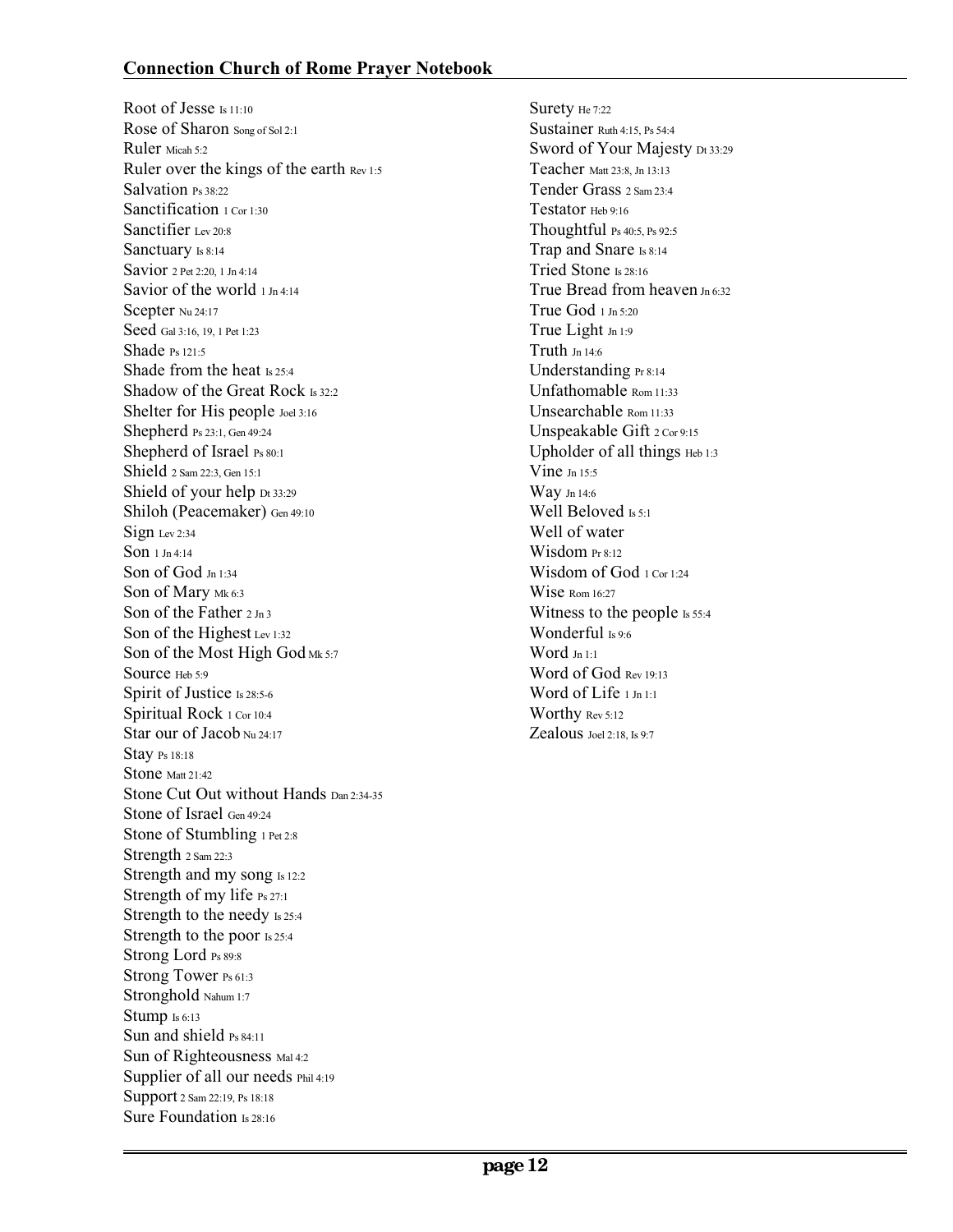# **A. Pray For The Kingdom To Be Established In Your own Life**

#### **1. Character**

| <b>Examples Of Godly Character Qualities To Be Pr yed For</b> |                 |                 |                |  |
|---------------------------------------------------------------|-----------------|-----------------|----------------|--|
| Attentiveness                                                 | Determination   | Loyalty         | Compassion     |  |
| Obedience                                                     | Punctuality     | Discernment     | Alertness      |  |
| Contentment                                                   | Thriftiness     | Responsibility  | Virtue         |  |
| Neatness                                                      | Tolerance       | Fairness        | Joyfulness     |  |
| Reverence                                                     | Wisdom          | Self-Control    | Discretion     |  |
| Forgiveness                                                   | Diligence       | Deference       | Endurance      |  |
| Gratefulness                                                  | Sincerity       | Generosity      | Humility       |  |
| Faith                                                         | Enthusiasm      | Initiative      | Love           |  |
| Truthfulness                                                  | Creativity      | Decisiveness    | Sensitivity    |  |
| Security                                                      | Thoroughness    | Resourcefulness | Flexibility    |  |
| Meekness                                                      | Availability    | Hospitality     | Gentleness     |  |
| Cautiousness                                                  | Courage         | Patience        | Dependability  |  |
| Peace                                                         | <b>Boldness</b> | Prudence        | Righteous Zeal |  |
| Selflessness                                                  | Gracious        | Merciful        | Understanding  |  |
|                                                               |                 |                 |                |  |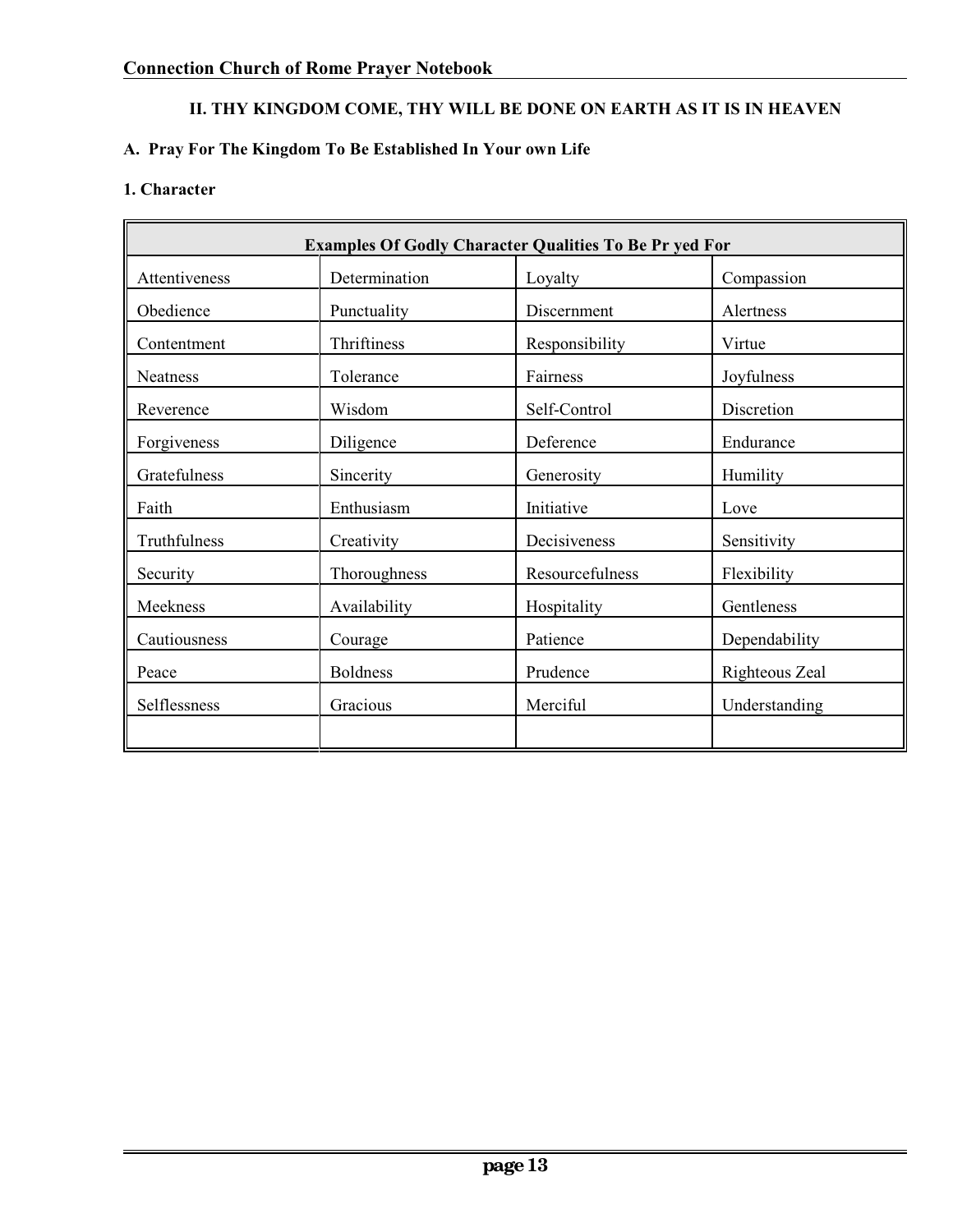The prayer that I named the Love Prayer comes out of 1 Corinthians 13. It is good to pray Scripture over your life. The Lord tells us that we should renew our mind that we might know what the will of God is, that which is good, acceptable and perfect. When we are praying for our own lives to be transformed into His image, praying Scripture is a great thing to do. This prayer came when I was doing a teaching series on love. I was meditating, studying and praying about love. It is a great prayer to pray over your life in this section of the Lord's prayer.

# *Love Prayer (1 Corinthians 13)*

May all that I say be said in love and with love. May love be my chief possession, far exceeding all my spiritual gifts and abilities. May all my actions be motivated and carried out in love that it may profit and glorify our God, who is the God of all love.

Lord, may all the components of love be added to me. May they be the normal way I act and respond. Help me to show love through patience and kindness. Help me not to be jealous, to brag or be arrogant or act unbecomingly.

Help me not be be selfish and seek my own but to also look out for the interests of others. Help me to have the same attitude that Christ had. Do not let me be provoked, but rather be long suffering. Help me to be forbearing and forgiving instead of taking into account a wrong suffered.

Do not let me rejoice in unrighteousness or wrong things like impure thoughts, unwholesome words or conversations, bad movies, jokes or vile things. May I rejoice in truth and in Your word which is very pure.

Help me to bear all things, believe all things, hope all things and endure all things. Give me faith and patience to believe the best in people and to bear with them.

Help me to desire, pursue and grow in love yet desire spiritual gifts. Help me to fervently seek gifts of the Spirit, especially those that build up others, that they would be a demonstration of love to them. May all that I say and do be done in love. In Jesus name I pray. Amen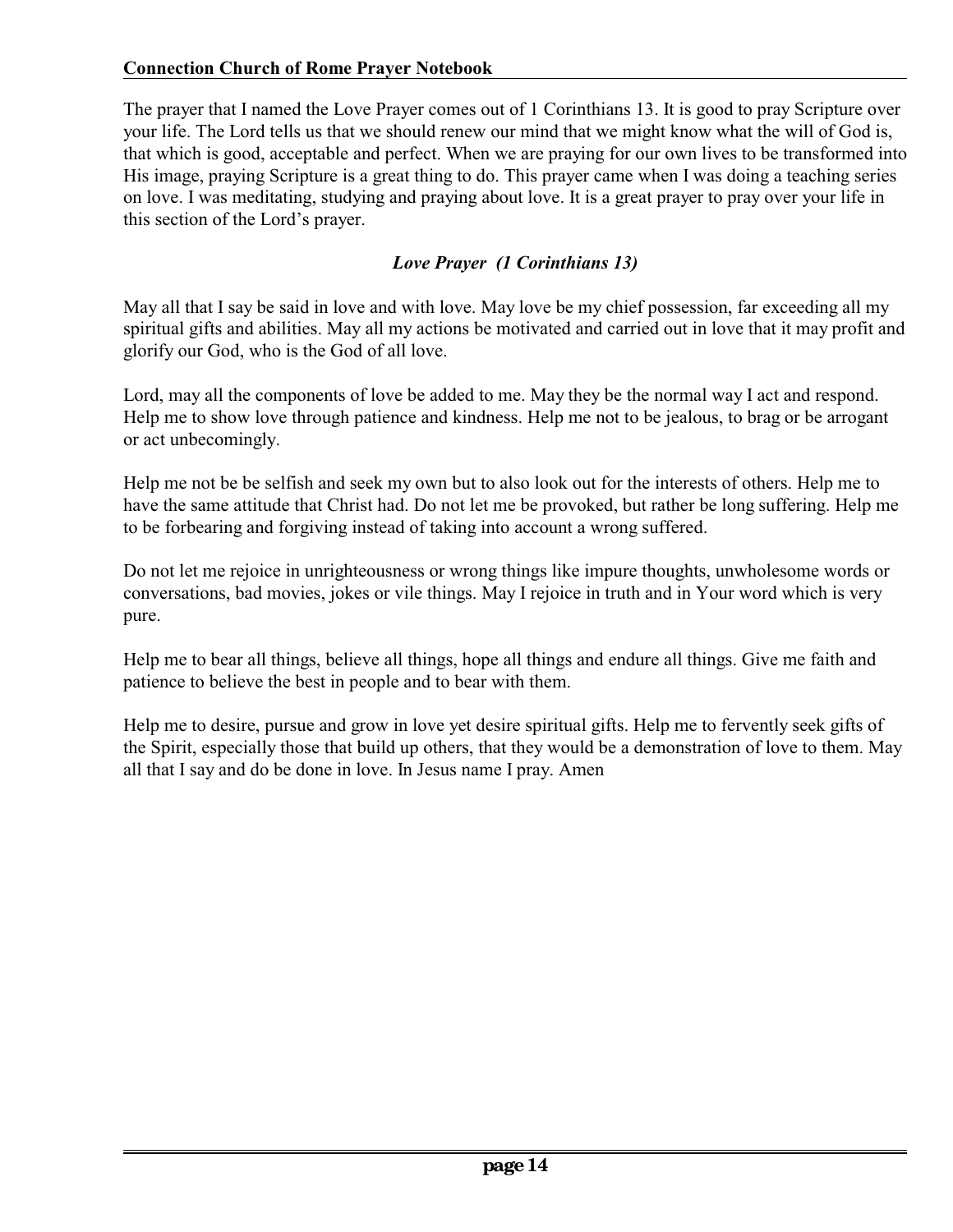**2. Ministry** Every member of the body of Christ is to serve in the body. You should pray for the ministry that the Lord has called you to serve in. If you are not presently involved in a ministry, pray that God would show you where you are to serve. See Romans 12:1-8, 1 Corinthians 12:1-31, Ephesians 4:12.

| Meeting | <b>Date</b> | <b>Results</b> |
|---------|-------------|----------------|
|         |             |                |
|         |             |                |
|         |             |                |
|         |             |                |
|         |             |                |
|         |             |                |
|         |             |                |
|         |             |                |
|         |             |                |
|         |             |                |
|         |             |                |
|         |             |                |
|         |             |                |
|         |             |                |
|         |             |                |
|         |             |                |
|         |             |                |
|         |             |                |
|         |             |                |
|         |             |                |
|         |             |                |
|         |             |                |
|         |             |                |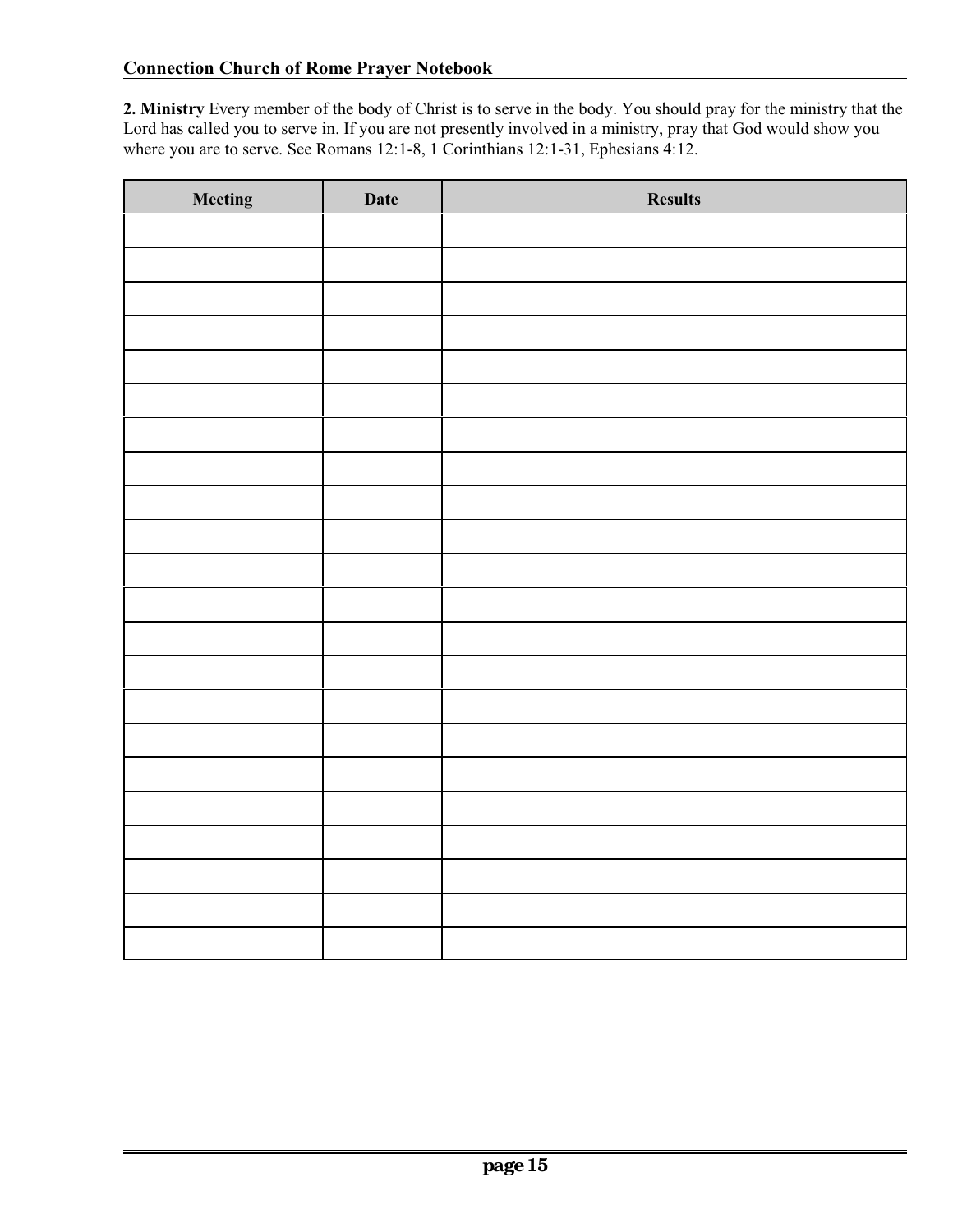**3. Goals, Plans, and Desires** Pray for you and your family's goals and plans to be fulfilled. Commit them to the Lord in prayer. Proverbs 16:3 Commit your work to the Lord, and your plans will be established.

| Member | <b>My Goals</b> | Outcome |
|--------|-----------------|---------|
|        |                 |         |
|        |                 |         |
|        |                 |         |
|        |                 |         |
|        |                 |         |
|        |                 |         |
|        |                 |         |
|        |                 |         |
|        |                 |         |
|        |                 |         |
|        |                 |         |
|        |                 |         |
|        |                 |         |
|        |                 |         |
|        |                 |         |
|        |                 |         |
|        |                 |         |
|        |                 |         |
|        |                 |         |
|        |                 |         |
|        |                 |         |
|        |                 |         |
|        |                 |         |
|        |                 |         |
|        |                 |         |
|        |                 |         |
|        |                 |         |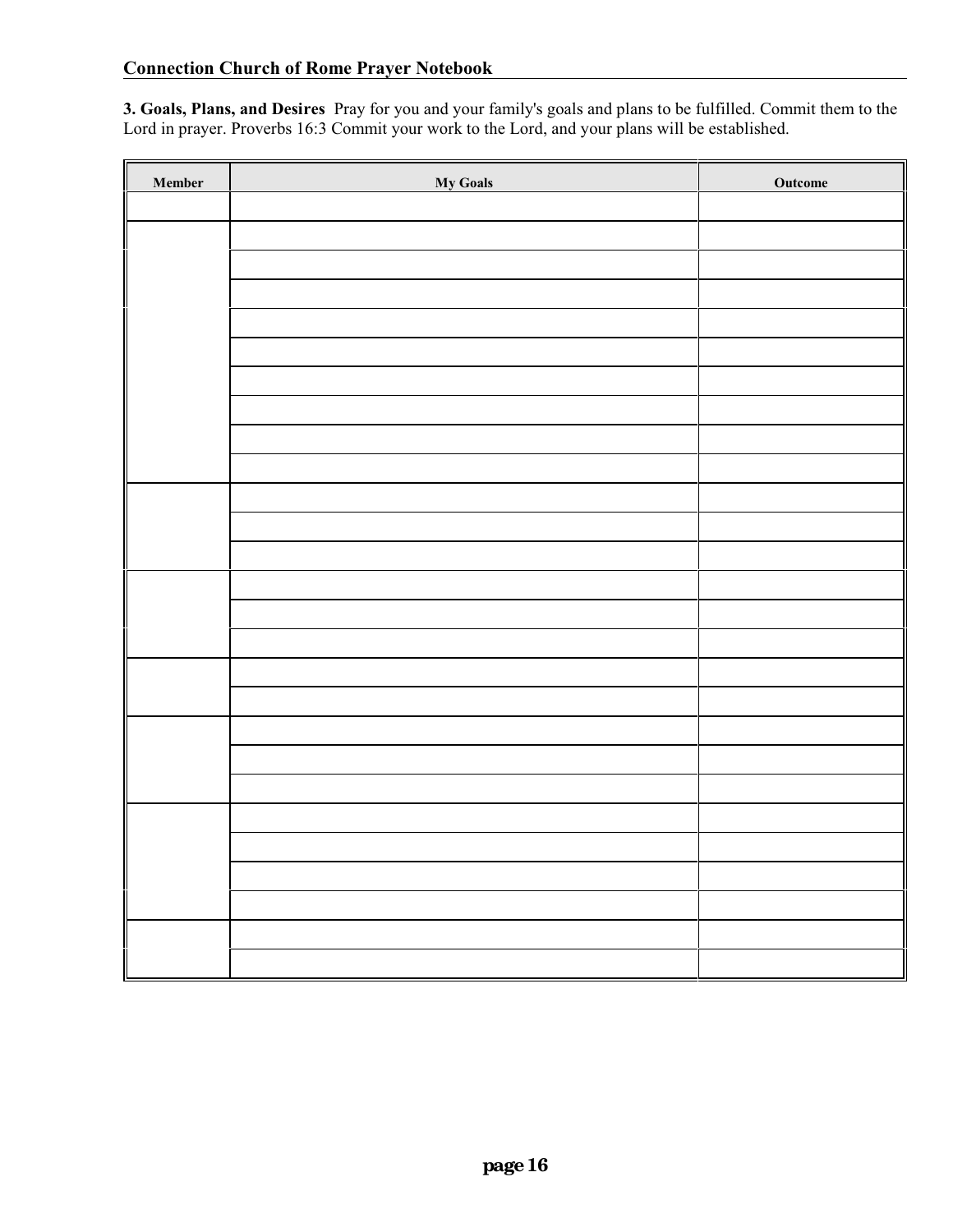#### **B. Pray For All Who Are In Your Sphere Of Influence**

- **1. Family Members**
	- **a) Immediate Family**

**b) Extended Family** (Grandparents, Aunts & Uncles, Cousins),

**2. Friends** (People you are in close relationship with)

- **3. Acquaintances** (People you see regularly but are not close friends)
	- **a) Neighbors**

**b) Co-workers**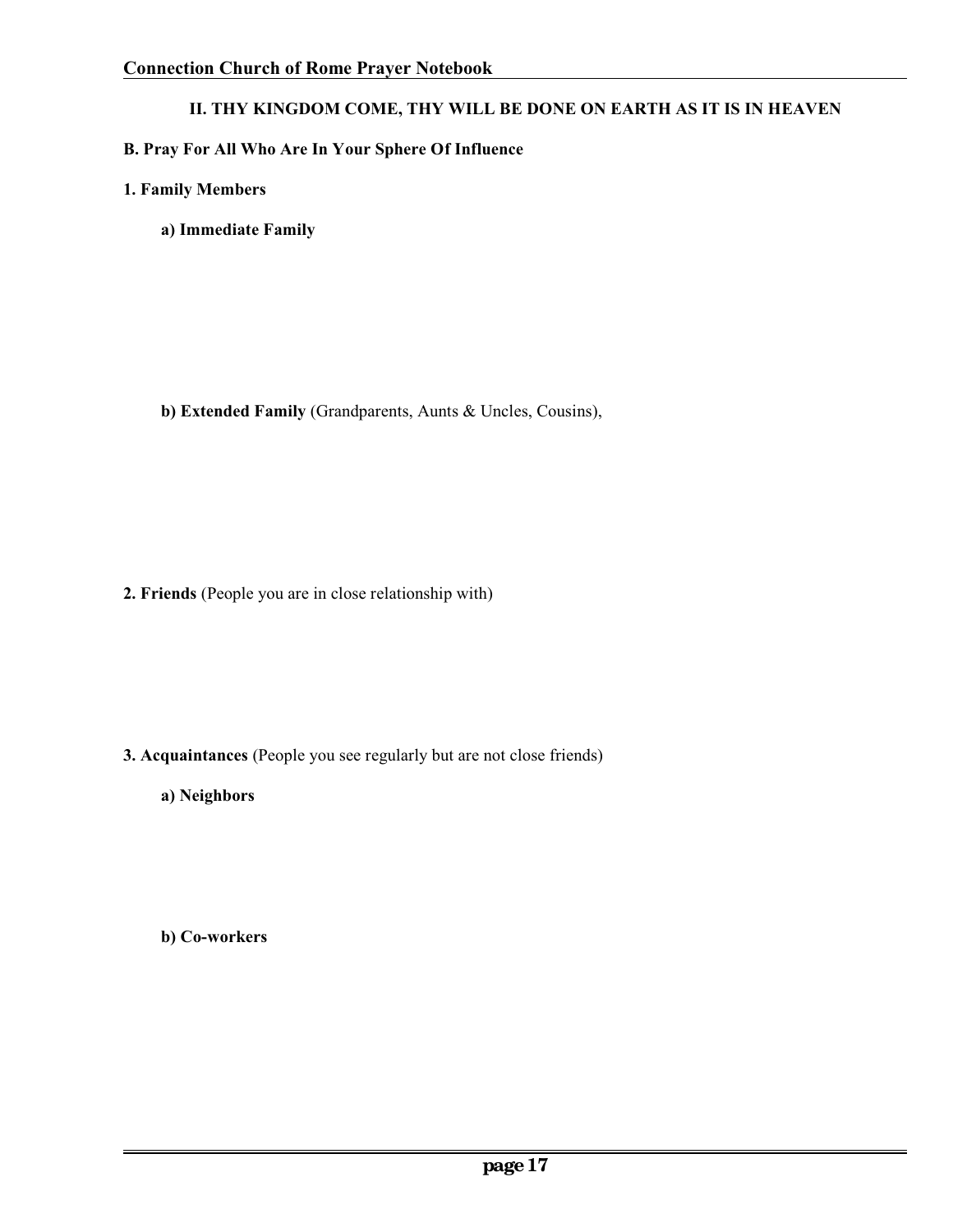**c) Church Family** (Local body of believers) You should also pray for the local body. Pray for the membership at large. Keep a membership directory in this section of your prayer notebook. Pray for the different families within the group. Pray for members with specific needs that you are aware of.

Mark 3:33-35 "And answering them, He said, `Who are My mother and My brothers?' And looking about on those who were sitting around Him, He said, `Behold, My mother and My brothers! For whoever does the will of God, he is My brother and sister and mother.'"

Here are some examples of general areas to pray about for the body:

- For a love for the Lord
- For intimacy with the Lord
- For a successful and loving family life
- 
- For a love for one another<br>• For enthusiasm within the • For enthusiasm within the body for what the Lord is doing<br>• For wisdom, knowledge and revelation from the Lord
- ! For wisdom, knowledge and revelation from the Lord
- For character growth
- To grasp the vision and mission of Mountain Of The Lord Church<br>• To find their place in the body and plug in
- To find their place in the body and plug in<br>• Not to be internal but reach out to people of
- ! Not to be internal but reach out to people on the outside
- To learn to pray extensively
- For oneness in spirit

We should also pray for the needs within Mountain Of The Lord Church. These needs may be areas that the Lord has shown you, or they may be needs that the leadership has clearly expressed to the body to pray about. Many times these needs are published in the weekly bulletin. You should write these needs down inside the table below and pray about them regularly. When the answer to the prayer comes, note when and how it was answered.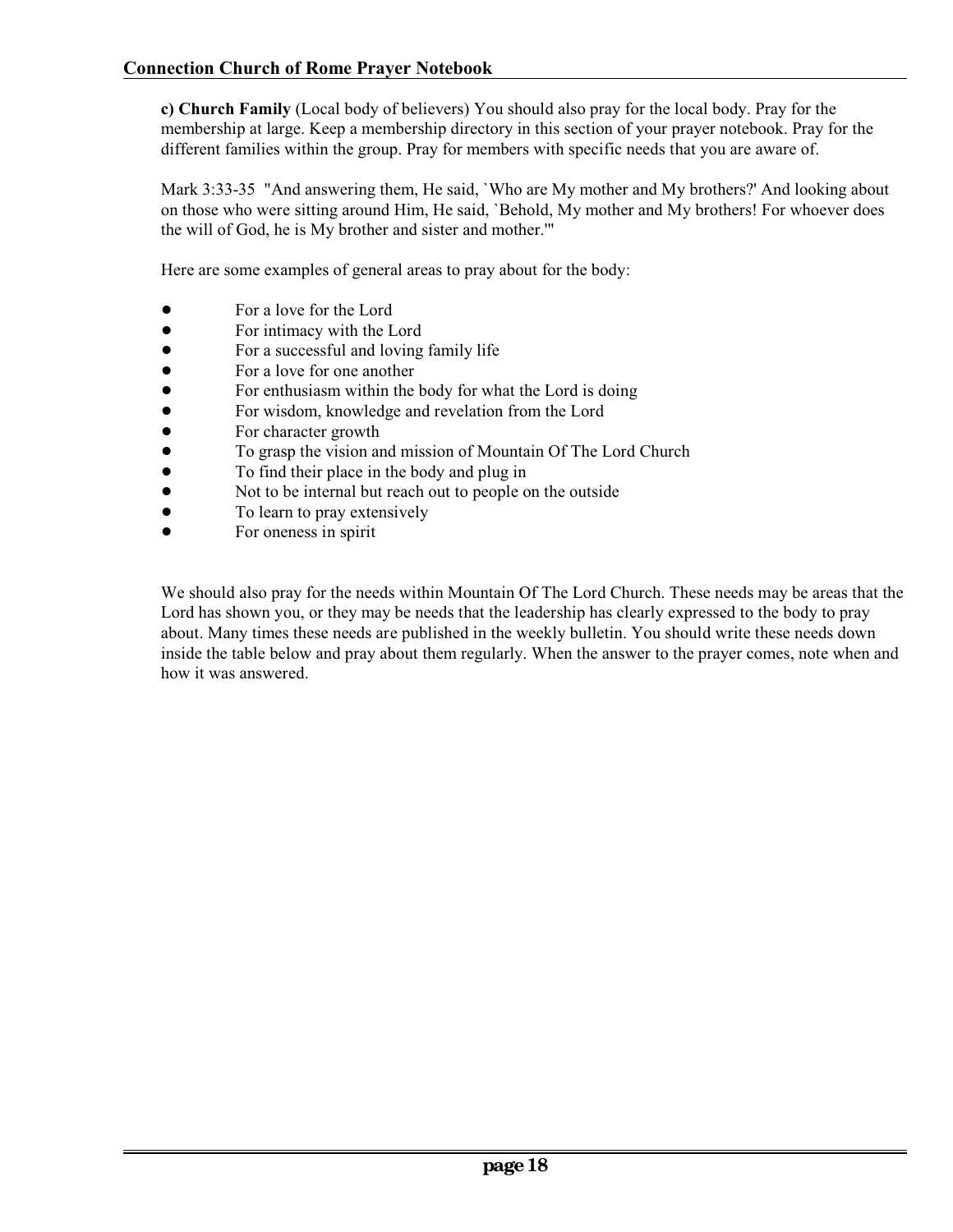|       | <b>Expressed General Needs Within Our Church</b> |                   |                                                |  |
|-------|--------------------------------------------------|-------------------|------------------------------------------------|--|
| Date: | Need:                                            | Date<br>Answered: | $\boldsymbol{\operatorname{How}}$<br>Answered: |  |
|       |                                                  |                   |                                                |  |
|       |                                                  |                   |                                                |  |
|       |                                                  |                   |                                                |  |
|       |                                                  |                   |                                                |  |
|       |                                                  |                   |                                                |  |
|       |                                                  |                   |                                                |  |
|       |                                                  |                   |                                                |  |
|       |                                                  |                   |                                                |  |
|       |                                                  |                   |                                                |  |
|       |                                                  |                   |                                                |  |
|       |                                                  |                   |                                                |  |
|       |                                                  |                   |                                                |  |
|       |                                                  |                   |                                                |  |
|       |                                                  |                   |                                                |  |
|       |                                                  |                   |                                                |  |
|       |                                                  |                   |                                                |  |
|       |                                                  |                   |                                                |  |
|       |                                                  |                   |                                                |  |
|       |                                                  |                   |                                                |  |
|       |                                                  |                   |                                                |  |
|       |                                                  |                   |                                                |  |
|       |                                                  |                   |                                                |  |
|       |                                                  |                   |                                                |  |
|       |                                                  |                   |                                                |  |
|       |                                                  |                   |                                                |  |
|       |                                                  |                   |                                                |  |
|       |                                                  |                   |                                                |  |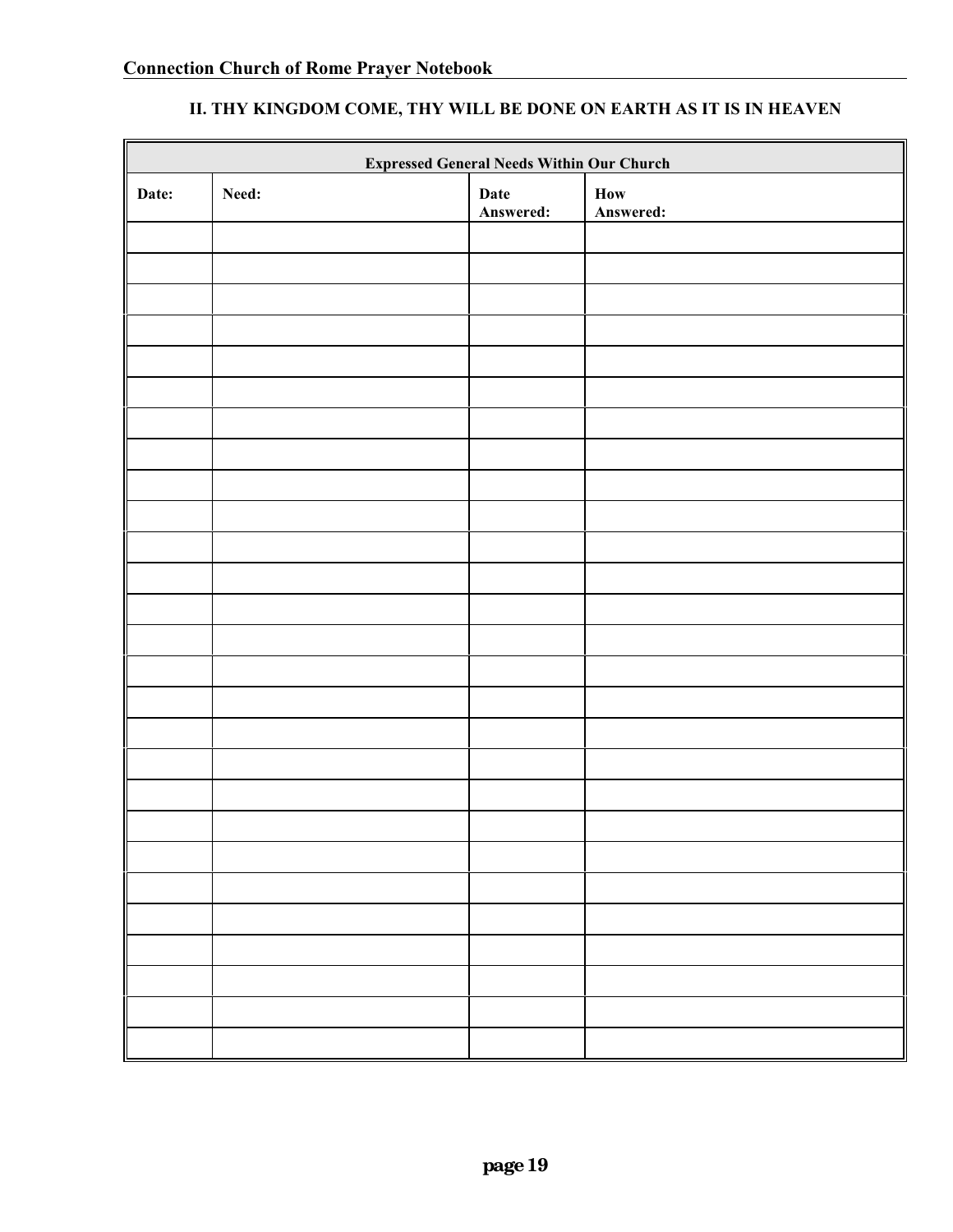#### **C. Pray For All Who Are In Authority**

1 Timothy 2:1-2 First of all, then, I urge that entreaties and prayers, petitions and thanksgivings, be made on behalf of all men, for kings and all who are in authority, in order that we may lead a tranquil and quiet life in all godliness and dignity.

#### **1. Parental Authority**

- **a) Father**
- **b) Mother**

#### **2. Spiritual Authority**

**a) Apostolically**

#### **b) Local Leadership**

Here are some examples of things that we can and should pray about for the leadership:

- For vision for the body
- ! For wisdom, discernment and direction in leading the body
- For a hunger and thirst for God and His Word
- For revelation and knowledge
- For intimacy in their relationship with the Lord
- For them to be good managers in the home
- For protection for them and their families
- For a zeal for the Lord
- To guard their priorities
- To hear clearly from the Lord
- To be zealous for gifts of the Spirit, especially prophecy
- To be examples to the flock
- To be gentle and caring
- To be strong leaders
- To communicate carefully
- To be sensitive to the needs of the body
- To be good stewards of the Lord's money.
- ! To be encouraged by the Lord and us regularly
- To fervently love the body from the heart
- To be humble

You will also want to pray about their personal needs that they have expressed to you or the body.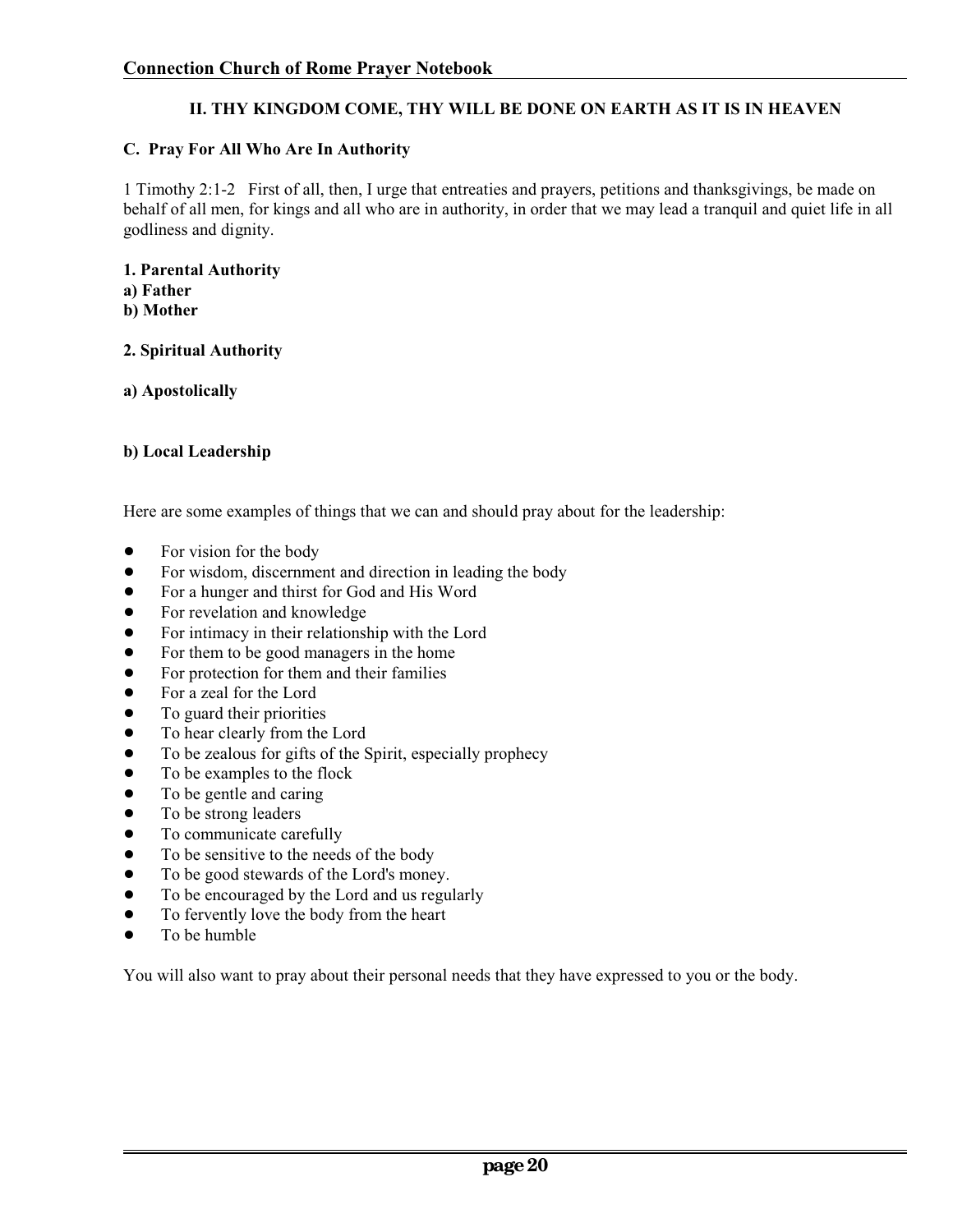#### **c. Local Ministry**

You will also want to pray about the vision and mission of our church. The vision is to be a body of believers who love God with all their heart, and who fervently love one another. Our mission is to reach out in love to those who do not know Christ, and to make disciples in all the earth, teaching them and baptizing them in the name of the Father, Son, and Holy Spirit.

You should also pray about the ministry needs that you are aware of. These could be for a Worship Leader, for Home Group Leaders, for Nursery Workers or Teachers. Any area of ministry that has a need within the body needs to be prayed over. Write these needs down and the answers as they come. Seeing how God answers your prayers will greatly encourage you. "The effective prayer of a righteous man (or woman) can accomplish much."

|            | <b>Ministry Needs</b>           |  |                   |                  |  |
|------------|---------------------------------|--|-------------------|------------------|--|
| I<br>Date: | <b>Ministry</b><br><b>Need:</b> |  | Date<br>Answered: | How<br>Answered: |  |
|            |                                 |  |                   |                  |  |
|            |                                 |  |                   |                  |  |
|            |                                 |  |                   |                  |  |
|            |                                 |  |                   |                  |  |
|            |                                 |  |                   |                  |  |
|            |                                 |  |                   |                  |  |
|            |                                 |  |                   |                  |  |
|            |                                 |  |                   |                  |  |
|            |                                 |  |                   |                  |  |
|            |                                 |  |                   |                  |  |
|            |                                 |  |                   |                  |  |
|            |                                 |  |                   |                  |  |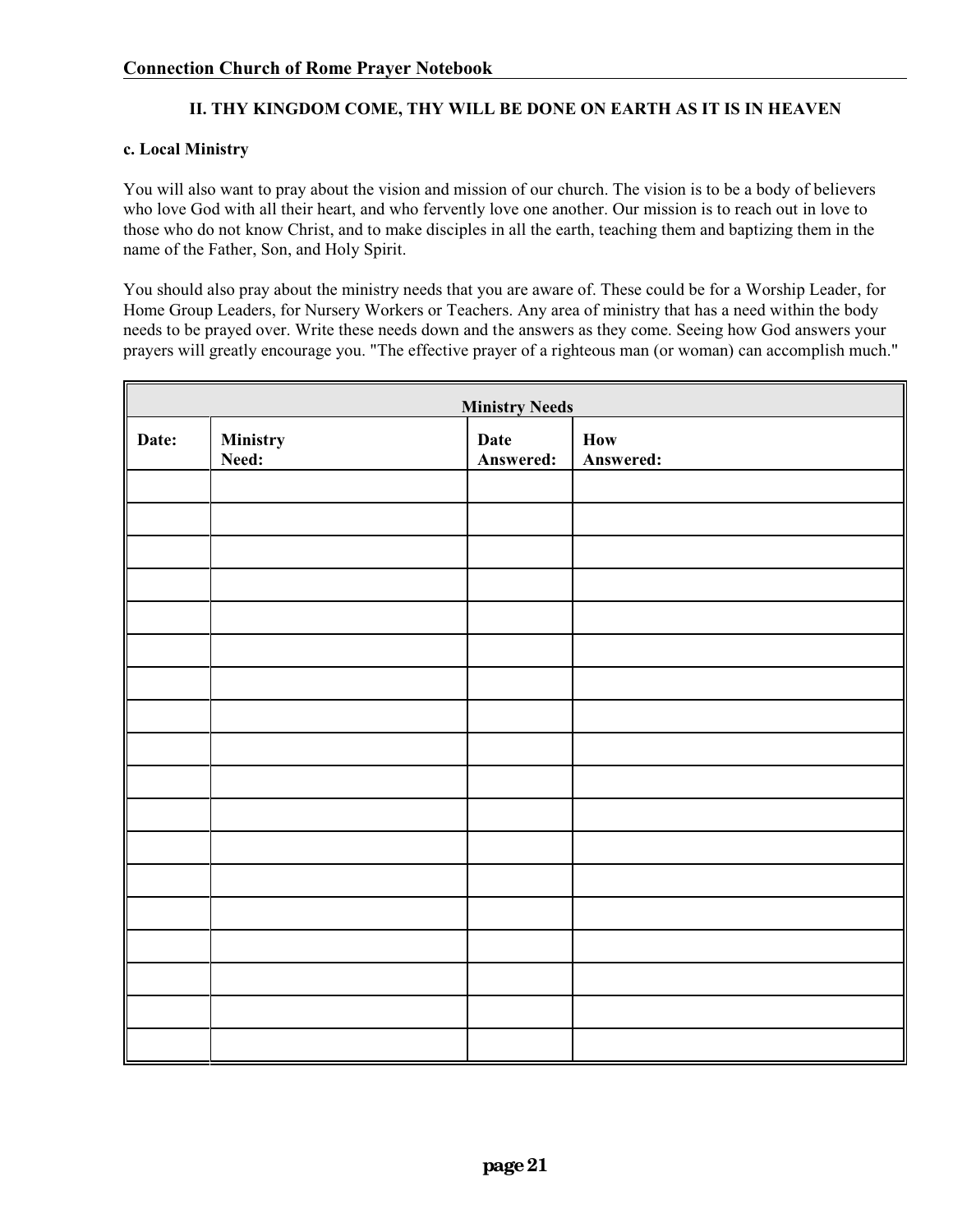**3. Governmental Authority** (Proverbs 21:1 "The king's heart is like channels of water in the hand of the Lord, He turns it wherever He wishes.)

#### **a. Nationally**

| <b>Executive Branch</b><br>President--<br>V.P. of U.S. | Address                                                         | Phone Number |
|--------------------------------------------------------|-----------------------------------------------------------------|--------------|
| Judicial Branch<br>Supreme Court                       | Address<br>U.S. Supreme Ct. Bldg., 1 First St.NE, Wash.DC 20543 | Phone Number |
| Congress-House of Rep.<br>U.S. Congress--              | Address                                                         | Phone Number |
| Congress-Senate<br>U.S.Senate--<br>U.S.Senate--        | Address                                                         | Phone Number |
| b. Statewide                                           |                                                                 |              |
| Governor                                               |                                                                 |              |

#### **c. Locally**

City Mayor

#### **d. Internationally**

The Lord tells us in 1 Timothy 2:2 that we are to pray for kings and all who are in authority. These kings obviously include the leaders from other countries. We need to pray for them. You may find it easier to pray for the countries by continent. Make a list of them and put them in your prayer book. Or you may find it easier to put a small world map in your notebook so that you can pray for each country.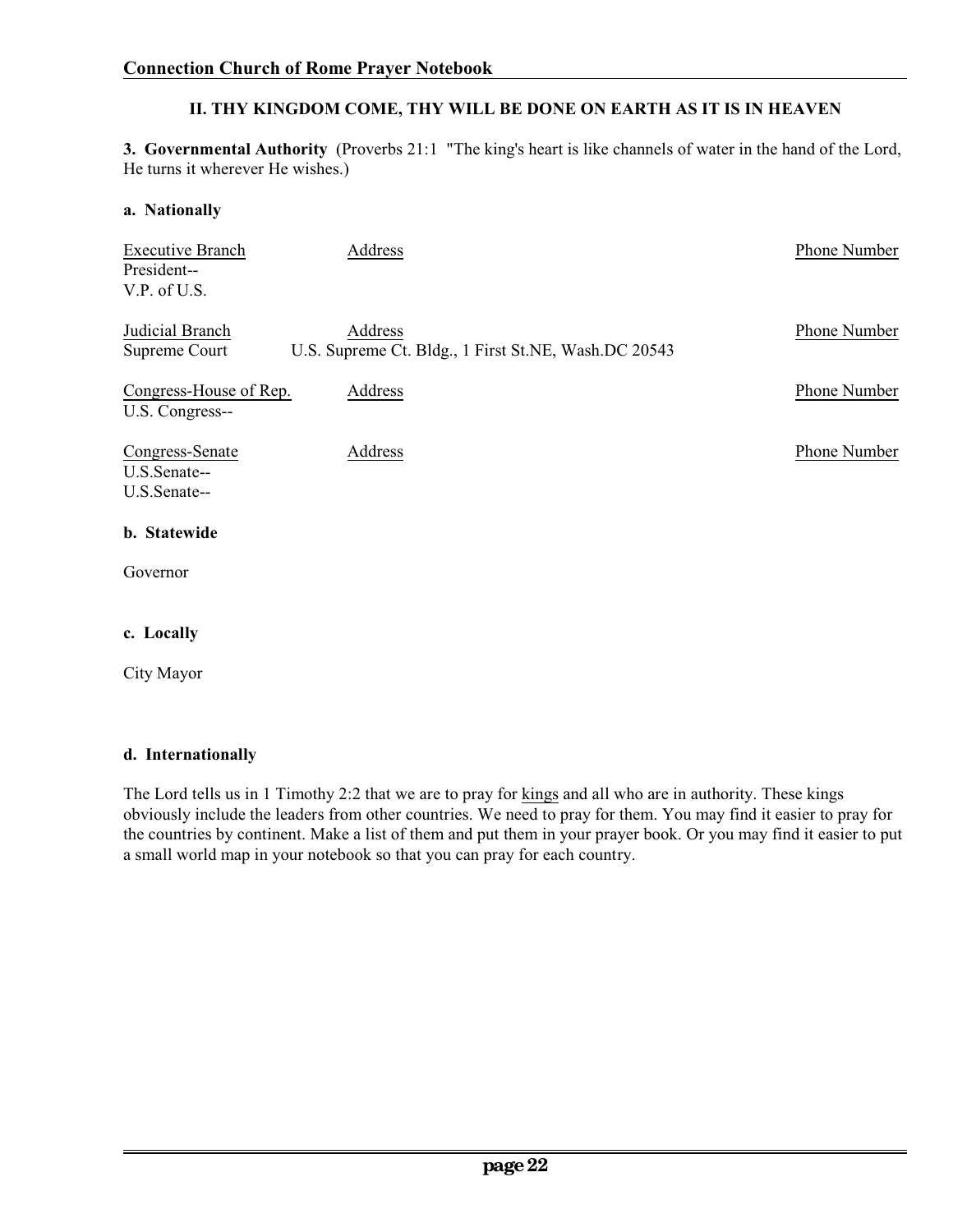#### **D. Pray For The Lost**

Romans 10:1 Brethren, my heart's desire and my prayer to God for them is for their salvation.

1 Timothy 2:1 First of all, then, I urge that entreaties and prayers, petitions and thanksgivings, be made on behalf of all men,

| PRAY FOR THE LOST |                                                             |  |  |  |  |  |
|-------------------|-------------------------------------------------------------|--|--|--|--|--|
| Date              | <b>Lost Person</b><br><b>Date Saved</b><br><b>How Saved</b> |  |  |  |  |  |
|                   |                                                             |  |  |  |  |  |
|                   |                                                             |  |  |  |  |  |
|                   |                                                             |  |  |  |  |  |
|                   |                                                             |  |  |  |  |  |
|                   |                                                             |  |  |  |  |  |
|                   |                                                             |  |  |  |  |  |
|                   |                                                             |  |  |  |  |  |
|                   |                                                             |  |  |  |  |  |
|                   |                                                             |  |  |  |  |  |
|                   |                                                             |  |  |  |  |  |
|                   |                                                             |  |  |  |  |  |
|                   |                                                             |  |  |  |  |  |
|                   |                                                             |  |  |  |  |  |
|                   |                                                             |  |  |  |  |  |
|                   |                                                             |  |  |  |  |  |
|                   |                                                             |  |  |  |  |  |
|                   |                                                             |  |  |  |  |  |
|                   |                                                             |  |  |  |  |  |
|                   |                                                             |  |  |  |  |  |
| I                 |                                                             |  |  |  |  |  |
|                   |                                                             |  |  |  |  |  |
|                   |                                                             |  |  |  |  |  |
|                   |                                                             |  |  |  |  |  |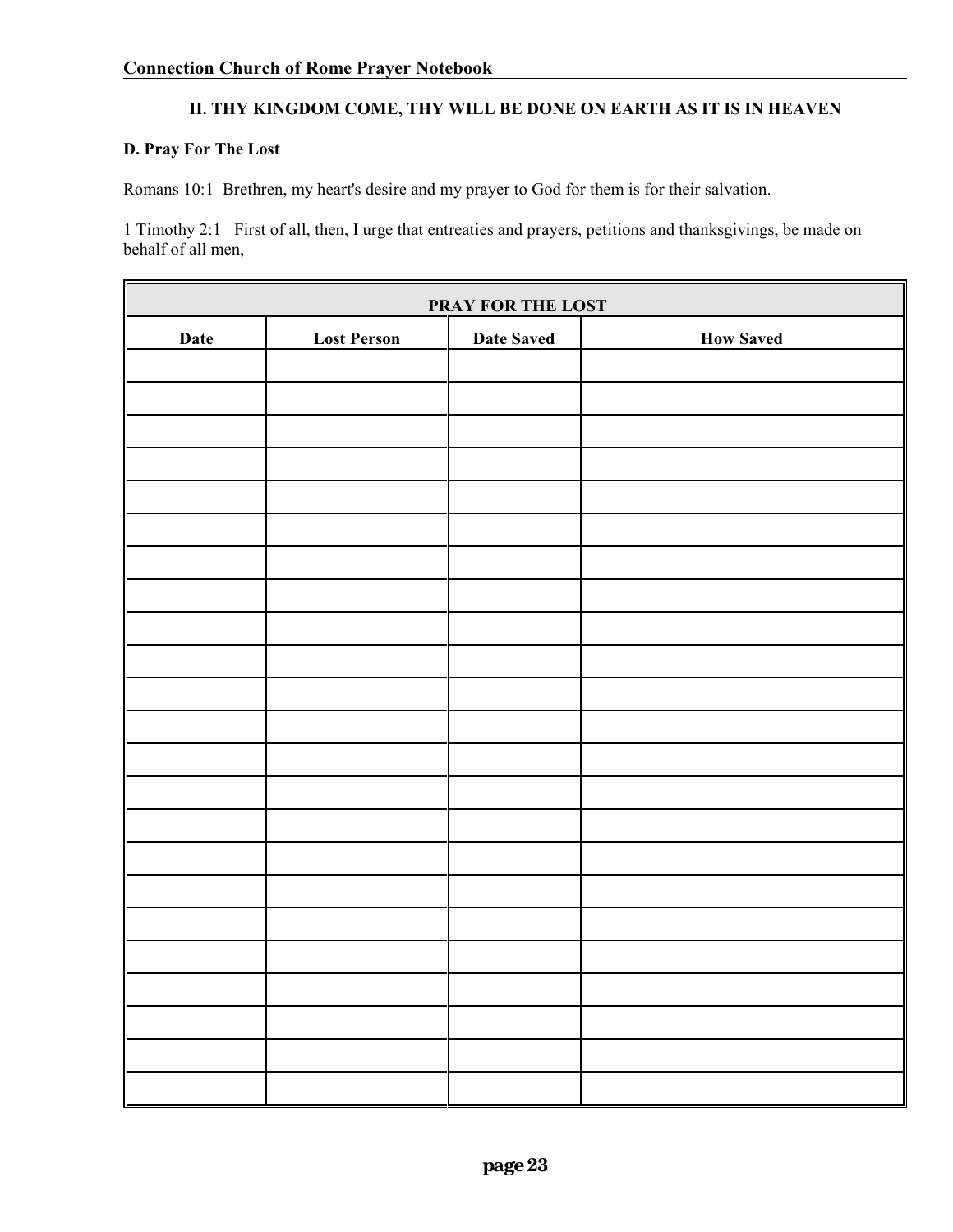| PRAY FOR THE LOST |                    |                   |                  |  |
|-------------------|--------------------|-------------------|------------------|--|
| Date              | <b>Lost Person</b> | <b>Date Saved</b> | <b>How Saved</b> |  |
|                   |                    |                   |                  |  |
|                   |                    |                   |                  |  |
|                   |                    |                   |                  |  |
|                   |                    |                   |                  |  |
|                   |                    |                   |                  |  |
|                   |                    |                   |                  |  |
|                   |                    |                   |                  |  |
|                   |                    |                   |                  |  |
|                   |                    |                   |                  |  |
|                   |                    |                   |                  |  |
|                   |                    |                   |                  |  |
|                   |                    |                   |                  |  |
|                   |                    |                   |                  |  |
|                   |                    |                   |                  |  |
|                   |                    |                   |                  |  |
|                   |                    |                   |                  |  |
|                   |                    |                   |                  |  |
|                   |                    |                   |                  |  |
|                   |                    |                   |                  |  |
|                   |                    |                   |                  |  |
|                   |                    |                   |                  |  |
|                   |                    |                   |                  |  |
|                   |                    |                   |                  |  |
|                   |                    |                   |                  |  |
|                   |                    |                   |                  |  |
|                   |                    |                   |                  |  |
|                   |                    |                   |                  |  |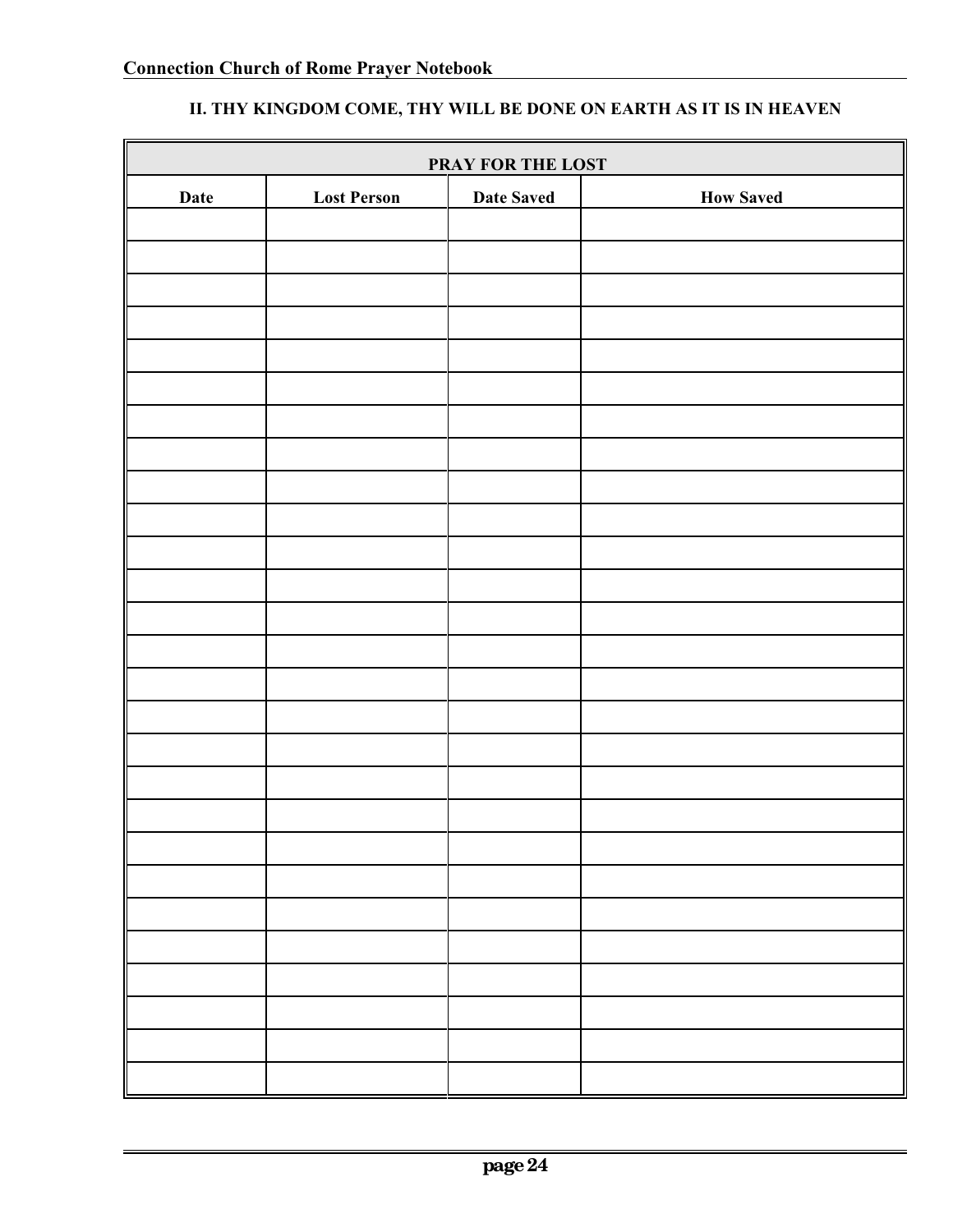#### **E. Pray For The Sick**

James 5:13-18 Is anyone among you suffering? Let him pray. Is anyone cheerful? Let him sing praises. Is anyone among you sick? Let him call for the elders of the church, and let them pray over him, anointing him with oil in the name of the Lord; and the prayer offered in faith will restore the one who is sick, and the Lord will raise him up, and if he has committed sins, they will be forgiven him. Therefore, confess your sins to one another, and pray for one another, so that you may be healed. The effective prayer of a righteous man can accomplish much. Elijah was a man with a nature like ours, and he [prayed] earnestly that it might not rain; and it did not rain on the earth for three years and six months. And he prayed again, and the sky poured rain, and the earth produced its fruit.

Acts 28:8 And it came about that the father of Publius was lying in bed afflicted with recurrent fever and dysentery; and Paul went in to see him and after he had prayed, he laid his hands on him and healed him.

| PRAY FOR THOSE WHO ARE SICK |                    |                 |             |  |
|-----------------------------|--------------------|-----------------|-------------|--|
| Date                        | <b>Sick Person</b> | <b>Sickness</b> | Date Healed |  |
|                             |                    |                 |             |  |
|                             |                    |                 |             |  |
|                             |                    |                 |             |  |
|                             |                    |                 |             |  |
|                             |                    |                 |             |  |
|                             |                    |                 |             |  |
|                             |                    |                 |             |  |
|                             |                    |                 |             |  |
|                             |                    |                 |             |  |
|                             |                    |                 |             |  |
|                             |                    |                 |             |  |
|                             |                    |                 |             |  |
|                             |                    |                 |             |  |
|                             |                    |                 |             |  |
|                             |                    |                 |             |  |
|                             |                    |                 |             |  |
|                             |                    |                 |             |  |
|                             |                    |                 |             |  |
|                             |                    |                 |             |  |
|                             |                    |                 |             |  |
|                             |                    |                 |             |  |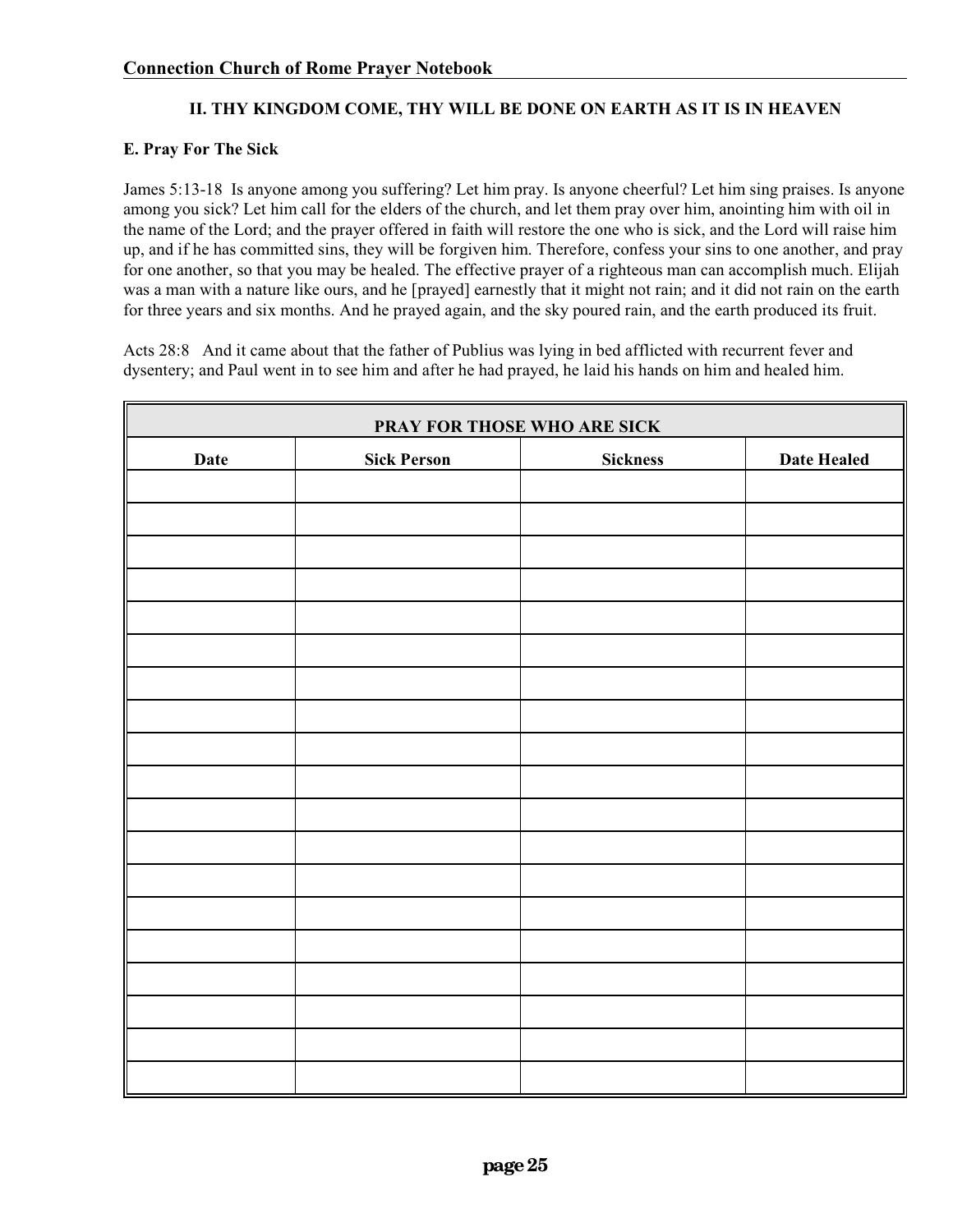| PRAY FOR THOSE WHO ARE SICK |                    |                 |             |
|-----------------------------|--------------------|-----------------|-------------|
| Date                        | <b>Sick Person</b> | <b>Sickness</b> | Date Healed |
|                             |                    |                 |             |
|                             |                    |                 |             |
|                             |                    |                 |             |
|                             |                    |                 |             |
|                             |                    |                 |             |
|                             |                    |                 |             |
|                             |                    |                 |             |
|                             |                    |                 |             |
|                             |                    |                 |             |
|                             |                    |                 |             |
|                             |                    |                 |             |
|                             |                    |                 |             |
|                             |                    |                 |             |
|                             |                    |                 |             |
|                             |                    |                 |             |
|                             |                    |                 |             |
|                             |                    |                 |             |
|                             |                    |                 |             |
|                             |                    |                 |             |
|                             |                    |                 |             |
|                             |                    |                 |             |
|                             |                    |                 |             |
|                             |                    |                 |             |
|                             |                    |                 |             |
|                             |                    |                 |             |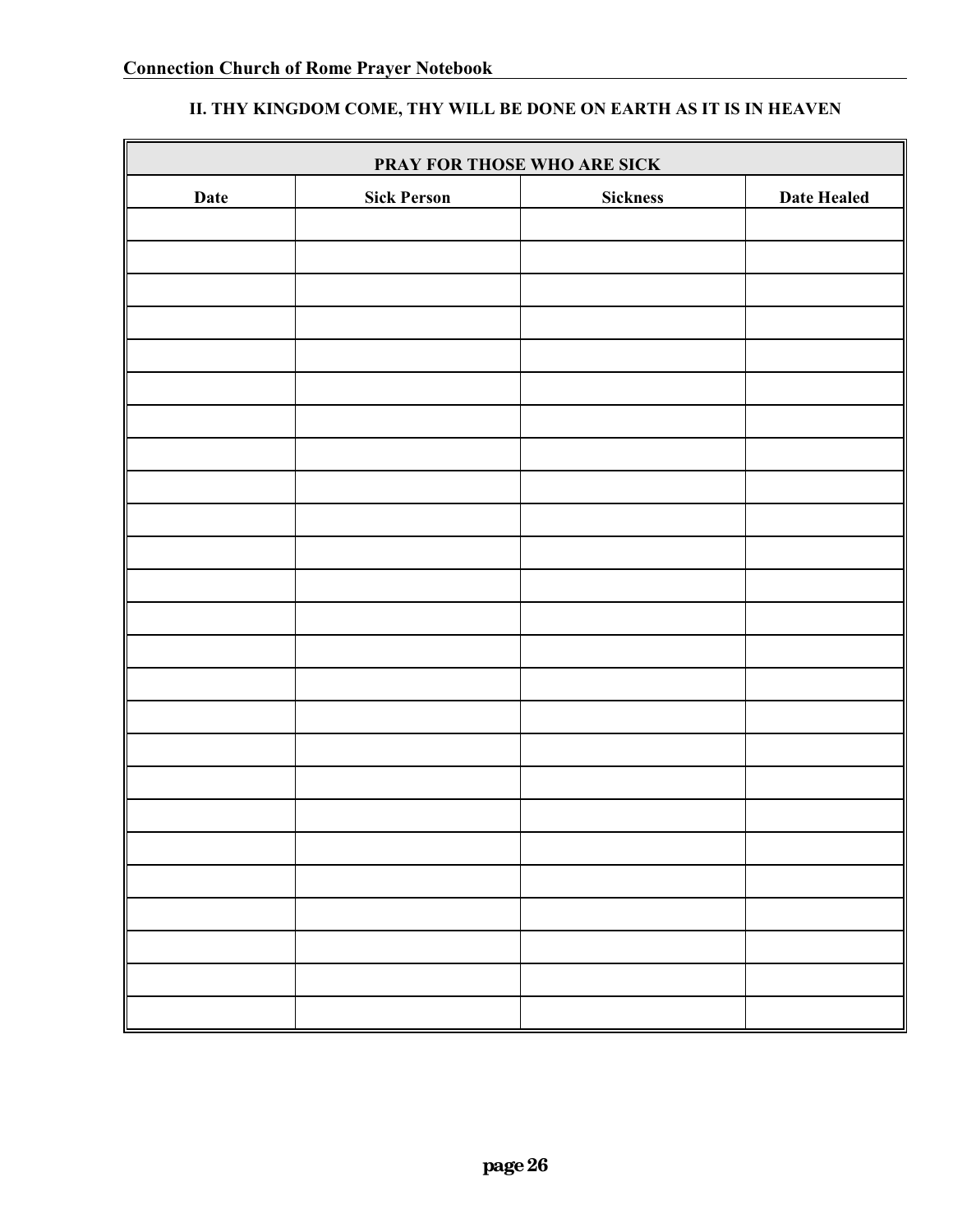#### **F. Pray And Petition For All Things**

Philippians 4:6 Be anxious for nothing, but in everything by prayer and supplication with thanksgiving let your requests be made known to God.

| PRAYER AND PETITIONS FOR ALL THINGS |                         |                     |             |
|-------------------------------------|-------------------------|---------------------|-------------|
| Date                                | <b>Petition/Request</b> | <b>How Answered</b> | <b>Date</b> |
|                                     |                         |                     |             |
|                                     |                         |                     |             |
|                                     |                         |                     |             |
|                                     |                         |                     |             |
|                                     |                         |                     |             |
|                                     |                         |                     |             |
|                                     |                         |                     |             |
|                                     |                         |                     |             |
|                                     |                         |                     |             |
|                                     |                         |                     |             |
|                                     |                         |                     |             |
|                                     |                         |                     |             |
|                                     |                         |                     |             |
|                                     |                         |                     |             |
|                                     |                         |                     |             |
|                                     |                         |                     |             |
|                                     |                         |                     |             |
|                                     |                         |                     |             |
|                                     |                         |                     |             |
|                                     |                         |                     |             |
|                                     |                         |                     |             |
|                                     |                         |                     |             |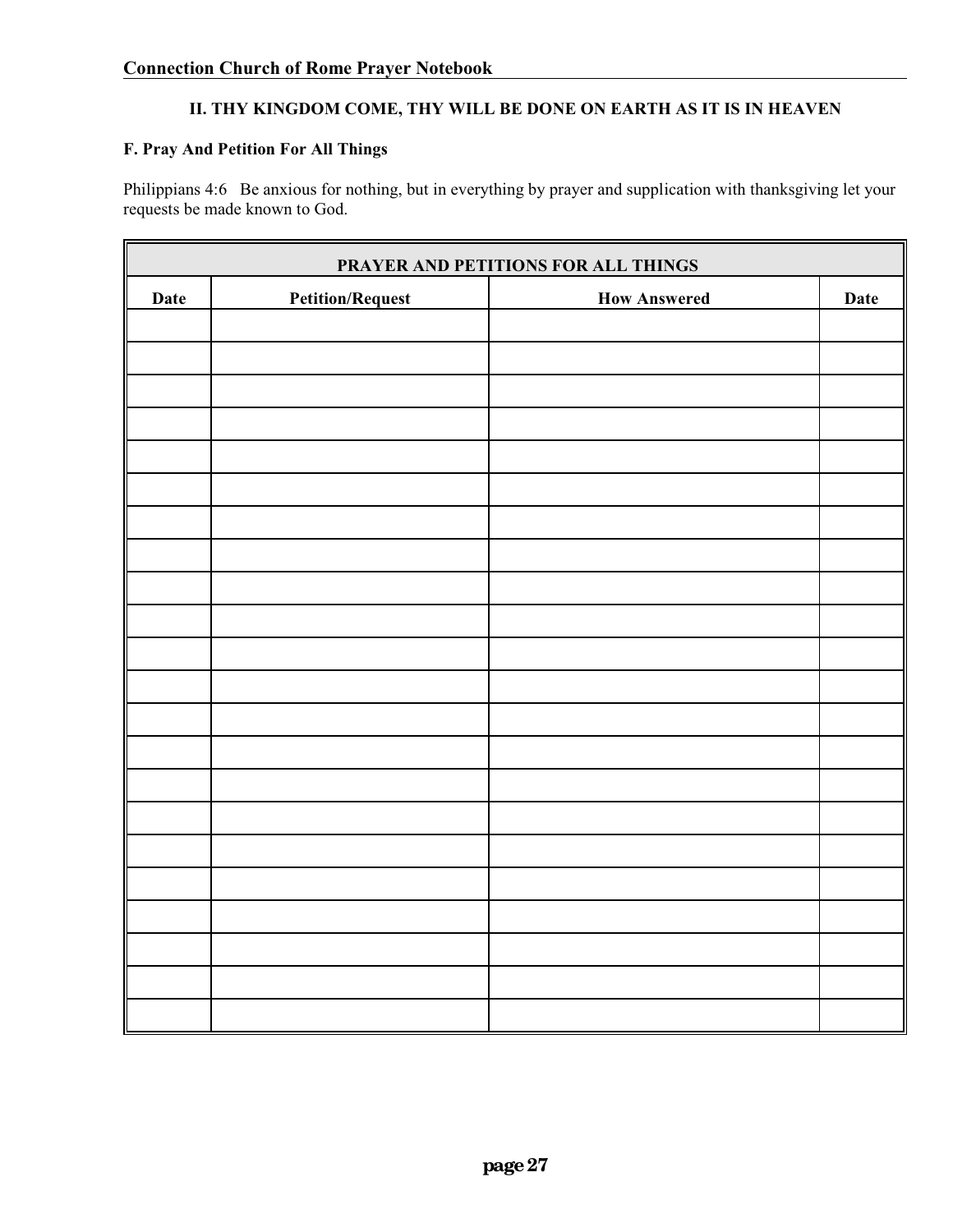|      |                         |                     | PRAYER AND PETITIONS FOR ALL THINGS |  |  |
|------|-------------------------|---------------------|-------------------------------------|--|--|
| Date | <b>Petition/Request</b> | <b>How Answered</b> | Date                                |  |  |
|      |                         |                     |                                     |  |  |
|      |                         |                     |                                     |  |  |
|      |                         |                     |                                     |  |  |
|      |                         |                     |                                     |  |  |
|      |                         |                     |                                     |  |  |
|      |                         |                     |                                     |  |  |
|      |                         |                     |                                     |  |  |
|      |                         |                     |                                     |  |  |
|      |                         |                     |                                     |  |  |
|      |                         |                     |                                     |  |  |
|      |                         |                     |                                     |  |  |
|      |                         |                     |                                     |  |  |
|      |                         |                     |                                     |  |  |
|      |                         |                     |                                     |  |  |
|      |                         |                     |                                     |  |  |
|      |                         |                     |                                     |  |  |
|      |                         |                     |                                     |  |  |
|      |                         |                     |                                     |  |  |
|      |                         |                     |                                     |  |  |
|      |                         |                     |                                     |  |  |
|      |                         |                     |                                     |  |  |
|      |                         |                     |                                     |  |  |
|      |                         |                     |                                     |  |  |
|      |                         |                     |                                     |  |  |
|      |                         |                     |                                     |  |  |
|      |                         |                     |                                     |  |  |
|      |                         |                     |                                     |  |  |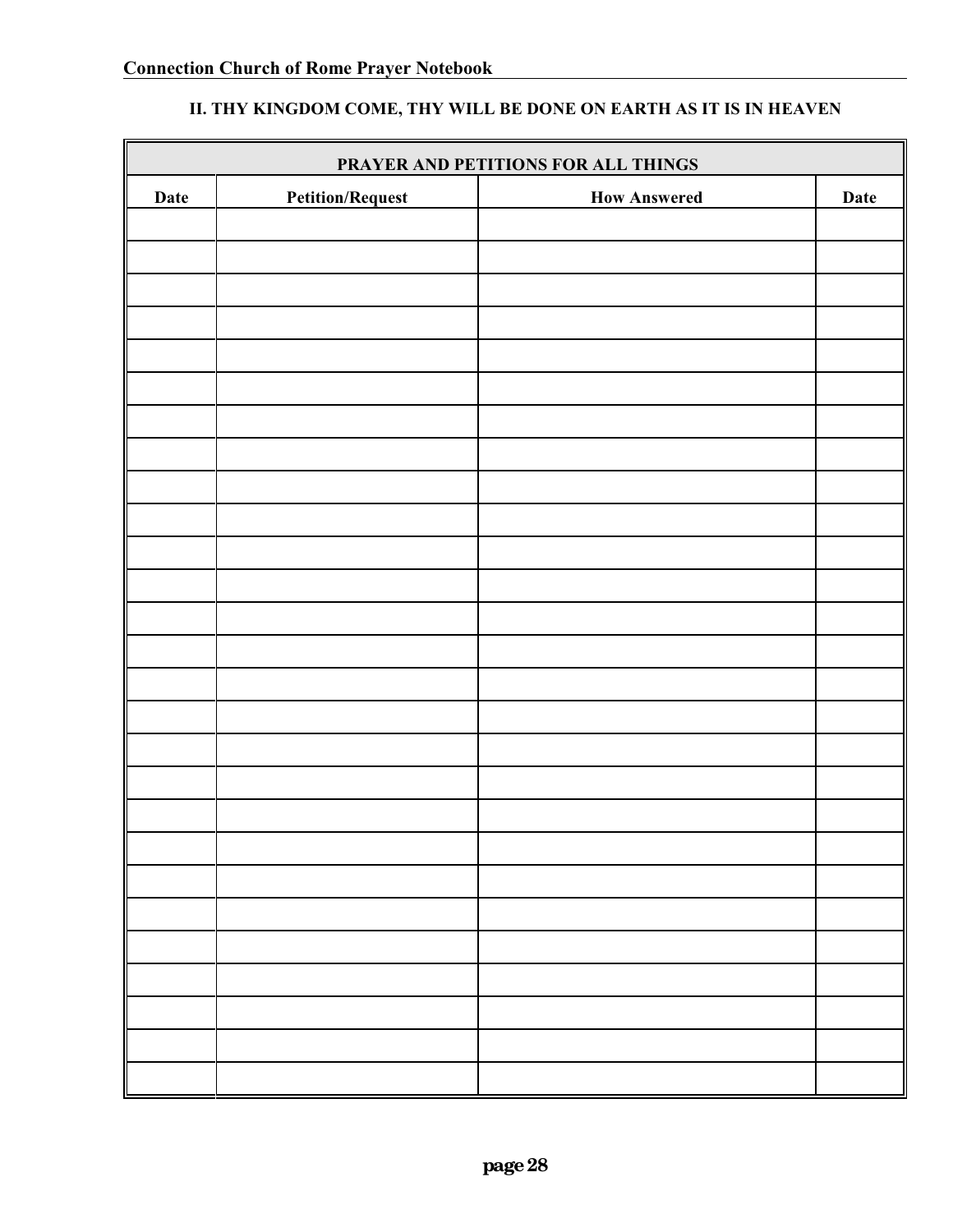#### **G. Pray For Other Ministries**

Philippians 2:3-4 Do nothing from selfishness or empty conceit, but with humility of mind let each of you regard one another as more important than himself; do not merely look out for your own personal interests, but also for the interests of others.

According to this verse, we need to have the same concern for the interests of others as we have for our own. This certainly includes our prayers as well as our actions. We need to lift up the needs of other ministries as well as the local church that we are involved in. Other ministries would include missionaries, para-church organizations (FCA, Campus Crusade, Young Life, Billy Graham), and other churches.

| PRAY FOR OTHER MINISTRIES |                       |                     |      |
|---------------------------|-----------------------|---------------------|------|
| <b>Ministry</b>           | <b>Prayer Request</b> | <b>How Answered</b> | Date |
|                           | 1.                    |                     |      |
|                           | 2.                    |                     |      |
|                           | 3.                    |                     |      |
|                           | 1.                    |                     |      |
|                           | 2.                    |                     |      |
|                           | 3.                    |                     |      |
|                           | 1.                    |                     |      |
|                           | 2.                    |                     |      |
|                           | 3.                    |                     |      |
|                           | 1.                    |                     |      |
|                           | 2.                    |                     |      |
|                           | 3.                    |                     |      |
|                           | 1.                    |                     |      |
|                           | 2.                    |                     |      |
|                           | 3.                    |                     |      |
|                           | 1.                    |                     |      |
|                           | 2.                    |                     |      |
|                           | 3.                    |                     |      |
|                           | 1.                    |                     |      |
|                           | 2.                    |                     |      |
|                           | 3.                    |                     |      |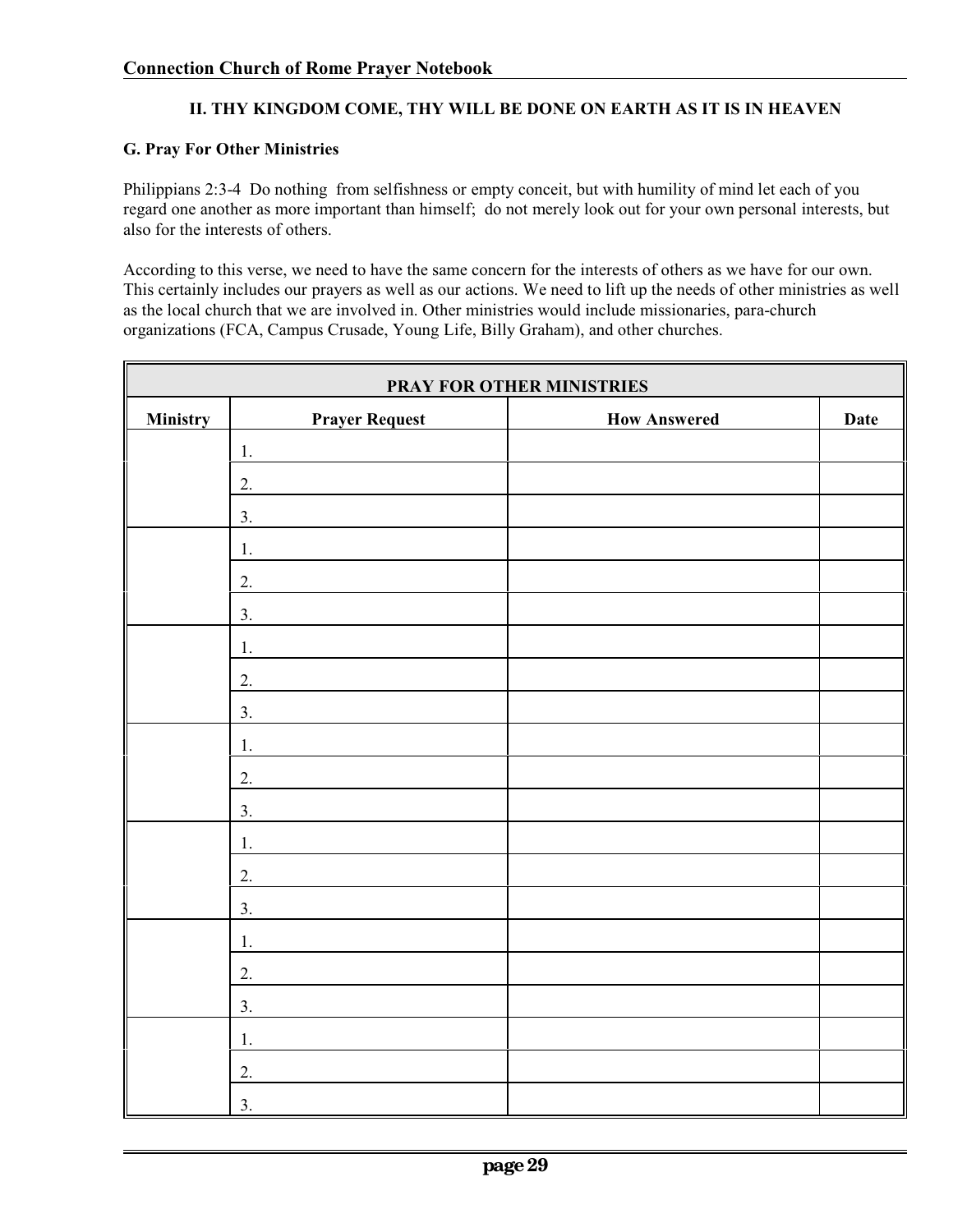H. Praying God's General Will for our lives

Some people call this God's Moral Will or God's Universal Will. God's General Will applies to all people, while God has a Specific Will that is different for every person. In God's Specific Will, He knows the days ordained for us before we were born (Psalm 139:16). He knows the calling He has for us before we were born (Jeremiah 1:5). Here are some examples of God's General Will.

# **God's Will For Everyone**

- 1. God's will is for us to be conformed to His image. (Rom 8:26-30)
- 2. God's will is for us to have a godly sorrow that leads us to repentance. (2 Cor 7:9-11)
- 3. God's will is for us to submit to those in authority. (1 Pet 2:13-15, 2 Cor 8:1-5, Eph 6:5-8)
- 4. God's will is for us to be sanctified (made holy). (1 Thess 4:3-7)
- 5. God's will is for us to be in right relationship with one another. (1 Thess 5:11-18)
- 6. God's will is for us to rejoice always. (1 Thess 5:16)
- 7. God's will is for us to pray without ceasing. (1 Thess 5:17)
- 8. God's will is for us to give thanks in everything. (1 Thess 5:18)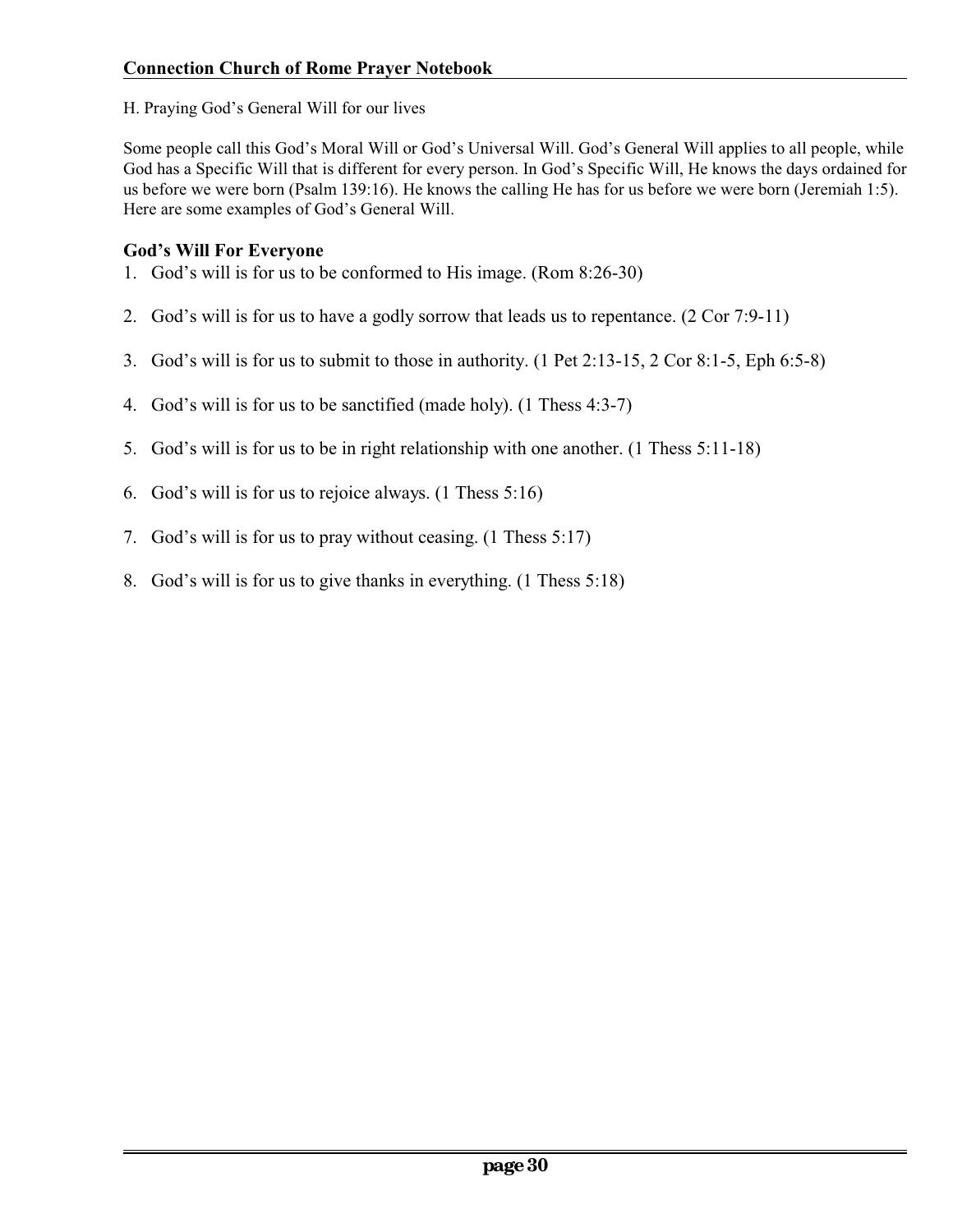#### **III. GIVE US THIS DAY OUR DAILY BREAD**

Philippians 4:19 And my God shall supply all your needs according to His riches in glory in Christ Jesus.

Matthew 6:33 But seek first His kingdom and His righteousness; and all these things shall be added to you.

| <b>GIVE US THIS DAY OUR DAILY BREAD</b> |                                |                     |             |
|-----------------------------------------|--------------------------------|---------------------|-------------|
| Date                                    | <b>Physical Need Requested</b> | <b>How Answered</b> | <b>Date</b> |
|                                         |                                |                     |             |
|                                         |                                |                     |             |
|                                         |                                |                     |             |
|                                         |                                |                     |             |
|                                         |                                |                     |             |
|                                         |                                |                     |             |
|                                         |                                |                     |             |
|                                         |                                |                     |             |
|                                         |                                |                     |             |
|                                         |                                |                     |             |
|                                         |                                |                     |             |
|                                         |                                |                     |             |
|                                         |                                |                     |             |
|                                         |                                |                     |             |
|                                         |                                |                     |             |
|                                         |                                |                     |             |
|                                         |                                |                     |             |
|                                         |                                |                     |             |
|                                         |                                |                     |             |
|                                         |                                |                     |             |
|                                         |                                |                     |             |
|                                         |                                |                     |             |
|                                         |                                |                     |             |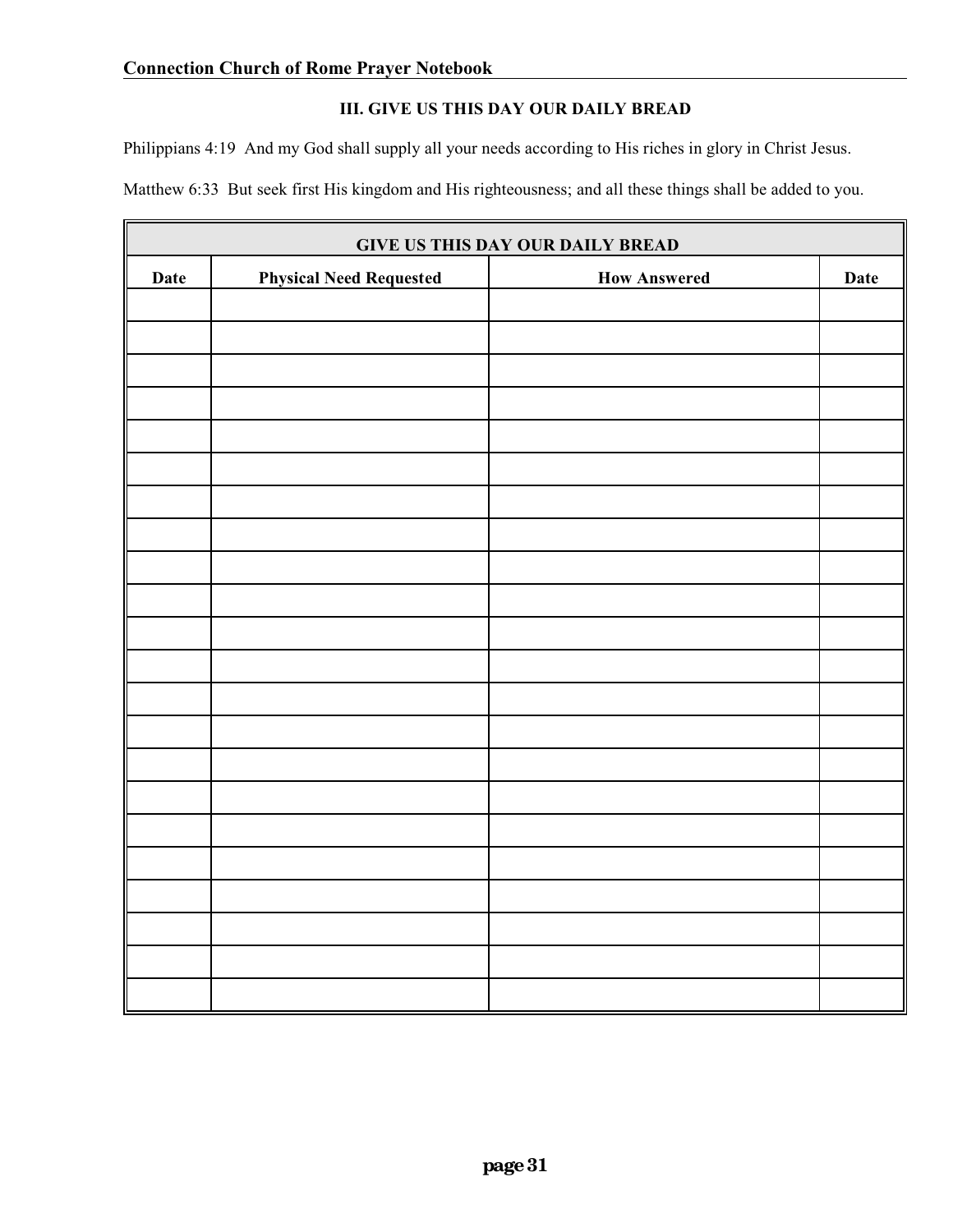| <b>GIVE US THIS DAY OUR DAILY BREAD</b> |                                |                     |      |
|-----------------------------------------|--------------------------------|---------------------|------|
| Date                                    | <b>Physical Need Requested</b> | <b>How Answered</b> | Date |
|                                         |                                |                     |      |
|                                         |                                |                     |      |
|                                         |                                |                     |      |
|                                         |                                |                     |      |
|                                         |                                |                     |      |
|                                         |                                |                     |      |
|                                         |                                |                     |      |
|                                         |                                |                     |      |
|                                         |                                |                     |      |
|                                         |                                |                     |      |
|                                         |                                |                     |      |
|                                         |                                |                     |      |
|                                         |                                |                     |      |
|                                         |                                |                     |      |
|                                         |                                |                     |      |
|                                         |                                |                     |      |
|                                         |                                |                     |      |
|                                         |                                |                     |      |
|                                         |                                |                     |      |
|                                         |                                |                     |      |
|                                         |                                |                     |      |
|                                         |                                |                     |      |
|                                         |                                |                     |      |
|                                         |                                |                     |      |
|                                         |                                |                     |      |
|                                         |                                |                     |      |
|                                         |                                |                     |      |
|                                         |                                |                     |      |

#### **III. GIVE US THIS DAY OUR DAILY BREAD**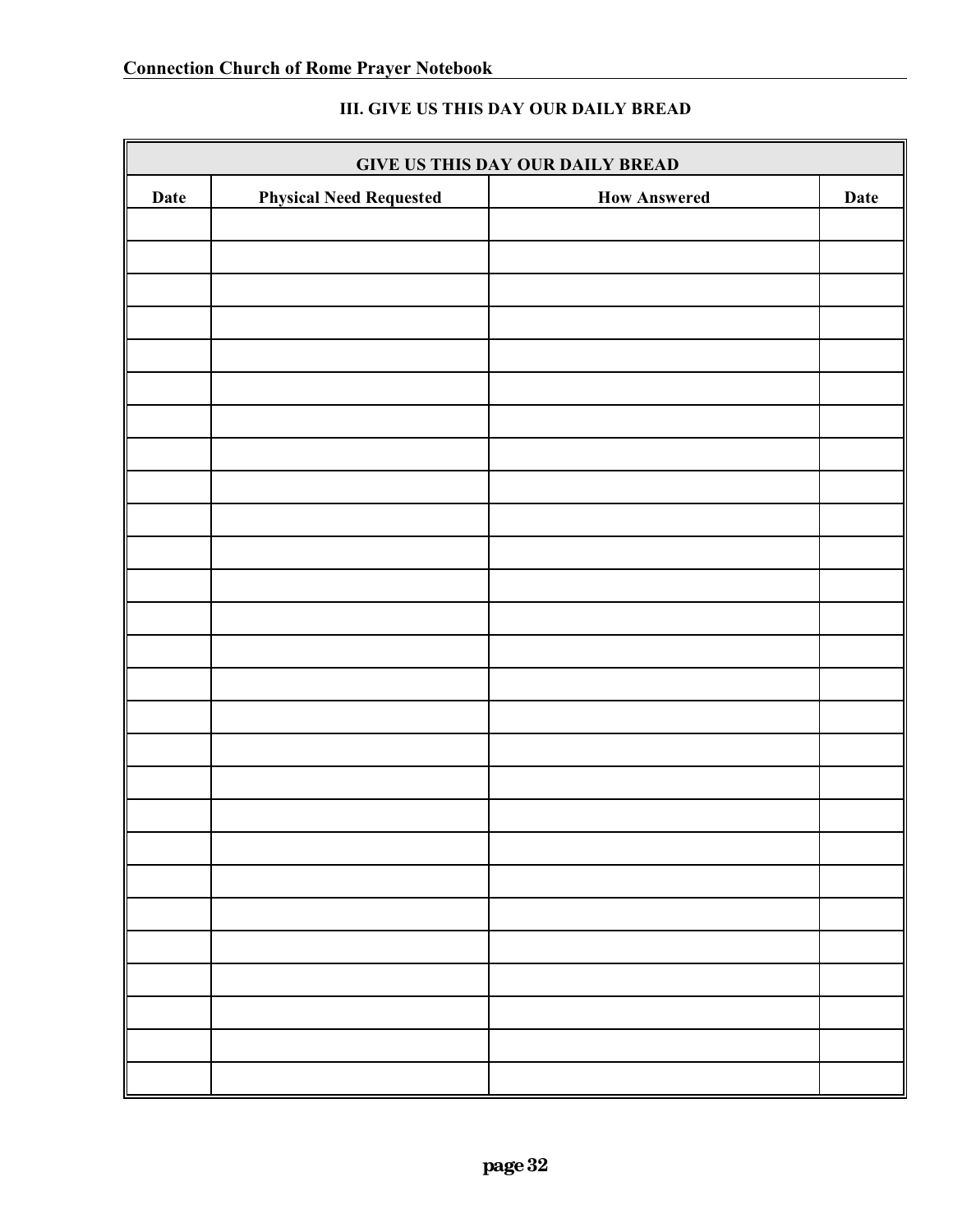#### **IV. FORGIVE US OUR DEBTS, AS WE FORGIVE OUR DEBTORS**

Luke 18:10-14 Two men went up into the temple to pray, one a Pharisee, and the other a tax-gatherer. The Pharisee stood and was praying thus to himself, "God, I thank Thee that I am not like other people: swindlers, unjust, adulterers, or even like this tax-gatherer. I fast twice a week; I pay tithes of all that I get." But the taxgatherer, standing some distance away, was even unwilling to lift up his eyes to heaven, but was beating his breast, saying, "God, be merciful to me, the sinner!" I tell you, this man went down to his house justified rather than the other; for everyone who exalts himself shall be humbled, but he who humbles himself shall be exalted.

Matthew 6:14-15 For if you forgive men for their transgressions, your heavenly Father will also forgive you. But if you do not forgive men, then your Father will not forgive your transgressions.

Matthew 5:23-24 If therefore you are presenting your offering at the altar, and there remember that your brother has something against you, leave your offering there before the altar, and go your way; first be reconciled to your brother, and then come and present your offering.

Matthew 5:44 "But I say to you, love your enemies, and pray for those who persecute you."

Luke 6:28 Bless those who curse you, pray for those who mistreat you.

| A. I confess the following as sin: | C. People I need to ask for forgiveness |  |
|------------------------------------|-----------------------------------------|--|
| 1.                                 | 1.                                      |  |
| 2.                                 | 2.                                      |  |
| 3.                                 | 3.                                      |  |
| 4.                                 | 4.                                      |  |
| 5.                                 | 5.                                      |  |
| 6.                                 | 6.                                      |  |
|                                    |                                         |  |
|                                    |                                         |  |
| B. I forgive the following people: | D. People I need to bless and pray for  |  |
| 1.                                 | 1.                                      |  |
| 2.                                 | 2.                                      |  |
| 3.                                 | 3.                                      |  |
| 4.                                 | 4.                                      |  |
| 5.                                 | 5.                                      |  |
| 6.                                 | 6.                                      |  |

#### **Areas Of Confession and Relationships That Need Restoration**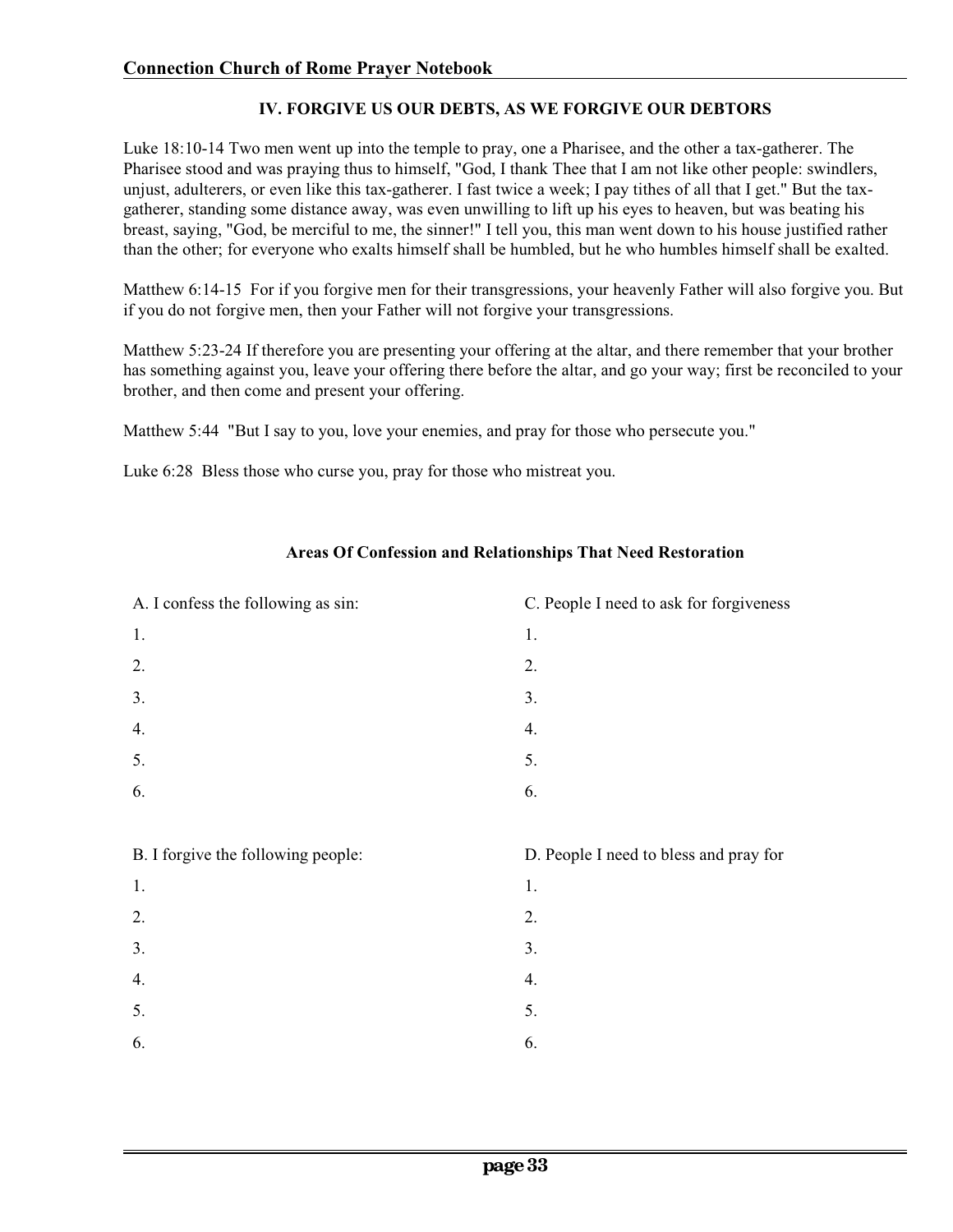#### **V. DO NOT LEAD US INTO TEMPTATION, BUT DELIVER US FROM EVIL**

Matthew 26:41 "Keep watching and praying, that you may not enter into temptation; the spirit is willing, but the flesh is weak."

Luke 21:36 "But keep on the alert at all times, praying in order that you may have strength to escape all these things that are about to take place, and to stand before the Son of Man."

Ephesians 6:10-18 "Finally, be strong in the Lord, and in the strength of his might. Put on the full armor of God, that you may be able to stand firm against the schemes of the devil. For our struggle is not against flesh and blood, but against the rulers, against the powers, against the world forces of this darkness, against the spiritual forces of wickedness in the heavenly places. Therefore, take up the full armor of God, that you may be able to resist in the evil day, and having done everything, to stand firm. Stand firm therefore, HAVING GIRDED YOUR LOINS WITH TRUTH, and HAVING PUT ON THE BREASTPLATE OF RIGHTEOUSNESS, and having shod YOUR FEET WITH THE PREPARATION OF THE GOSPEL OF PEACE; in addition to all, taking up the shield of faith with which you will be able to extinguish all the flaming missiles of the evil one. And take THE HELMET OF SALVATION, and the sword of the Spirit, which is the word of God. With all prayer and petition, pray at all times in the Spirit, and with this in view, be on the alert with all perseverance and petition for all the saints,"

#### A. Professions

- ! I repent of all known sin and submit to the Lord Jesus Christ.
- ! I plea the blood of Jesus over me and my family and our possessions.
- ! I pray a hedge of protection around myself and my family.
- ! I pray for the protection of those who are in authority above me.
- ! I ask for alertness, a sober mind, discernment and wisdom.
- ! I place my trust in Jesus and the power of the Holy Spirit and not in my own strength.
- ! I put on the full Armor of God:

the breastplate of righteousness. Jesus is my righteousness.

the helmet of salvation. Jesus is my salvation.

the belt of truth. Jesus is the truth, the life and the way.

the preparation of the gospel on my feet.

the shield of faith. Jesus is the author and finisher of my faith. Put oil on my shield. Give me strength and faith to hold up that shield.

the sword of the Spirit. Jesus is the word which is sharper than any two edged sword. Hebrew 4:12

the zeal of the Lord as my cloak. Isaiah 59:17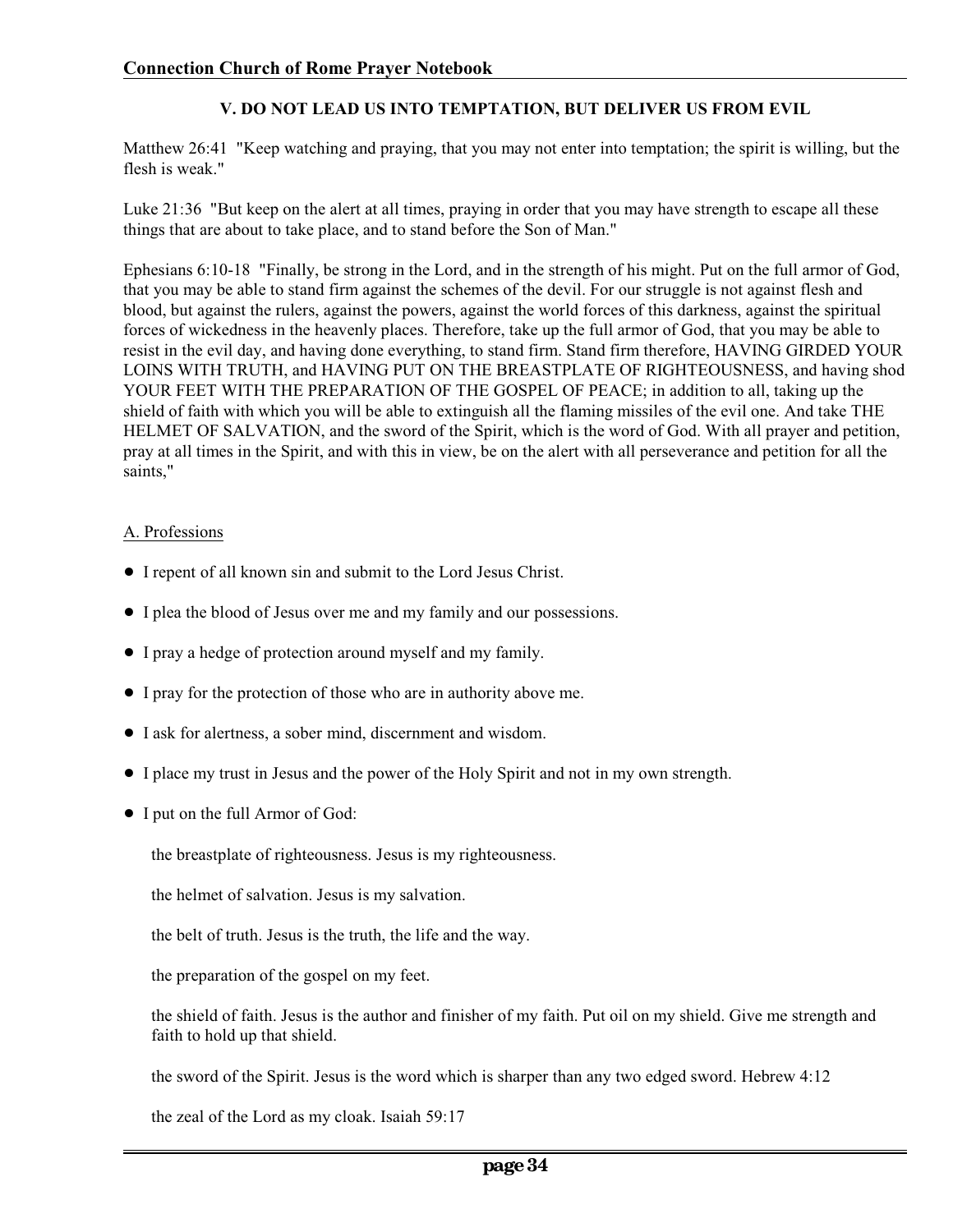#### **V. DO NOT LEAD US INTO TEMPTATION, BUT DELIVER US FROM EVIL**

B. Upcoming Events That I need To Pray and Have Accountability In Jesus told the disciples to pray that they would not enter into temptation. We need to pray for the things that are coming up in our lives: trips, meetings, decisions, etc. We want to live above reproach. Sometimes, it is best that we ask a friend to help keep us accountable and to pray with us as we go through them.

1 Peter 5:8 "Be of sober spirit, be on the alert. Your adversary, the devil, prowls about like a roaring lion, seeking someone to devour."

Proverbs 6:26, 7:25-26 "For on account of a harlot, one is reduced to a loaf of bread, and an adulteress hunts for the precious life." "Do not let your heart turn aside to her ways, do not stray into her paths. For many are the victims she has cast down, and numerous are all her slain."

Ecclesiastes 4:12 "And if one can overpower him who is alone, two can resist him. A cord of three strands is not quickly torn apart."

Mark 14:37-38 "And He came and found them sleeping, and said to Peter, `Simon, are you asleep? Could you not keep watch for one hour? Keep watching and praying, that you may not come into temptation; the spirit is willing, but the flesh is weak.'"

Jude 24-25 "Now to Him who is able to keep you from stumbling, and to make you stand in the presence of His glory blameless with great joy, to the only God our Savior, through Jesus Christ our Lord, be glory, majesty, dominion and authority, before all time and now and forever. Amen.

**Autricity Outcome of Event** 

| 1.               |  |  |  |
|------------------|--|--|--|
| 2.               |  |  |  |
| $\overline{3}$ . |  |  |  |
| 4.               |  |  |  |
| 5.               |  |  |  |
| 6.               |  |  |  |
| 7.               |  |  |  |
| 8.               |  |  |  |
|                  |  |  |  |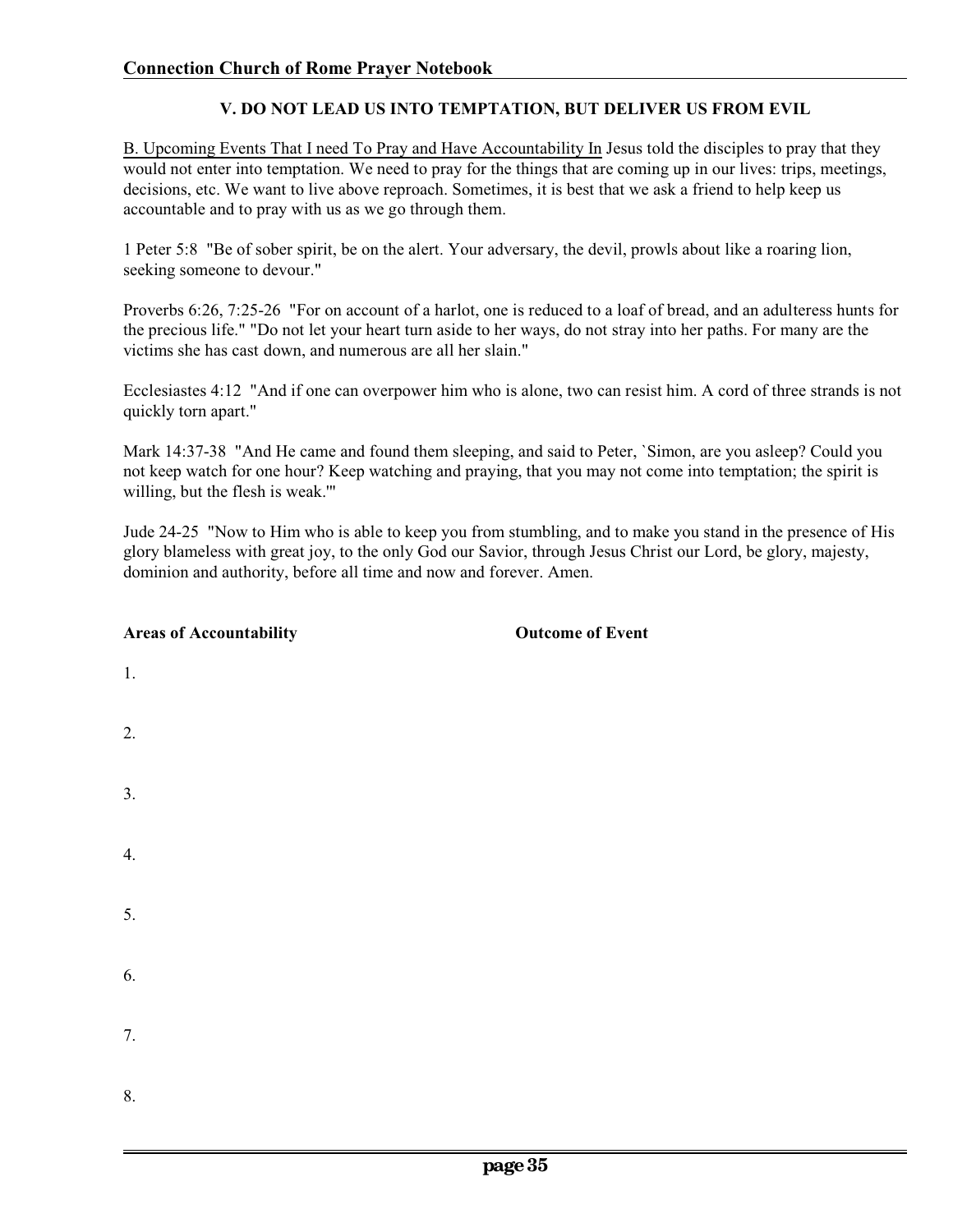#### **VI. FOR THINE IS THE KINGDOM, AND THE POWER, AND THE GLORY, FOREVER, AMEN.**

In this section, we are to declare and confess four things about the Lord and His Kingdom which we serve in. They are a way to bring us back where we started, in the realm of praise and adoration of the Lord.

**A. Thine Is The Kingdom.** We are declare that He is the King of the Kingdom. It belongs to Him. We are part of that glorious Kingdom and we give our homage and allegiance to the Kingdom.

**B. Thine Is The Power.** We declare that He is omni-powerful. He is in control of all things. We acknowledge, confess and submit to His power. Our submission to His authority and power brings freedom from sin and freedom from the attacks of Satan. James 4:7 says "Submit therefore to God, resist the devil and he will flee from you." It is His power that makes all things possible. It is in His power that we are believing in faith for the things that we are praying for. What a mighty God we serve.

**C. Thine Is The Glory.** All the glory goes to the Lord. Romans 11:33-36 says, "Oh the depth of the riches of the wisdom and knowledge of God! How unsearchable are His judgments and unfathomable His ways! For who has known the mind of the Lord, or who became His counselor? Or who has first given to Him that it might be paid back to Him again? For from Him and through Him and to Him are all things. To Him be the glory forever. Amen."

Everything that we have is from Him. Everything we do has been allowed and enabled by Him. All things will go to Him. He is omniscient (all knowing) and the only wise God. All things will go back to Him. To Him be the glory forever and ever.

A further aspect of giving glory to God is it keeps us humble before Him. It is the sin of pride that wants to take glory and honor for ourselves. As God moves through us and works mighty works, we must be careful not to rob the Lord from the glory that He is to receive. Look what He says in Deuteronomy 8:11-14.

"Beware lest you forget the Lord your God by not keeping His commandments and His ordinances and His statutes which I am commanding you today; lest, when you have eaten and are satisfied, and have built good houses and lived in them, and when your herds and your flocks multiply, and your silver and gold multiply, and all that you have multiplies, then your heart becomes proud, and you forget the Lord your God who brought you out from the land of Egypt, out of the house of slavery. He led you through the great and terrible wilderness, with its fiery serpents and scorpions and thirsty ground where there was no water; He brought water for you out of the rock of flint. In the wilderness He fed you manna which your fathers did not know, that He might humble you and that He might test you, to do good for you in the end. Otherwise, you may say in your heart, `My power and the strength of my hand made me this wealth.' But you shall remember the Lord your God, for it is He who is giving you power to make wealth, that He may confirm His covenant which He swore to your fathers, as it is this day."

You see, we must not rob God of the glory for what He has done and is doing in our lives. It is not us but Christ living in us. We must stay humble before Him and a great way of doing that is by giving Him all glory.

**D. His Kingdom Is Forever. Amen.** We are declaring the eternal reign of God's Kingdom. The Amen at the end is a declaration that we support and agree with His Kingdom and that He is the eternal King.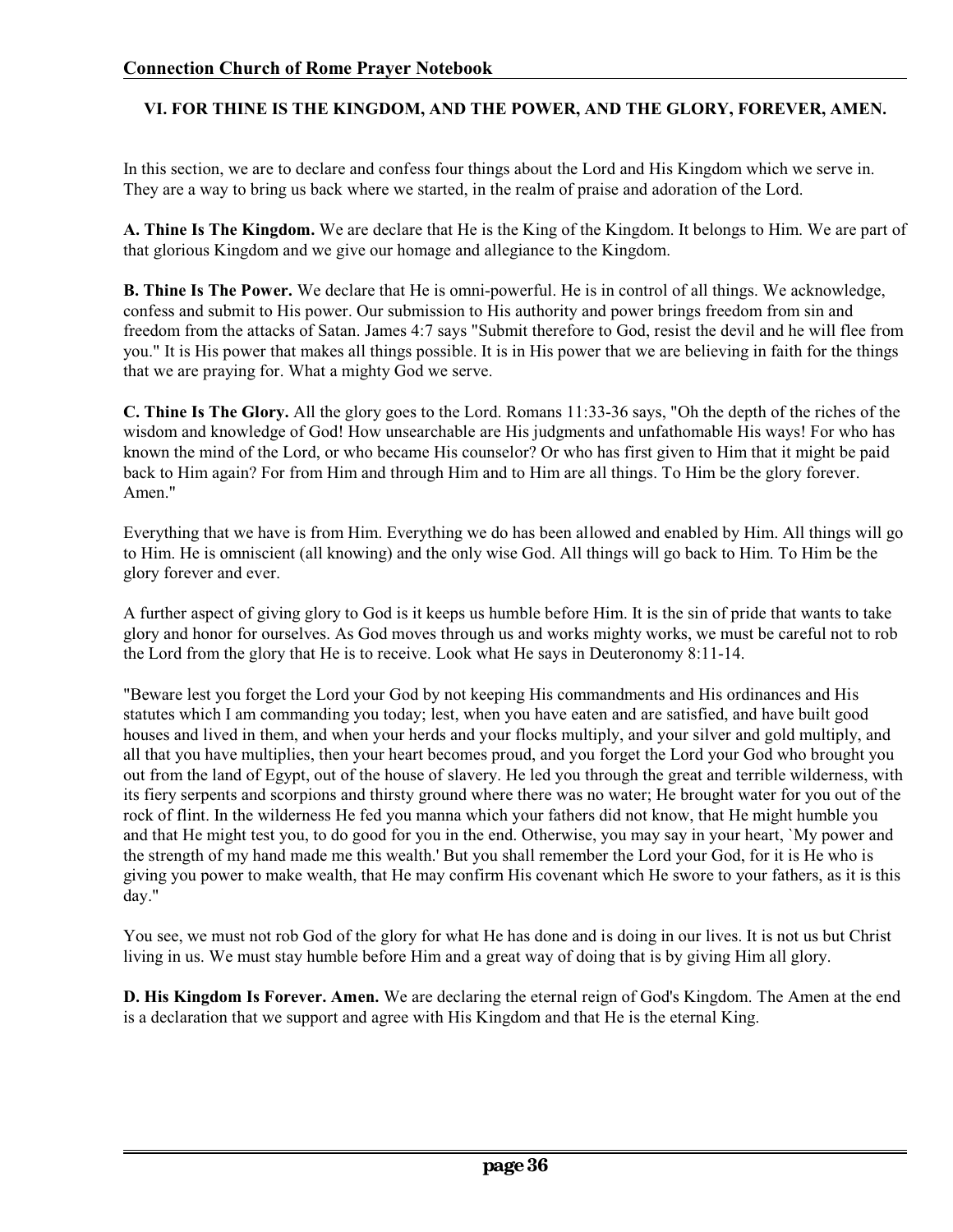# **I. To Whom Shall We Pray?**

When Jesus taught on prayer, He very explicitly told us who to pray to. He tells us in Matthew 6:5-6 to pray to the Father. Again, in His instructions in Luke 11:2 He says we are to address our prayers to the Father when we go to pray.

Matthew 6:5-6 "And when you pray, you are not to be as the hypocrites; for they love to stand and pray in the synagogues and on the street corners, in order to be seen by men. Truly I say to you, they have their reward in full. But you, when you pray, go into your inner room, and when you have shut your door, pray to your Father who is in secret, and your Father who sees in secret will repay you."

Luke 11:2 "And He said to them, "When you pray, say: 'Father, hallowed be Thy name. Thy kingdom come."

Our prayers are not for others; they are not to others; but are for our Father alone. How do we access the Father? We have access through Jesus Christ our Lord. Acts 4:12 says, "And there is salvation in no one else; for there is no other name under heaven that has been given among men, by which we must be saved."

We were separated from God because of our sins. However, "He made Him who knew no sin (Jesus) to be sin on our behalf, that we might become the righteousness of God in Him." 2 Corinthians 5:21. Now, we are righteous and have access to the Father.

Jesus served as our mediator, restoring us into a right relationship with the Father. Look at what the Scriptures tell us in 1 Timothy 2:5 "For there is one God, and one mediator also between God and men, the man Christ Jesus."

When we pray, we pray to the Father. However, we have access to the Father through the blood of Jesus. It is through Jesus and in Jesus that we have our righteous standing before God.

What is the practical application of this principle? It means that prayers to Jesus's mother, Mary or to Saint Peter or Saint Paul are invalid. They are not the means to the Father. They are not our righteousness and access to the Father. They were believers, just like us. It has only been appointed for one person, the man Christ Jesus to mediate between the Father and us. Therefore, we do exactly what Jesus taught us. We pray to the Father and Him alone. And, we do this in the name of Jesus, who is our righteousness and our access to the Father.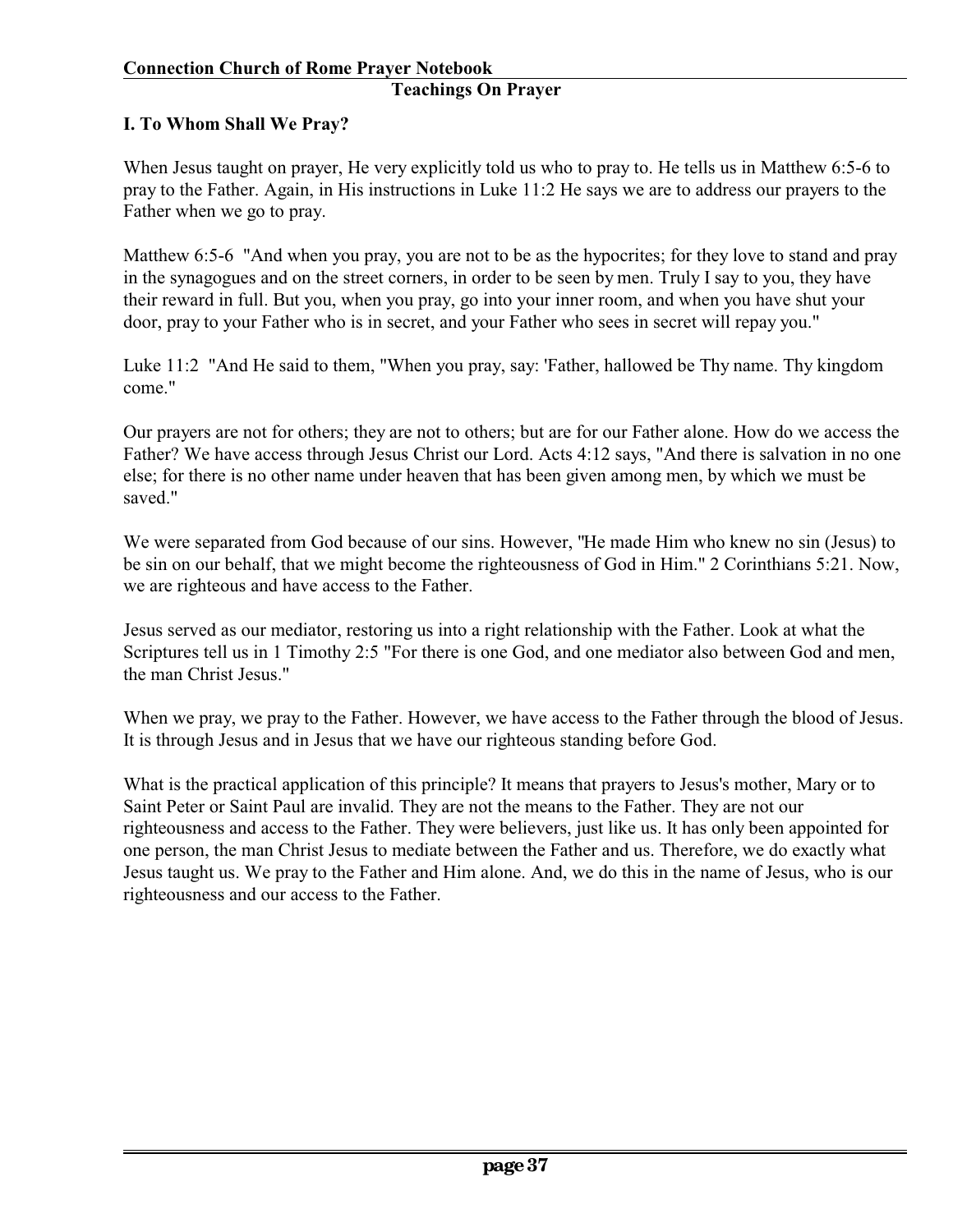#### **Teachings On Prayer**

#### **II. Three Pre-requisites To Prayer Mark 14:32-42**

In Mark 14:32-42 we are given an account of Jesus praying just before He was arrested, tried and sentenced to death. Jesus is fully aware of everything that is about to happen. The disciples are with Him, but they are having a tough time staying awake to pray. Even though He has told them what to pray for, they are not fully aware of everything that is about to transpire. Jesus is not teaching specifically on prayer, but we can learn much about prayer from this excerpt.

**1.) Prayer Out Of Need.** Mark 14:33-35 "And He took with Him Peter and James and John, and began to be very distressed and troubled. And He said to them, `My soul is deeply grieved to the point of death; remain here and keep watch.' And He went a little beyond them, and fell to the ground, and began to pray that if it were possible, the hour might pass Him by."

In verses 33-35, we find that Jesus is quite distressed. Instead of leaning on His own human strength, He goes to the Father in prayer. Our culture tells us to be tough and self-made. Jesus is tough, but His toughness, just like ours should be, is found in communion with the Father. He is our Strength, Refuge, Fortress and Help.

We find that Jesus had needs. The disciples had needs too, but they were not aware of their needs, just as we are not always aware of our spiritual needs. We know to pray. Jesus has told us in His Word what to pray for, but these are not felt needs that cause us to pray. Very often, this reveals a self-sufficiency, that we don't think we really need the Lord in our lives. Look at the needs that Jesus and the disciples had.

**A.) Distressed.** Jesus was distressed and troubled. Some antonyms of distressed are: agony, anguish, pain, misery, grieved, tormented and troubled. Jesus was obviously in great discomfort. He knows that the only way to be tough in these times is to depend on the Father for strength.

**B.) Grieved to the point of death.** He knew that this was going to be the end of His life. He knew how He was going to die and the suffering that He would go through before His final death on the cross, the cruelest form of death, usually reserved for criminal. It is this anguish that drives Him to prayer.

**C.) Not to be tempted.** The disciples did not realize this need, but they needed to be praying that they would not fall prey to temptation. Peter was going to be sifted like wheat. The other disciples would also face temptations. They needed to be in prayer about these upcoming situations. Jesus tells them what they should be praying for.

Mark 14:37-38. "And He came and found them sleeping, and said to Peter, `Simon, are you asleep? Could you not keep watch for one hour? Keep watching and praying, that you may not come into temptation; the spirit is willing, but the flesh is weak.'"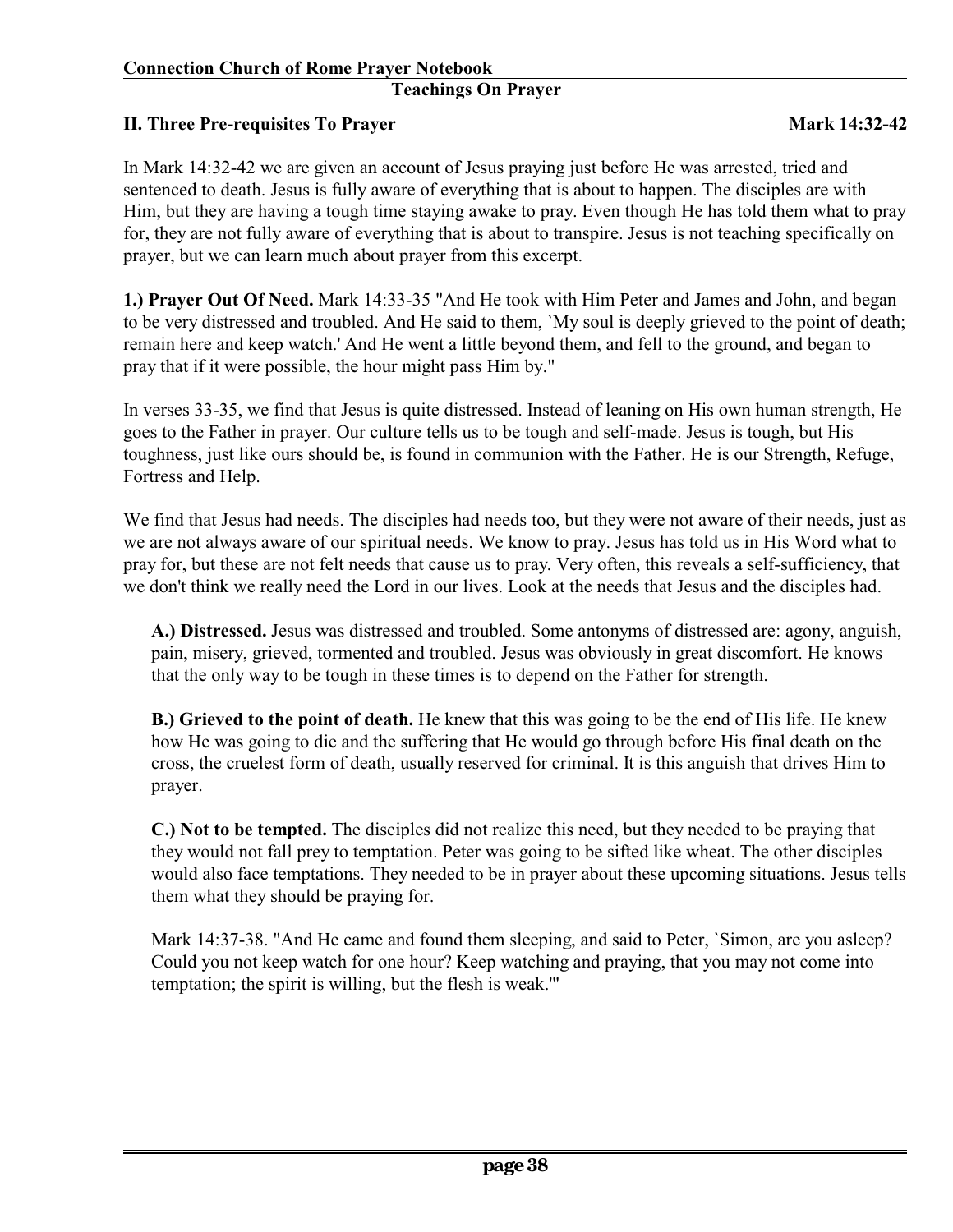# **Teachings On Prayer**

**2.) According To His Will.** Jesus was fully human and fully God. As a man, he had desires and a will of His own. Nobody wants to go through pain, torture and death. Jesus tells the Father that He does not want to go through this. He is open and honest before God, the Father. He asks if there is another way to go about this. He is at the same time fully co-operative and obedient to the Father. In almost the same breath, He says, "yet not what I will, but what Thou wilt."

There are several principles that came be gleaned from this account on praying according to His will.

**A.) Be honest and open.** We cannot hide our thoughts and feelings from God. We might as well share with Him what He already knows.

**B.) Share our fleshly will and feelings.** We need to express our thoughts, ideas, feelings and will with the Father. We have a relationship with the Father. He cares about us. Just as a spouse desires their mate to share with them the concerns in their life, the Father wants us to share our inner most feelings and desires with Him. This is healthy and necessary in any relationship. Jesus shares His will in this account.

**C.) Be submissive to God's Will.** Just because we express our will to the Father does not mean that our will is going to be carried out. It is the will of the Father that needs to be carried out. We need to be obedient, supportive and submissive to His will at all times.

**3.) With Discipline.** Jesus was probably as tired if not more tired than the disciples. However, we do not find Him sleeping as the disciples were. Three different times He approached the disciples and found them sleeping. It requires discipline to stay alert and pray. There are three principles found about having discipline in our prayer life.

**A.) Spirit is willing, but flesh is weak.** We must acknowledge that all of us feel weak in the flesh and need to bring our bodies in subjection to our desires rather than letting our flesh determine what we do or don't do. We must determine what we are going to do, based upon what we know is right to do and will benefit us the most, and then do it.

Not many athletes enjoy punishing their bodies, but they force themselves to exercise rigorously. Why? So they can win the prize. They do it for a perishable wreath, but we do it for an imperishable wreath. We have much more to gain than a physical prize. We grow in our relationship with the Lord Jesus Christ and are also eternally impacting the kingdom of God. We must keep the goal before us to help us overcome our weak flesh.

**B.) For a specific time period.** Athletes do not train 24 hours a day. They train for a couple of hours, rest, train and then rest again. Their training schedule is going to be based upon what they can handle. They have realistic training goals and schedules. Their training sessions get longer as they can handle them. A runner may run only a couple of miles for several months. Gradually he may increase to 7 or 8 miles per day and even longer as he nears a marathon. You would not go out for a 7 or 8 mile run if you were not in condition, but you would run for a mile or for a short time period. You will do this for a while and gradually increase your time and distance.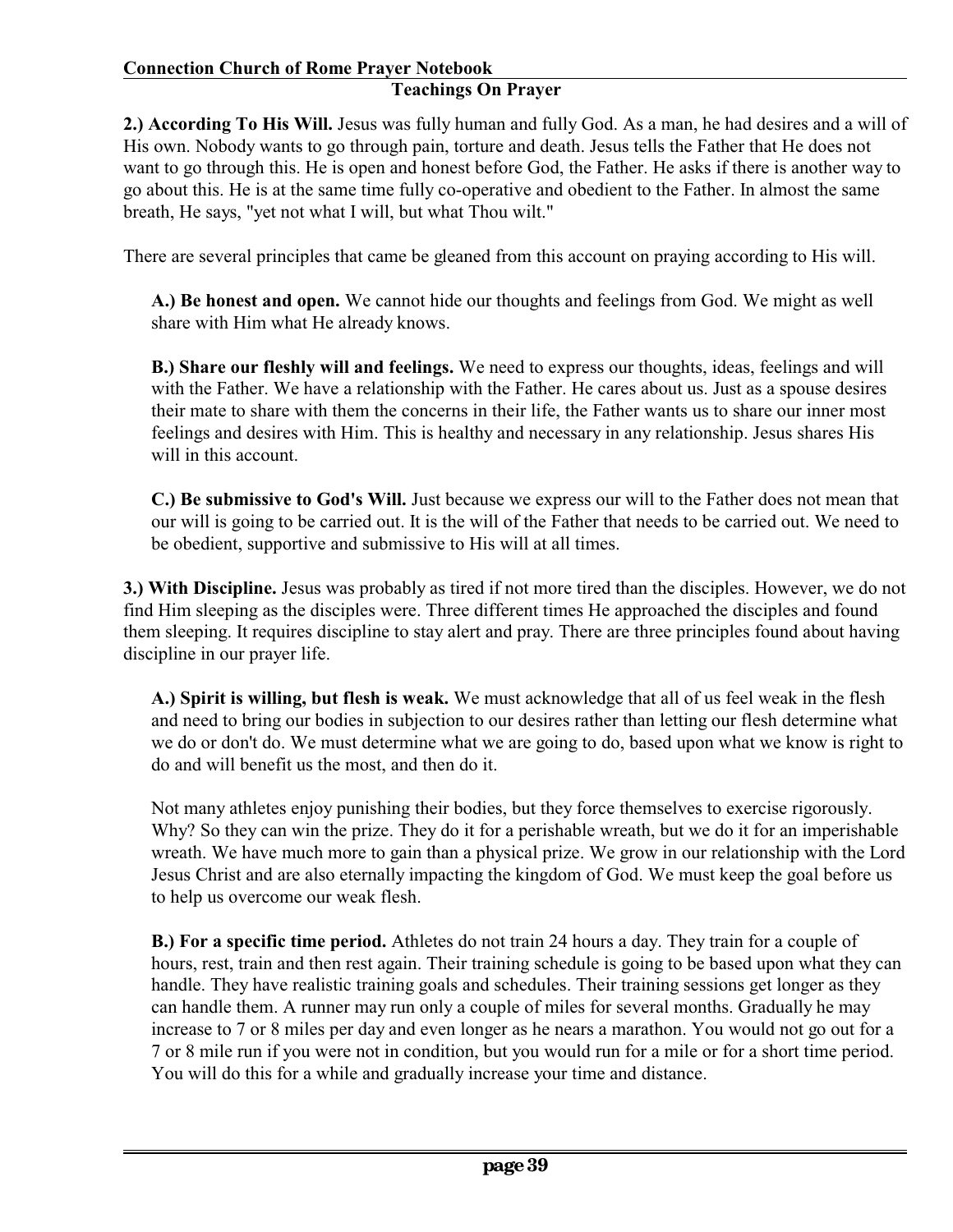#### **Teachings On Prayer**

Your prayer life is the same way. We need to start with an attainable goal, like 15 minutes per day and strive for consistency. Once we are able to do that, then we can increase our time to 30 minutes, an hour, or longer. Again, we should strive for consistency. Praying for longer periods of time becomes easier with experience. A prayer notebook with an outline can also help you to pray longer.

**C.) With alertness.** We want to keep alert during our prayers. The more we can involve our soul (mind, emotion, will), body and spirit, the more alert we will stay during our prayers. Walking, talking, writing, and using varying formats of prayer will help. Changing your normal way of praying is good to do from time to time. It will keep your prayers fresh. You will find ways that work for you and you need to use those methods.

The disciples were very tired and were falling asleep. Many of us face this problem with busy schedules and trying to burn the candle at both ends. When we have proper rest, we will be more alert. Therefore, we must go to bed at a reasonable time. If prayer is a priority, we demonstrate our conviction by disciplining ourselves to go to bed on time.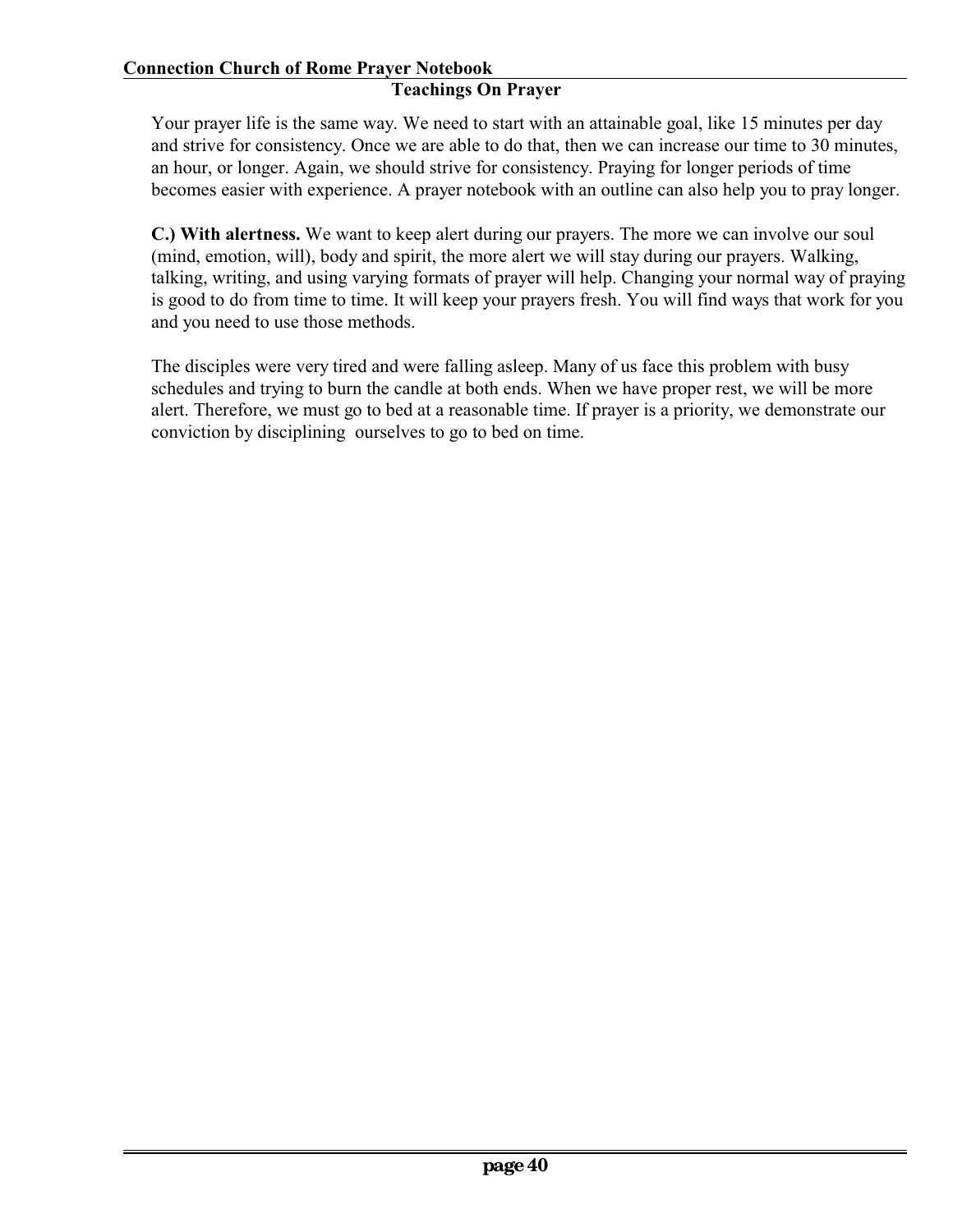# **Teachings On Prayer**

#### **III.** How Should We Pray? **Matthew 6:5-15**

During what the church has labeled the Sermon on the Mount, Jesus taught the disciples as well as the multitudes on a number of subjects. In Matthew 6:5-15, he teaches on prayer. He teaches how should we pray.

There are three parts to His message on prayer. He uses a number of illustrations and how not to examples. He wanted to dispel the common notion of what prayer was and how it was being poorly role modeled by the religious people (Pharisees and Sadducees). He wanted to let the people know how prayer should really be done. His message can be broken down into three different parts: A) In Private, B) In Faith, C) In This Way.

**A) In Private.** It was not to be done in public so that people could see you, but rather to be done in your closet so that only God knew that you were praying. Prayer is between you and God. That's it.

We find a great example in Jesus. He demonstrated what He taught. In Mark 1:35-36 we are given this account. "And in the early morning, while it was still dark, He arose and went out and departed to a lonely place, and was praying there. And Simon and his companions hunted for Him;..." Jesus went out and found a place of solitude where He could spend time alone with the Father.

**B) In Faith.** Prayer was to done in faith. It is not the number of words that we use that is going to get us answers. Meaningless repetition of words was condoned. The Father knows what our needs are and we don't need to be long winded in our prayers. Mark 11:24 further expounds on this principle. "Therefore I say to you, all things for which you pray and ask, believe that you have received them, and they shall be granted you."

**C) In This Way or With This Outline.** His prayer outline was what we have called the Lord's Prayer. It should be named the Model Prayer, for that is exactly what it is. The early church called it "The Prayer" and it was The Prayer that is referred to in Acts 1 when the disciples and other men were in the upper room praying. They were busy praying the prayer that Jesus had taught them. For ten days they prayed until the Holy Spirit came down and brought power from on high.

The Model Prayer contains 6 different parts. Each part was a part of the outline and it was meant to get you started praying in that area. It begins with praise and ends with praise. Here is the Model Prayer that Jesus taught His disciples.

**1) "Our Father who art in heaven, hallowed be Thy name."** To hallow means to praise, honor, bless. We are told to spend time in praise and adoration of the Lord.

**2) "Thy kingdom come. Thy will be done, on earth as it is in heaven."** We are told to pray for God's will to be carried out here on the earth. This would include: salvation for others, churches being planted, people to mature in the Lord, for wisdom for church leaders and others, for boldness, for government officials, for character growth, for anything that we find in Scripture.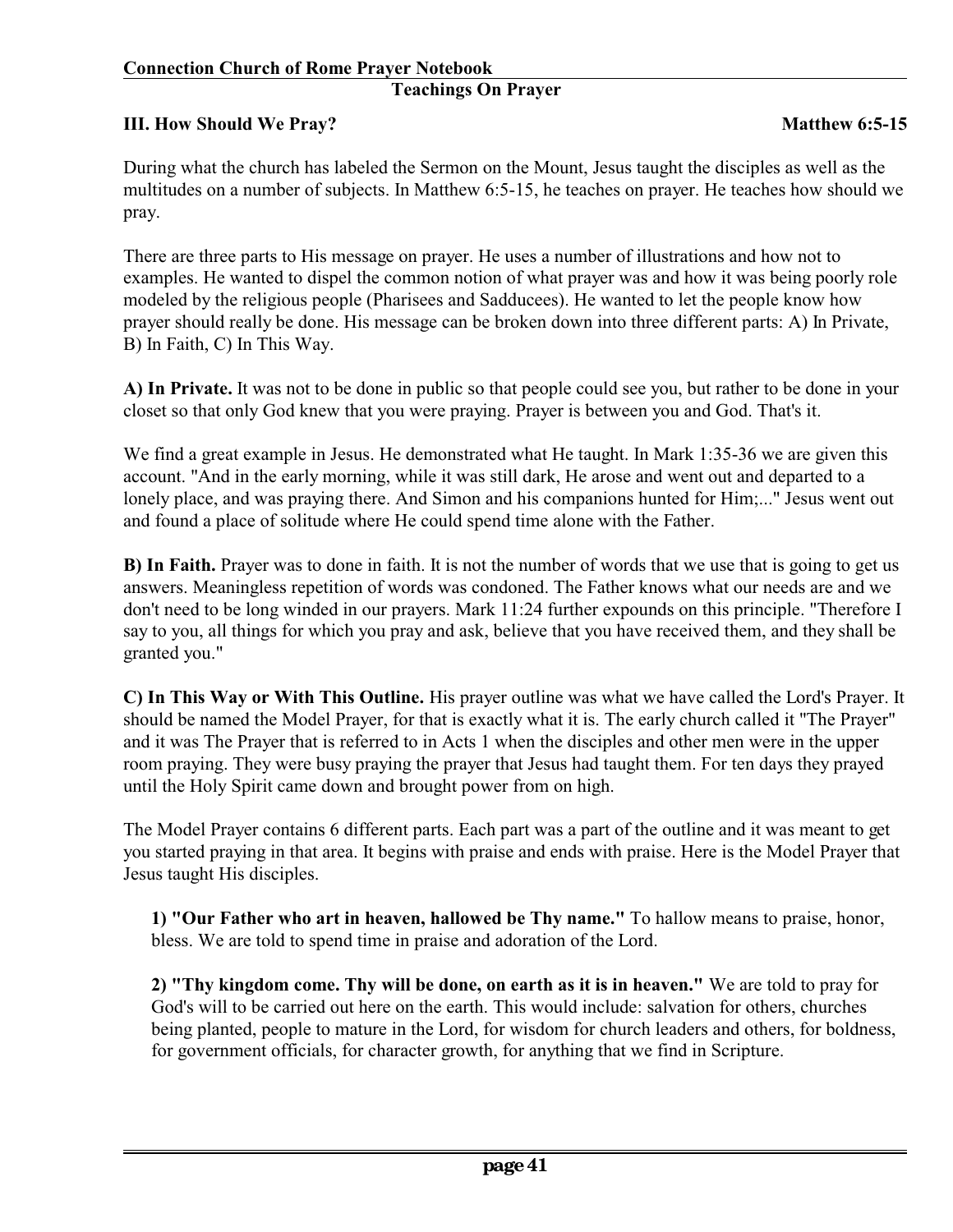**3) "Give us this day our daily bread."** Here we are praying for our needs. We are not to be anxious and consumed with providing. We are to seek first His kingdom and His righteousness and all these things will be added. However, we are to make request of our needs to the Father.

**4) "And forgive us our debts, as we have forgiven our debtors."** We are to maintain right relationships with other around us. Our prayer life will be hindered if our relationships with others is bad. We need to first of all get forgiveness for the sins that we have committed. Secondly, we need to give out the forgiveness to others that we have experienced personally.

The Lord gives us a footnote after the Model Prayer. "For if you forgive men for their transgressions, you heavenly Father will also forgive you. But if you do not forgive men, then your Father will not forgive your transgressions." That is a very powerful statement that Jesus makes about forgiveness. We must be receiving and giving forgiveness if we want a proper relationship with the Father.

**5) "And do not lead us into temptation, but deliver us from evil."** We are to pray for God to protect us from wrong temptations. We are to pray for the Lord to keep us out of the enemies domain. We are to pray for purity and righteousness in our lives. We are to pray for alertness and that we would not be deceived. We are to ask for the Lord to be our Keeper.

**6) "For Thine is the kingdom, and the power, and the glory, forever. Amen."** We need to conclude our prayers just the way we began, in praise and adoration. We are created to give glory and honor to the Lord. In every deed or word, He is to be honored. Our prayer life is no different. We need to bless the Lord in our prayers.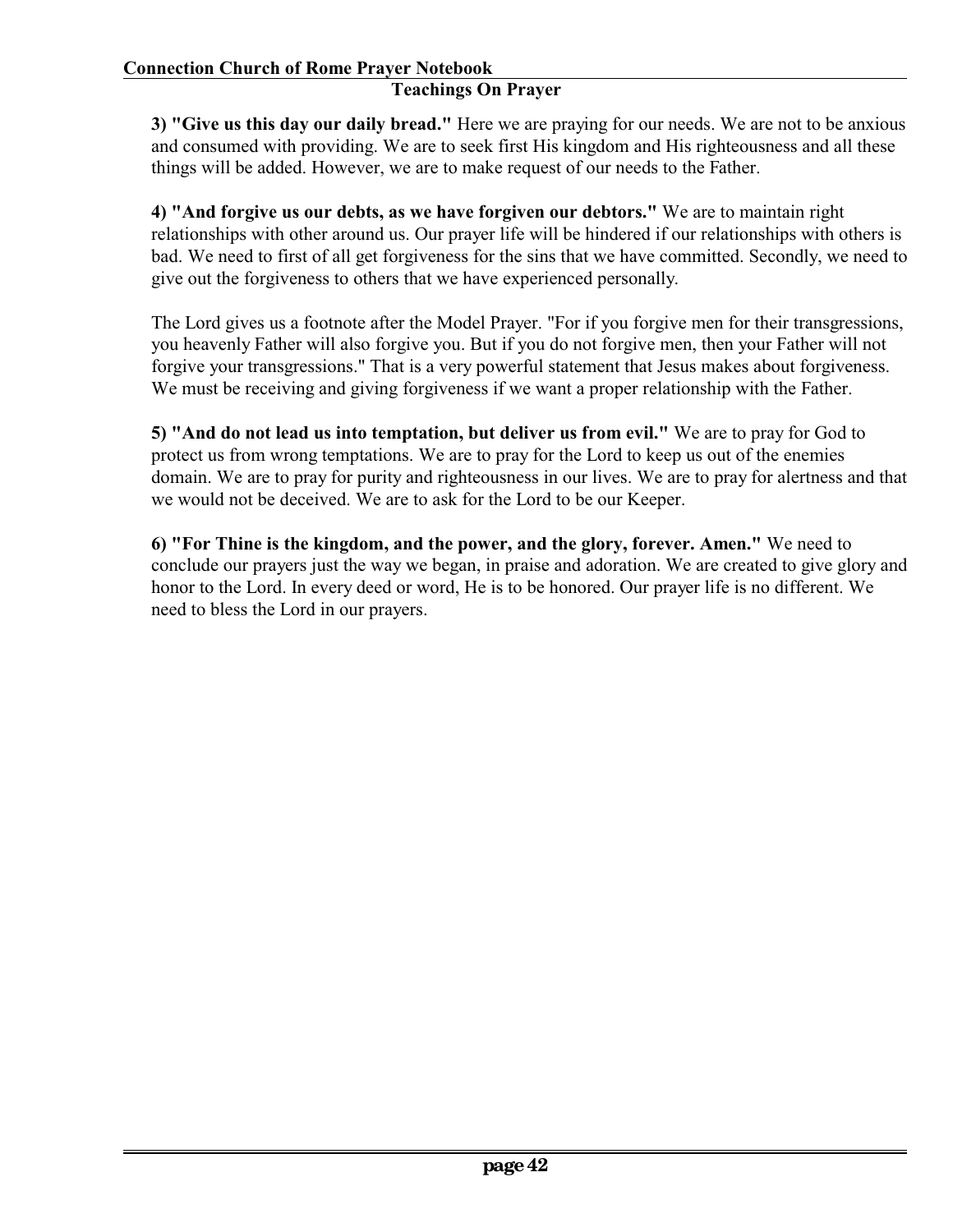#### **Teachings On Prayer**

#### **IV. Pray In This Way (Luke 11:1-13)**

When the disciples asked Jesus to teach them how to pray as John taught his disciples, He gave them this message in Luke which contains three parts. Each part had an illustration to give understanding to the listener. Here is the outline.

**1) Model Prayer.** See teaching above from Matthew 6.

**2) Persistence.** We need to be persistent in our prayers. It is not a one time asking of the Lord, but rather of consistently and persistently asking until we have what we are requesting. He uses an illustration of being persistent in asking of some bread from a neighbor at a late hour until he is moved to action.

In Isaiah 62:6-7, the Lord tells us about praying persistently. "On your walls, O Jerusalem, I have appointed watchmen; all day and all night they will never keep silent. You who remind the Lord, take no rest for yourselves; and give Him no rest until He establishes and makes Jerusalem a praise in the earth." The Lord wants his people to pray persistently until they see the answers that they are asking for.

**3) For the Holy Spirit.** The Lord makes is clear that the Holy Spirit is something good and not bad. Many times the gifts of the Holy Spirit have been accused by religious people as being demonic. Yes, there are counterfeits. That is why in the book of 1 John we are given some tests on how to discern the real from the counterfeit. But here, Jesus makes it clear that the Holy Spirit is good not demonic.

His first illustration is of a father being asked for a fish. The father does "not give him a snake instead of a fish." A snake is representative of the devil. The Holy Spirit is not from the devil. He is part of the God head and is Holy. The Holy Spirit is nothing harmful or deadly like a snake. He is good. We are not to be in fear of what the Father is going to give us.

Jesus' second illustration is of the father being asked for an egg. "He will not give him a scorpion, will he? If you then, being evil, know how to give good gifts to your children, how much more shall your heavenly Father give the Holy Spirit to those who ask Him?" Here again, the example is of a scorpion. A scorpion represents the demons of Satan. The Holy Spirit is not demonic. God gives only good gifts to His children, including the gift of the Holy Spirit. We should trust God and persist in praying for the Holy Spirit. This is exactly what the disciples did in the upper room for ten days before Pentecost.

We need to not fear, but ask the Father for His Holy Spirit. We need the Holy Spirit for wisdom, boldness, power, anointing, giftings, leading, etc. We are told in Ephesians 5:18 to "be filled (continuous sense in the greek) with the Spirit." We need to regularly pray for a fresh filling of the Holy Spirit. We need to live by the Spirit. We need to set our minds on the Spirit. We need to be controlled by the Holy Spirit. We need to do exactly what Jesus said to do in this passage, pray for the Holy Spirit in our lives.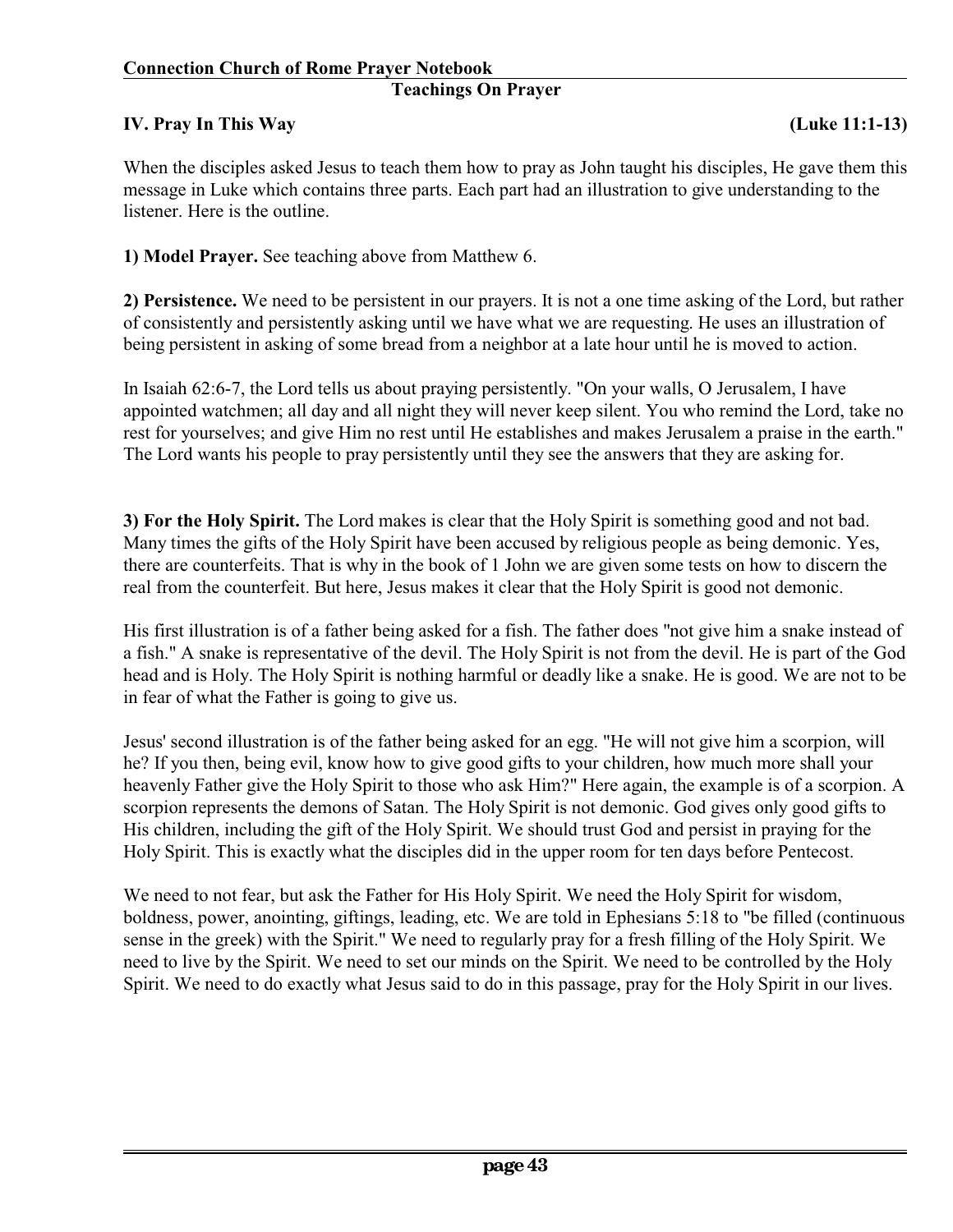# **V. Three Criteria To An Amazing Prayer Life**

(Luke 11:1-13) "And it came about that while He was praying in a certain place, after He had finished, one of His disciples said to Him, "Lord, teach us to pray just as John also taught his disciples." {2} And He said to them, "When you pray, say: 'Father, hallowed be Thy name. Thy kingdom come. {3} 'Give us each day our daily bread. {4} 'And forgive us our sins, For we ourselves also forgive everyone who is indebted to us. And lead us not into temptation.'" {5} And He said to them, "Suppose one of you shall have a friend, and shall go to him at midnight, and say to him, 'Friend, lend me three loaves; {6} for a friend of mine has come to me from a journey, and I have nothing to set before him'; {7} and from inside he shall answer and say, 'Do not bother me; the door has already been shut and my children and I are in bed; I cannot get up and give you anything.' {8} "I tell you, even though he will not get up and give him anything because he is his friend, yet because of his persistence he will get up and give him as much as he needs. {9} "And I say to you, ask, and it shall be given to you; seek, and you shall find; knock, and it shall be opened to you. {10} "For everyone who asks, receives; and he who seeks, finds; and to him who knocks, it shall be opened. {11} "Now suppose one of you fathers is asked by his son for a fish; he will not give him a snake instead of a fish, will he? {12} "Or if he is asked for an egg, he will not give him a scorpion, will he? {13} "If you then, being evil, know how to give good gifts to your children, how much more shall your heavenly Father give the Holy Spirit to those who ask Him?""

# **How Jesus Taught His Disciples To Pray (Luke 11:1-13)**

# **I. The Outline of Prayer (2-4)**

- 1. Praise
- 2. God's will done
- 3. Provision
- 4. Forgiveness
- 5. Protection

# **II. The Attitude of Prayer (5-10)**

- 1. Persistence
- 2. Expectantly
	- a. Ask and receive
	- b. Seek and find
	- c. Knock and the door will be opened

# **III. The Goodness of God (11-13)**

- 1. The goodness of earthly fathers
- 2. The surpassing value of our heavenly Father
- 3. The good gift of the Holy Spirit

When I watch someone play golf, I am not easily impressed. I know and understand golf. When I watch most professional golfers play, I am not wowed. But, when you see someone hit the ball as hard as Tiger Woods and hear the sound of crisp iron shots that go rocketing off the club face towards the pin, you get wowed. It is exceptional and even the skilled are wowed.

When I went to TCU, I lived across the hall from a graduate student named John GoLightly. He was working on his Masters Degree in Concert Pianism. We went to some piano concerts together. He would tell me which performers were world class and which were just so-so. He would try to explain to me what the differences were in the technique, style and personality of their pieces. Though most seemed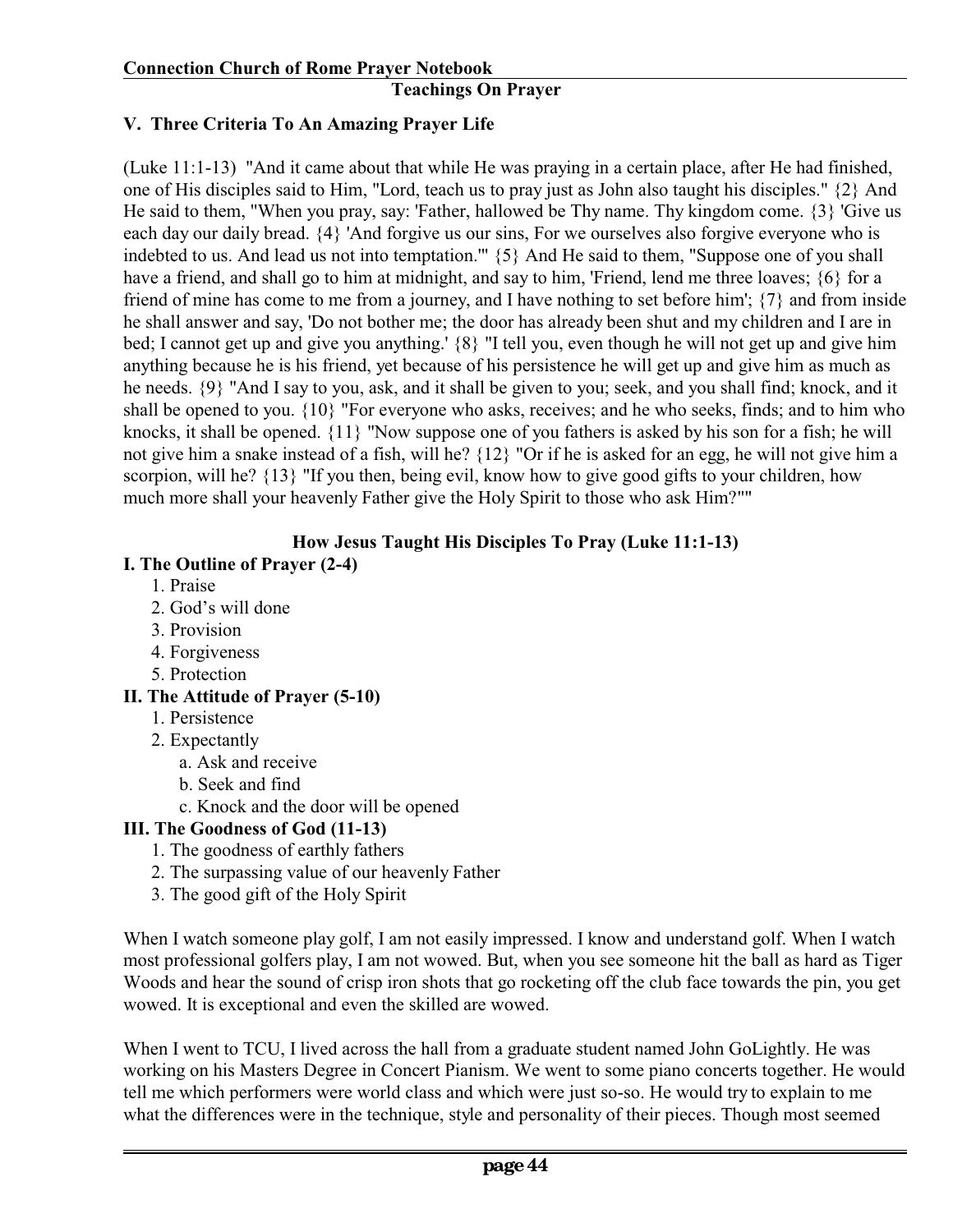# **Teachings On Prayer**

incredible to me, he was wowed at very few.

We have grown accustomed to having ten children. It didn't happen suddenly; we grew into it. When other people see a mom walking around with nine children, they say, "Wow, are all those yours? How do you do it?" That is why Karen developed a tract called, "People ask me, "How I do it?" Mothers who have one, two or three children are wowed because they know the awesome responsibility and the amount of hard work that goes into raising children.

After Jesus had prayed, one of His disciples said to Him, "Lord, teach us to pray..." These disciples had been with Jesus in the ministry. These were not people who saw some pray for the first time. These were men in the ministry with a full time call in the ministry as apostles. These disciples saw something that literally wowed or amazed them.

Really, they should not have been amazed about anything that Jesus did. His whole childhood experience was amazing.

- Jesus's birth announcement by the angels was amazing.
- Jesus' virgin birth was amazing. In Luke 2:33, Mary and Joseph were amazed at what was being said about Him by Simeon and others.
- Jesus' answers in the temple were amazing. At the age of 12, everyone was amazed at His answers to questions in the temple.

(Luke 2:28-38) "then he took Him into his arms, and blessed God, and said, {29} "Now Lord, Thou dost let Thy bond-servant depart In peace, according to Thy word; {30} For my eyes have seen Thy salvation, {31} Which Thou hast prepared in the presence of all peoples, {32} A LIGHT OF REVELATION TO THE GENTILES, And the glory of Thy people Israel." {33} And His father and mother were amazed at the things which were being said about Him. {34} And Simeon blessed them, and said to Mary His mother, "Behold, this Child is appointed for the fall and rise of many in Israel, and for a sign to be opposed-- {35} and a sword will pierce even your own soul-- to the end that thoughts from many hearts may be revealed." {36} And there was a prophetess, Anna the daughter of Phanuel, of the tribe of Asher. She was advanced in years, having lived with a husband seven years after her marriage, {37} and then as a widow to the age of eighty-four. And she never left the temple, serving night and day with fastings and prayers. {38} And at that very moment she came up and began giving thanks to God, and continued to speak of Him to all those who were looking for the redemption of Jerusalem."

- Jesus' teaching was amazing. In Matthew 7:28, Luke 4:32, Mark 1:22, 27 we find that the multitudes were amazed at His teaching, because it was as one having authority. He taught with authority because He was the Authority. He was the Author of all rule, dominion, power and authority. In Mark 10:24 and 32, the disciples were amazed at His teaching. At the same time, the multitudes were fearful because of His teaching.
- Jesus' healing of the sick was amazing. In Matthew 12:23, the multitudes were amazed that He had healed the demon-possessed man who had been blind and dumb.
- Jesus' appearance. In Mark 9:15 and Luke 9:43, we find that the crowd was amazed just at the sight of Him. This time it was a demon-possessed boy that was healed of being mute.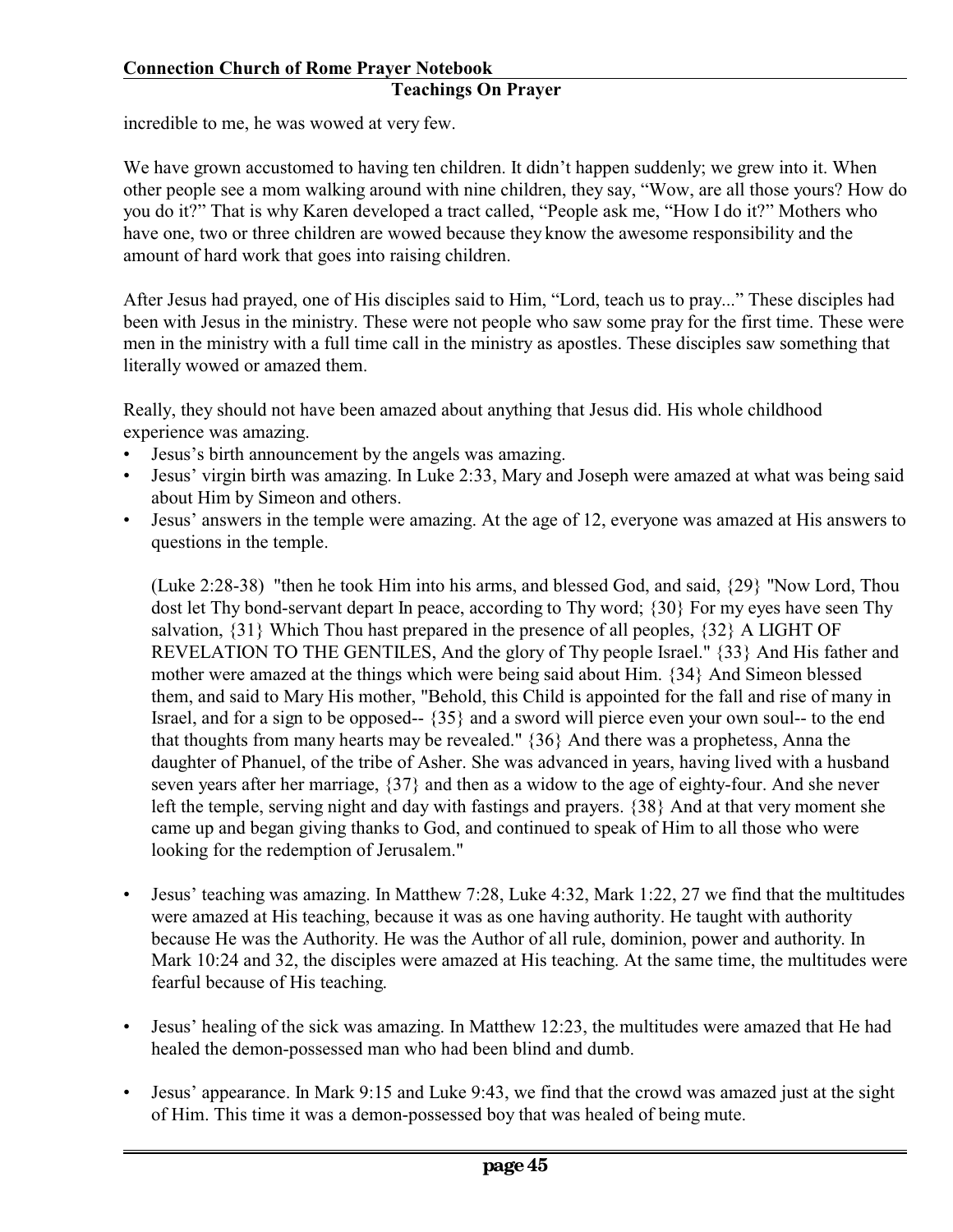#### **Teachings On Prayer**

Luke 9:37-43 "And it came about on the next day, that when they had come down from the mountain, a great multitude met Him. {38} And behold, a man from the multitude shouted out, saying, "Teacher, I beg You to look at my son, for he is my only boy, {39} and behold, a spirit seizes him, and he suddenly screams, and it throws him into a convulsion with foaming at the mouth, and as it mauls him, it scarcely leaves him. {40} "And I begged Your disciples to cast it out, and they could not." {41} And Jesus answered and said, "O unbelieving and perverted generation, how long shall I be with you, and put up with you? Bring your son here." {42} And while he was still approaching, the demon dashed him to the ground, and threw him into a convulsion. But Jesus rebuked the unclean spirit, and healed the boy, and gave him back to his father. {43} And they were all amazed at the greatness of God. But while everyone was marveling at all that He was doing, He said to His disciples,"

- Jesus' healing and forgiveness of the lame man. In Mark 2:12, people were amazed at the lame man who was healed and had his sins forgiven him. Again, this was the Lamb of God who takes away the sins of the whole world. Why should we be amazed that He takes away the sin of a man and that He should miraculously heal the man?
- Jesus' answers to the Pharisees and Herodians. In Mark 12:17, the Pharisees and Herodians were amazed at His answers. He answered them with such wisdom.

(Mark 12:13-17) "And they sent^ some of the Pharisees and Herodians to Him, in order to trap Him in a statement.  $\{14\}$  And they came<sup> $\land$ </sup> and said<sup> $\land$ </sup> to Him, "Teacher, we know that You are truthful, and defer to no one; for You are not partial to any, but teach the way of God in truth. Is it lawful to pay a poll-tax to Caesar, or not? {15} "Shall we pay, or shall we not pay?" But He, knowing their hypocrisy, said to them, "Why are you testing Me? Bring Me a denarius to look at." {16} And they brought one. And He said^ to them, "Whose likeness and inscription is this?" And they said to Him, "Caesar's." {17} And Jesus said to them, "Render to Caesar the things that are Caesar's, and to God the things that are God's." And they were amazed at Him."

• Jesus' authority over the wind and water. In Luke 8:25, the disciples were amazed and fearful that even the winds and water obeyed Him. I am amazed at this story, because many of these men were professional fisherman. They were experts at sailing. For them to be scared, they must have been in one big storm. Meanwhile, Jesus is asleep in the boat. He was the One who created the winds and the water. Yet, they were amazed.

(Luke 8:22-25) "Now it came about on one of those days, that He and His disciples got into a boat, and He said to them, "Let us go over to the other side of the lake." And they launched out. {23} But as they were sailing along He fell asleep; and a fierce gale of wind descended upon the lake, and they began to be swamped and to be in danger. {24} And they came to Him and woke Him up, saying, "Master, Master, we are perishing!" And being aroused, He rebuked the wind and the surging waves, and they stopped, and it became calm. {25} And He said to them, "Where is your faith?" And they were fearful and amazed, saying to one another, "Who then is this, that He commands even the winds and the water, and they obey Him?""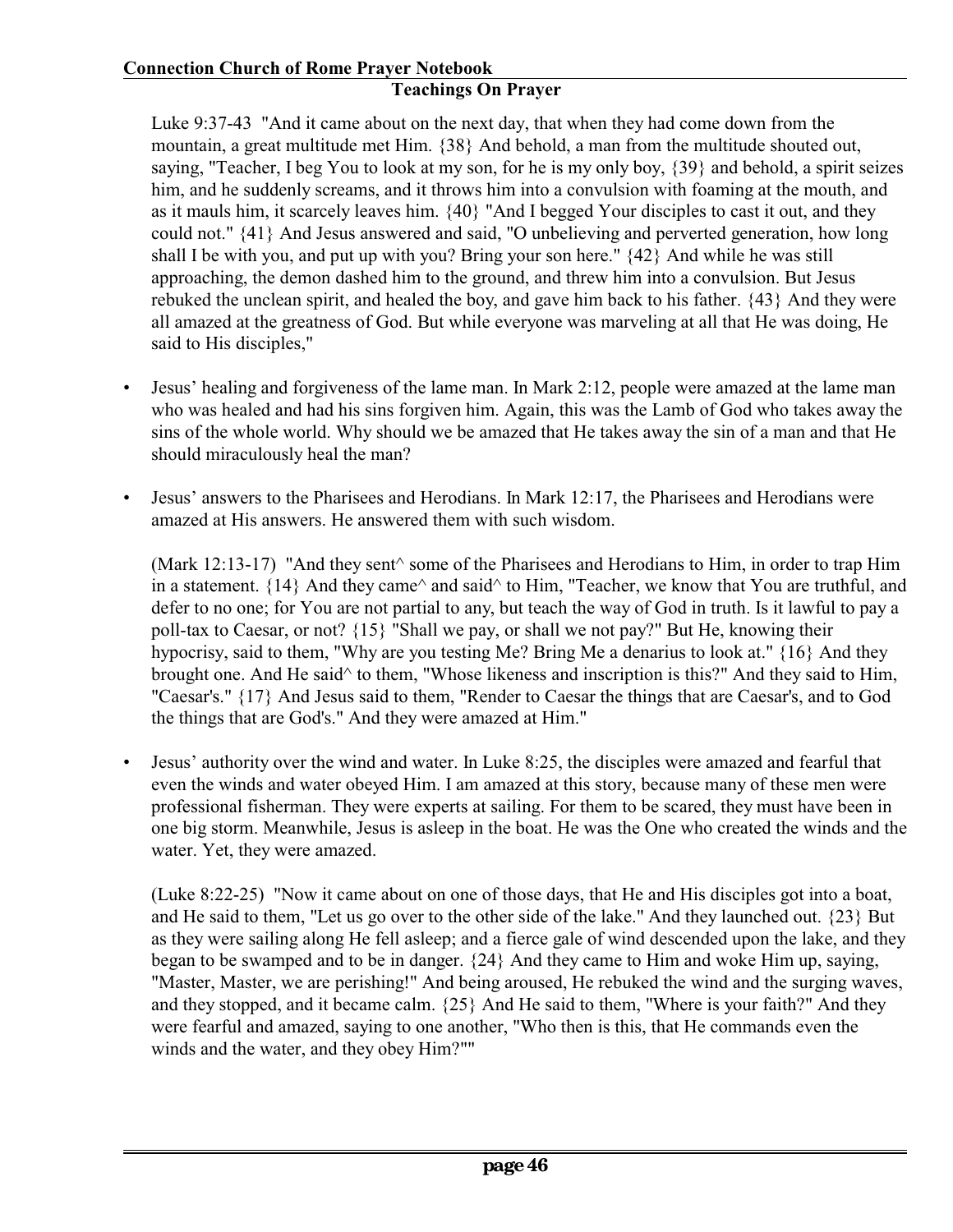#### **Teachings On Prayer**

The disciples were amazed at how Jesus prayed. Jesus prayed with conviction and faith. His prayers were powerful effective. The disciples could see and hear the intensity of His prayers with the Father. They knew their was business being done and that this was not a religious ceremony before meal or bed time. They saw and wanted for themselves what Jesus possessed.

Mark 11:22-24 "And Jesus answered saying to them, "Have faith in God. Truly I say to you, whoever says to this mountain, 'Be taken up and cast into the sea,' and does not doubt in his heart, but believes that what he says is going to happen, it shall be granted him. Therefore I say to you, all things for which you pray and ask, believe that you have received them, and they shall be granted you."

One of them, we can surmise it was Peter because he was typically the spokesman for the group, asked Jesus to teach them to pray as John taught his disciples. We know that from John 1:35-42 that Peter and Andrew had been John the Baptist's disciples. When John revealed to them that Jesus was the Lamb of God, they left and began to follow Jesus. The disciples were familiar with how John the Baptist had taught them.

John had taught his disciples by example and by instruction. We know that they had received teaching about lots of different subjects including but not limited to:

- Repentance, Baptism, Confession and Forgiveness of sin (Matthew 3)
- Personal purity and disciplines (Matthew 14)
- Fasting (Matthew 9)
- The coming Messiah (Matthew 11)
- Baptism of the Holy Spirit (Mark 1)

They were no different than we are today; they wanted a formula. They wanted a quick fix, an instant tune up, a fast food restaurant. They wanted to be able to do A, B, and C and be able to pray like Jesus. But, there is more to having an amazing prayer life than going through a formula. In this study, we are going to look at three criteria to having an amazing prayer life.

- I. Knowing The Father
- II. Yielded To The Father
- III. Full Of The Father's Spirit
- **2. We must know the Father.** Jesus knew the Father. He had and has an everlasting relationship with the Father. He and the Father are one. If we are to pray like Jesus, we must know the Father like Jesus.
	- A. We must know His names. He is Jehovah, I AM WHO I AM, the Self-Existing, Eternal, Almighty God. He is Counselor. He is whatever I need Him to be. He is Abba or Daddy.
	- B. We must know the character of the Father. He is righteous. He is Holy. He is patient. He is gentle and humble in heart. He is kind. He is caring. He is unselfish. He is pure.
	- C. We must know the deeds of the Father. Psalms 78 tells us not to conceal the works of God from our children or their children. We are to tell them so that their confidence and trust will be in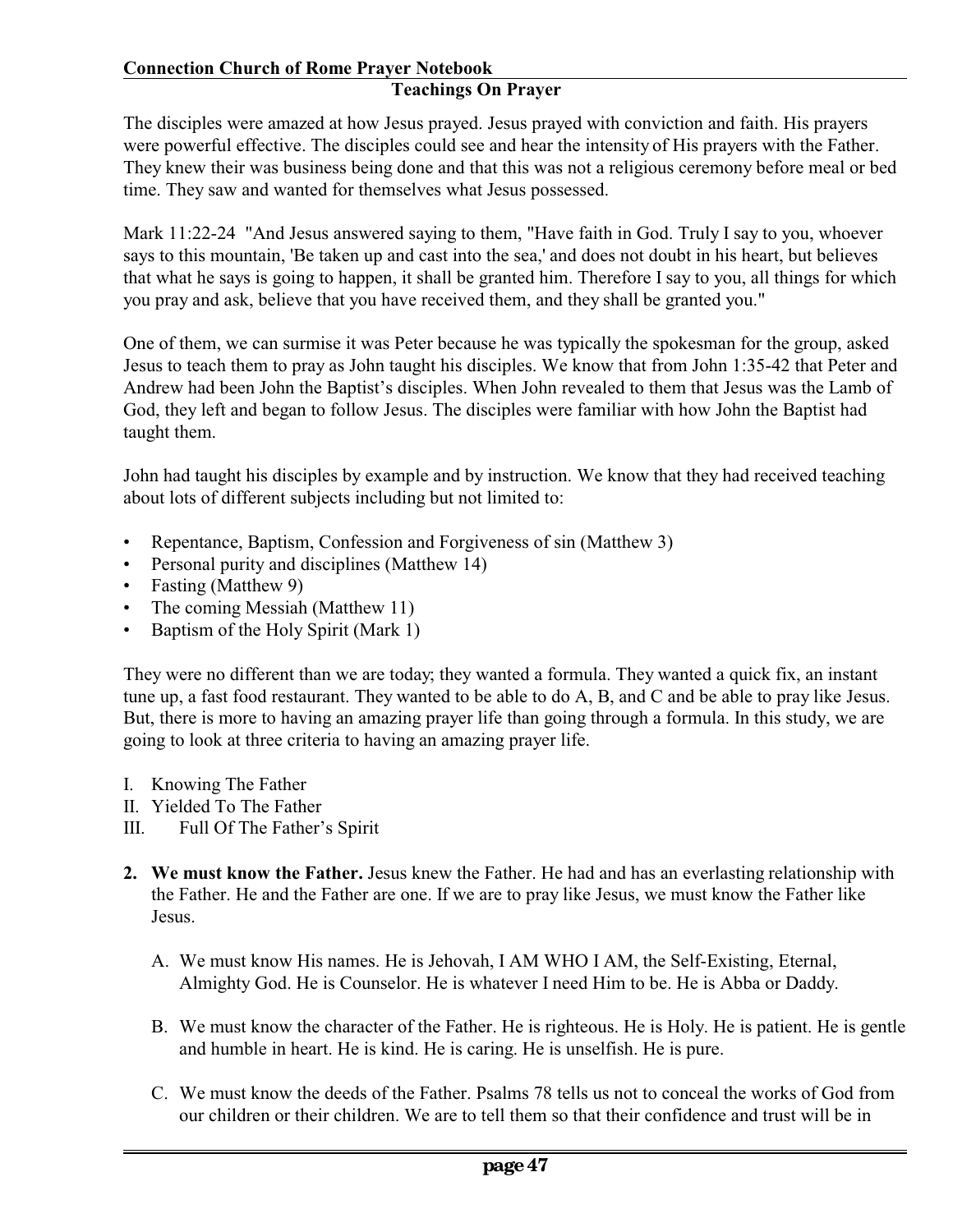God. When you know the deeds and works of God, it is easy to rejoice and give thanks and praise to God for them. They add a new dimension of praise and thanksgiving to your worship.

- D. We must know the heart of the Father. He is for us and if He be for us, who can be against us. He works out all things for our good. He works things out according to the kind intention of His will.
- E. We must know His provision. A number of years ago I was at a golf tournament in Fort Meyers, FL. Karen and I were getting low on our finances. Early in the morning before the second round, I was in the front seat of the car in the parking lot of the Econo Lodge where we were staying. Frequently, I would have quiet times in the bathroom on the dry floor of the tub or out in the car so as not to disturb Karen or the children. I literally cried out to the Lord and that day, I shot a 65 and made about \$3500.00. We have seen God's faithful provision so many times.

Another year at the same tournament, I took my son Bill with me. The Pro-Am was on Friday and the tournament was on Saturday and Sunday. Bill and I drove down early Friday morning. On our way, I prayed that someone would ask us to stay with them. I wanted Bill to see how God answers prayer. We played our round and were walking off the 18<sup>th</sup> green when one of my Pro-Am partners asked us where we were staying. I told him that I didn't have a place yet. He said that he would love to have us stay with him. I looked at Bill and smiled. Jehovah Jireh had again showed that He was our provision in every area. He answers prayer.

Psalms 23:1 "(A Psalm of David.) The LORD is my shepherd, I shall not want."

Matthew 6:25-34 ""For this reason I say to you, do not be anxious for your life, as to what you shall eat, or what you shall drink; nor for your body, as to what you shall put on. Is not life more than food, and the body than clothing? {26} "Look at the birds of the air, that they do not sow, neither do they reap, nor gather into barns, and yet your heavenly Father feeds them. Are you not worth much more than they? {27} "And which of you by being anxious can add a single cubit to his life's span? {28} "And why are you anxious about clothing? Observe how the lilies of the field grow; they do not toil nor do they spin, {29} yet I say to you that even Solomon in all his glory did not clothe himself like one of these. {30} "But if God so arrays the grass of the field, which is alive today and tomorrow is thrown into the furnace, will He not much more do so for you, O men of little faith? {31} "Do not be anxious then, saying, 'What shall we eat?' or 'What shall we drink?' or 'With what shall we clothe ourselves?' {32} "For all these things the Gentiles eagerly seek; for your heavenly Father knows that you need all these things. {33} "But seek first His kingdom and His righteousness; and all these things shall be added to you. {34} "Therefore do not be anxious for tomorrow; for tomorrow will care for itself. Each day has enough trouble of its own."

Philippians 4:19 "And my God shall supply all your needs according to His riches in glory in Christ Jesus."

F. We must know the mercy and compassion of the Father. Jesus knew and extended the Father's mercy and compassion to everyone He ministered to. Many times we go through trials and wonder why. It is so that we can be comforted by the Lord and then comfort others with the comfort that we have been comforted with. We must know His mercy and compassion if we are to pray for mercy and compassion for others or extend it to them.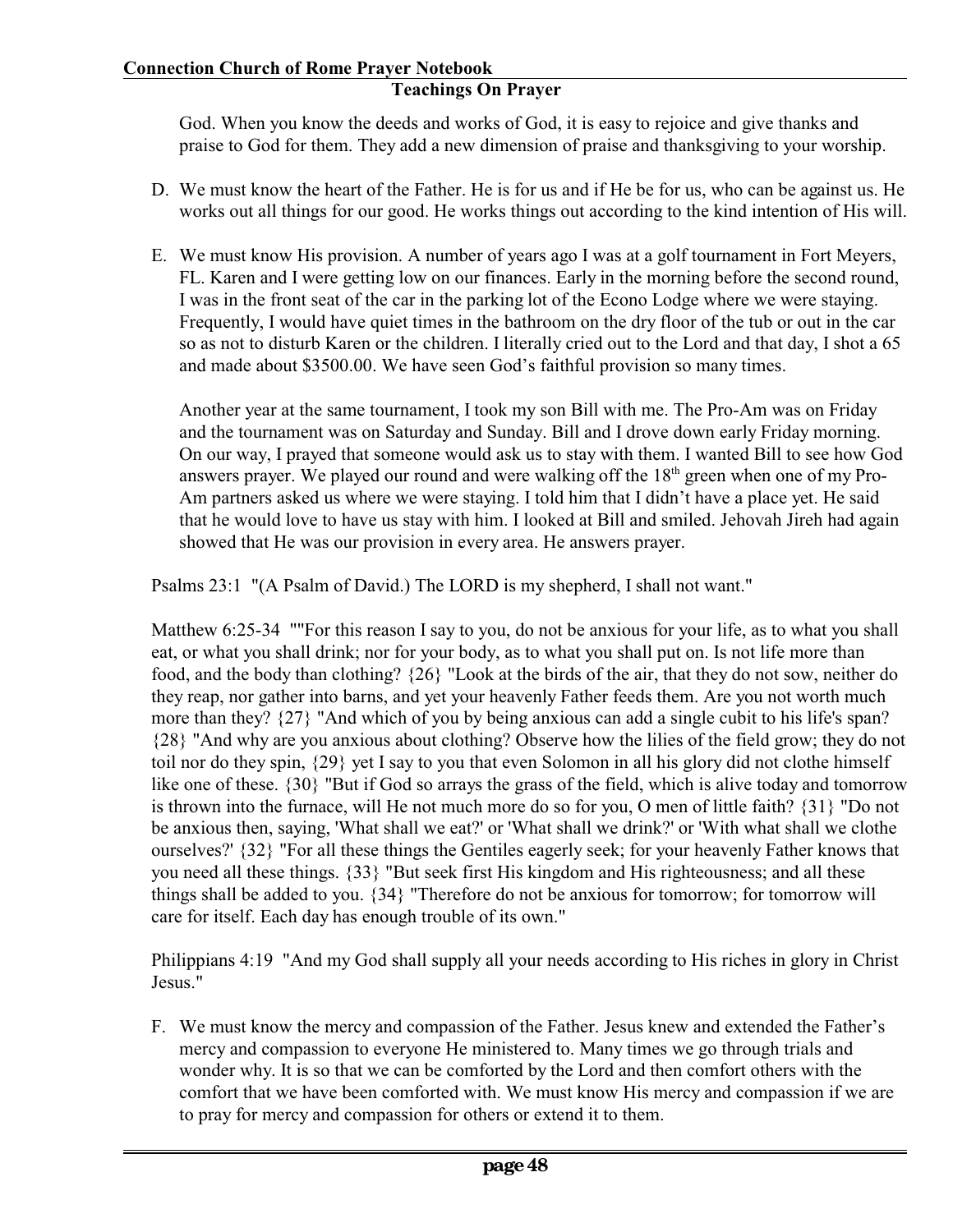1 Peter 1:3 "Blessed be the God and Father of our Lord Jesus Christ, who according to His great mercy has caused us to be born again to a living hope through the resurrection of Jesus Christ from the dead,"

2 Corinthians 1:3-5 "Blessed be the God and Father of our Lord Jesus Christ, the Father of mercies and God of all comfort; {4} who comforts us in all our affliction so that we may be able to comfort those who are in any affliction with the comfort with which we ourselves are comforted by God. {5} For just as the sufferings of Christ are ours in abundance, so also our comfort is abundant through Christ."

2 Corinthians 7:6 "But God, who comforts the depressed, comforted us by the coming of Titus;"

- G. We must know His will. Jesus knew what the will of the Father was.
- Jesus came to expressly carry out the will of the Father Hebrews 10:9).
- He said as He prepared to die on the cross, "Thy will be done (Matthew 26:42).
- God has given us His revealed will and it is found in His Word. His will is that we be conformed to His image. His will is for us to walk in righteousness and holiness. His will is good acceptable and perfect (Romans 12:2).
- His will is for us to know how to possess our vessels in honor (1 Thessalonians 4:3-5)
- It is God's will for us to have godly sorrow and for us to repent (2 Corinthians 7:9-10).
- It is His will to deliver us out of the present evil age (Galatians 1:4).
- It was according to the kind intention of His will that we are adopted as sons (Ephesians 1:4).
- He reveals His will to us (Ephesians 1:9).
- He works all things out according to the counsel of His will (Ephesians 1:11).
- It is His will that we stand perfect and fully assured (Colossians 4:12).
- It is His will that we rejoice always, give thanks in everything and pray without ceasing (1 Thessalonians 5:16-18).
- It is God's will for us to bear witness through signs, wonders, various miracles and by gifts of the Holy Spirit (Hebrews 2:4).
- It is His will that we are pleasing in His sight (Hebrews 13:21).
- It is His will that we do what is right and silence the ignorance of foolish men (1 Peter 2:15).
- It is His will for us to cease from sin (1 Peter 4:2).
- It is His will for Christians to suffer for righteousness (1 Peter 4:19).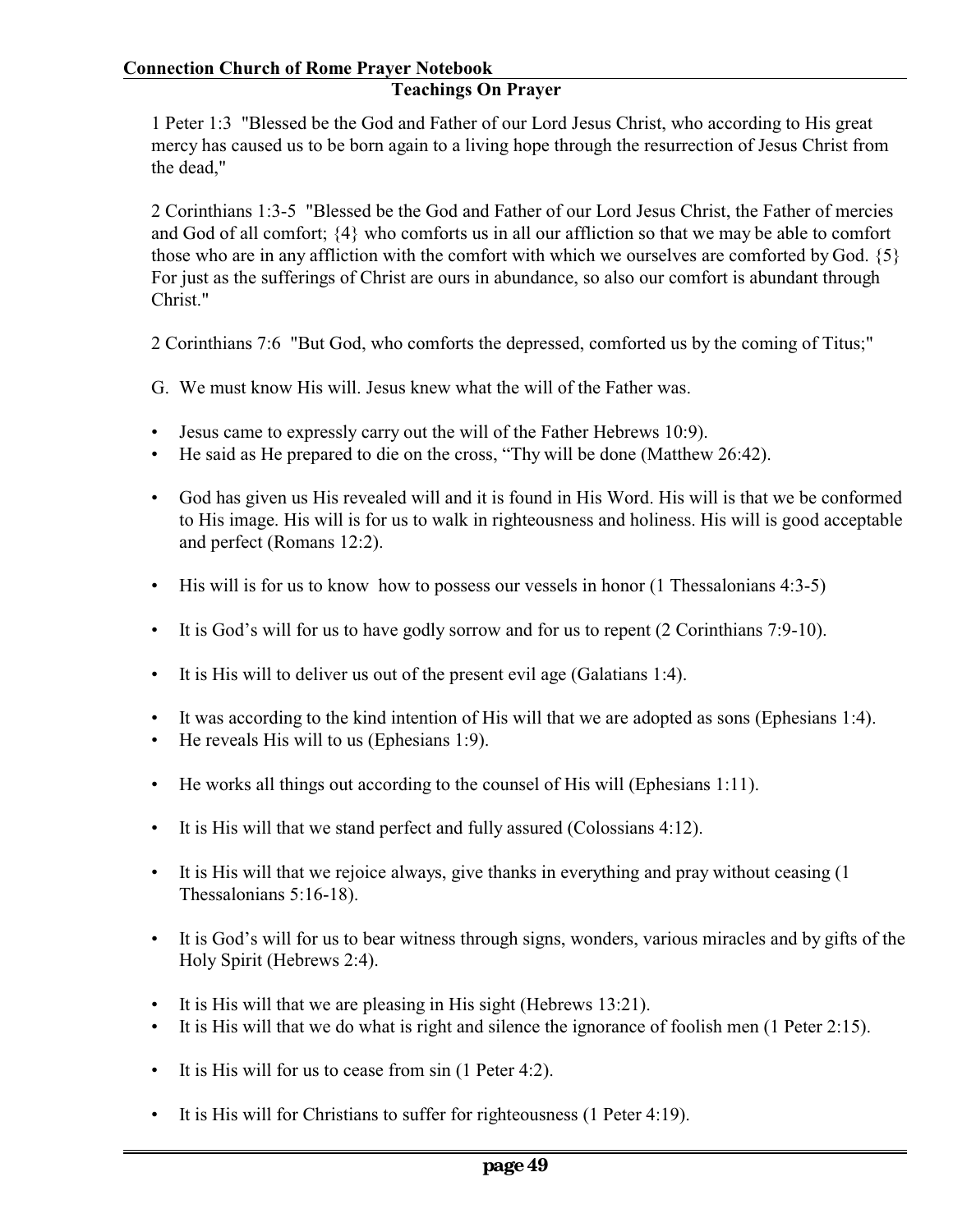- It is His will for elders to shepherd voluntarily and eagerly, not under compulsion (1 Peter 5:2).
- It is God's will for us to pray according to His will, to listen to us and for us to have confidence that we will have the requests that we pray for. (1 John 5:14-15)
- H. We must know His ways. Moses and David are two people that God mentioned that walked in His ways. God says that our ways are not His ways. He wants us to learn His ways and walk in them. You can learn about a person quickly, but to learn their ways, you must spend a lot of time with the person in many different situations and arenas in life. You see how they respond in different situations.
- I. We must know His healing. If you know Him as Healer, Jehovah Rophe, there is no problem coming and asking Him to heal you or others. If you have seen or believe that He heals, you will ask Him to heal.
- J. We must know His protection. He is my Tower of Refuge. He is my Shield. He is my Guardian. He is my Shepherd with a rod of protection in His hand. He is my Rock. He is the Shadow of the Almighty that we take refuge under.
- II.. We must be yielded to Him, knowing Him as Lord. If you know Him as Lord, you will be yielded to Him. If you are yielded to Him, you will pray differently. You cannot pray "Not My will, but Thy will be done" if you are not yielded. Gary Kivelowitz asked us to pray for 30 days and one of the three points was to commit to do whatever the Father said to do. That is being yielded.

One year, I felt led to pray a Jericho walk around Cypress Creek Country Club where I was working. I wanted to bring down the walls of greed. On the 5<sup>th</sup> day, I got all the way home, driving 50 minutes in traffic and I realized I had not carried out my prayer walk around the club. I got back in my Nissan pickup and drove back to Cypress Creek that evening. It was important to be fully obedient in everything the Spirit leads us to do. We must be yielded. As a sidenote, through prayer and fasting many of the walls of greed came tumbling down. The manager of the owner's other property came to me and asked me why the owner would only spend money at the course and not at his building. It was clear to me. I had been fasting, praying and doing the things that the Lord asked me to do.

Why should the Father reveal things to you when you will not do what He asks you to do? God is looking for faithful servants who will do the things that He tells them to. If you are looking for God to use you so that you can be raised up and be glorified, don't expect to have mountain moving prayer. "You ask and do not receive, because you ask with wrong motives." He tells us in Psalms 25:14, "The secret of the LORD is for those who fear Him, And He will make them know His covenant." We must be fully yielded to Him if we want to have an amazing prayer life.

III. We must be full of the Father's Spirit. In our focal passage in Luke, Jesus conveys three things. One, He teaches them the model prayer. It is the form of prayer. Secondly, He teaches them about perseverance in prayer. Third, He teaches them why God will give the Holy Spirit to those who ask Him. We might ask, "what does this have to do with learning to pray?" Well, everything. The Spirit: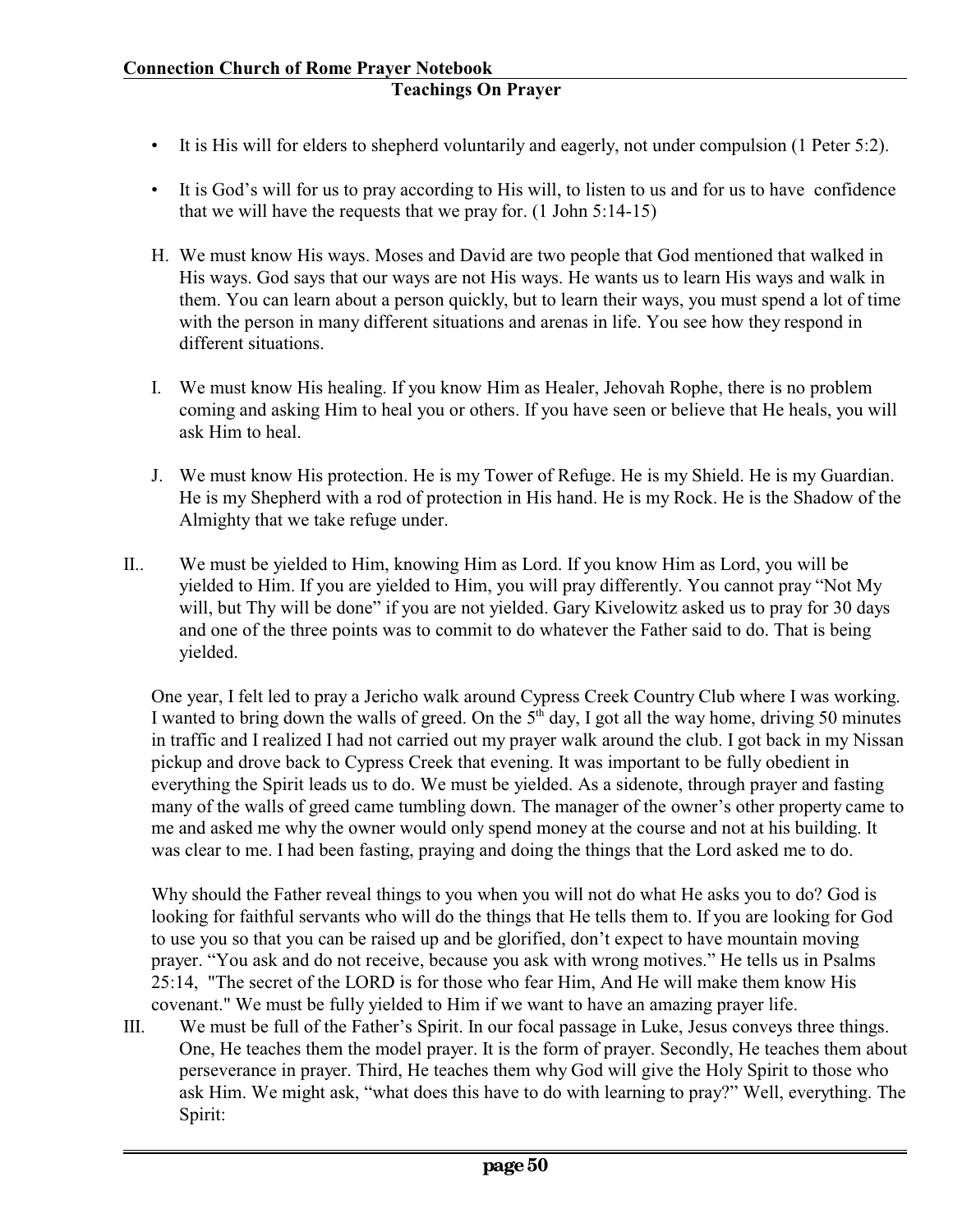#### **Teachings On Prayer**

- intercedes for us with groanings too deep for words. The Spirit prays for us in ways that we cannot pray for ourselves or others.
- edifies us.
- teaches and reveals truth to us.
- leads and guides us.
- empowers us.
- gives us words of wisdom and knowledge.
- comforts us.

Without the Holy Spirit, we have merely words. We must pray with our minds and pray with our spirits. We need the Holy Spirit to lead us in our prayers and teach us how to pray. We desperately need the ministry of the Holy Spirit if we are going to have an amazing prayer life.

You will know how to pray by praying. You will know who prays and who doesn't by how they pray. You will know the depth of one's relationship by how they pray. You will know about their relationship with God by how they relate to Father God. It takes time with the Father to learn how to pray as Jesus prayed. It is not a formula.

How do you get to know the Father? First, you must come into relationship with the Father. You must be introduced to Him. You must believe in Your heart that He is the Son of God and that He has been raised from the dead. You must receive Him into your life by confessing Him as Lord.

Secondly, you will get to know the Father by spending time with Him. As in any relationship, you must cultivate it. You spend quality of time and quantity of time with Him. The more time you spend doing things together, communicating, worshiping, sharing, going through trials as well as victories, the closer you become.

God wants all of us to have an amazing prayer life. Jesus said in John 1:50 and John 14:12 that we would see and do greater things than Him. This would include our ability to pray.

John 1:50 "Jesus answered and said to him, "Because I said to you that I saw you under the fig tree, do you believe? You shall see greater things than these.""

John 14:12 ""Truly, truly, I say to you, he who believes in Me, the works that I do shall he do also; and greater works than these shall he do; because I go to the Father."

 If you do not know Jesus Christ personally and would like to begin a wonderful relationship with the Father, let me encourage you to begin that exciting journey today. Simply pray and confess that you believe that God raised Jesus from the dead and receive Him into your life by confessing Him as your Lord. Ask Him to forgive you of your sins and to help you become more like Him. A simple prayer like this will change your life forever.

If you have not been spending time with the Father getting to know Him, let me encourage you to commit yourself to spending time each day with the Father. Set your alarm clock at whatever time you need to get up. Get your Bible, a notebook and a pencil out and have it ready to go when you wake up. Decide where you are going to read. You need a plan. If you don't have a reading plan, let me encourage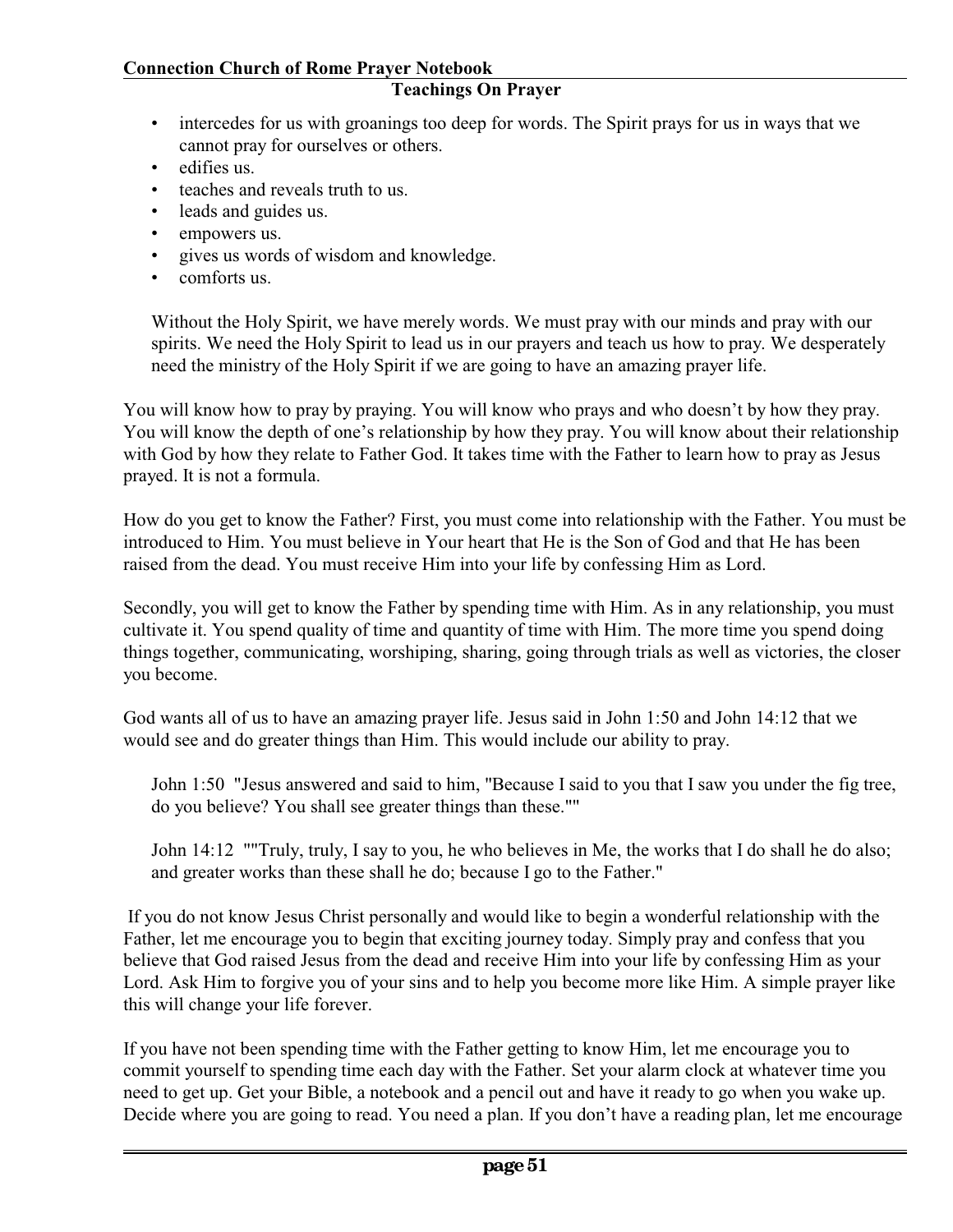#### **Teachings On Prayer**

you to read a Psalm, a chapter of Proverbs (whatever day of the month it is), a chapter in the Old Testament and a chapter in the New Testament.

If you have not been yielded to the Father and you want to totally surrender yourself to the Lord. Just simply pray and commit yourself to whatever He shows you to do. Become a yielded vessel right now. Acknowledge that He is the potter and you are the clay. Ask Him to mold you and make you into His image each day.

Finally, if you would like to ask the Father for the good gift of the Holy Spirit so that you can pray effectively, simply ask Him. He promises not to give you a snake or a rock. He gives good gifts. When His children ask Him for a piece of bread, He will give them a piece of bread. Ask your pastor or another brother or sister in the Lord to pray for you. The gift of the Holy Spirit will help you to pray like never before. It will take you to another level in your prayer life.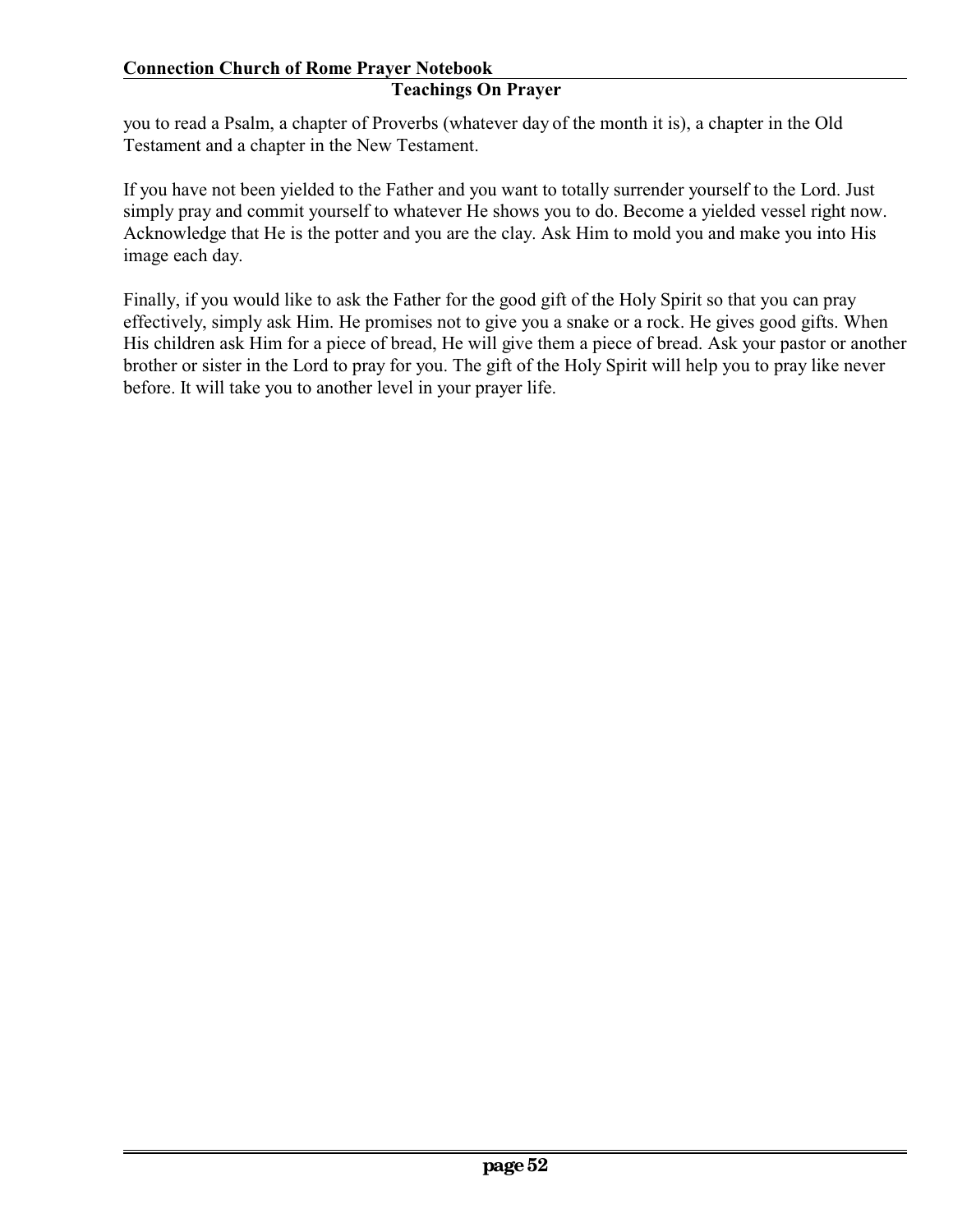**V1. THE SIGNIFICANCE OF POSITIONS DURING PRAYER**

# **1. FALLING ON OUR FACE BEFORE GOD**

- An expression of deepest reverence (Abram 'fell on his face" Gen. 17:1-4)
- Recognition of God's Holiness, our sinfulness and need for mercy (Ps. 51)
- (The "leper"fell on his face Luke. 5:12)
- A response of leaders to crisis (Moses Num. 20:6; Josh~ta at Ai Josh. 7:6)

# **2. KNEELING BEFORE THE LORD**

- Acknowledgment of Jesus' Lordship ("Every knee shall bow" Phil. 2:10-11)
- Expression ofearnest appeal (Ps. 67) (Solomon kneeled in prayer
- 1 Kings 8:54) (Elijah put face between knees Ja. 5:17)
- A sign of personal humility (Let us kneel before our maker Ps. 95:6)

# **3. BOWING OUR HEAD BEFORE GOD**

- Preparation for worship (They bowed their heads and worshiped. 2 Chr 29:29)
- A sign of reverence and respect (Servant worshiped, bowed Gen. 24:52)

# **4. STANDING BEFORE GOD (COL. 4:12)**

- A position of righteousness (when ye stand praying, forgive Mark 11:25)
- (Pray to be worthy to stand Luke 21:36)
- A basis to serve and fight (2Chr. 29:11) (Stand therefore...and pray Eph 6:14-18)

# **5. LOOKING UP TO HEAVEN (Ps. 5:3)**

- Expression of expectation Jesus looked up and blessed bread Mark 6:41
- An act of focusing on God's glory (Stephen looked up steadfastly Acts 7:55)
- A result of clear fellowship with God (Ezra was ashamed to look up Ez. 9:4-6)

# **6. STRETCHING FORTH THE ARM**

- Used for victory (Ex. 17:11) (Josh. 8:26) (Israel prevailed with hand out-stretched)
- Used to end bondage of God's people (Moses and the plagues Ex. 9:29, "I will redeem you with stretched out arm. Ex 6:6
- Used to accomplish God's will (To take a nation from the midst of another nation...by a stretched out arm. Deut 4:34, 1 Pet 2:9)
- Used to conquer fear ("Thou shalt not be afraid...remember what the Lord did by...the stretched out arm" Deut. 7:18)
- Used in petitioning God for blessing (Solomon prayed with hands stretched forth towards heaven. 1Kings 8:22)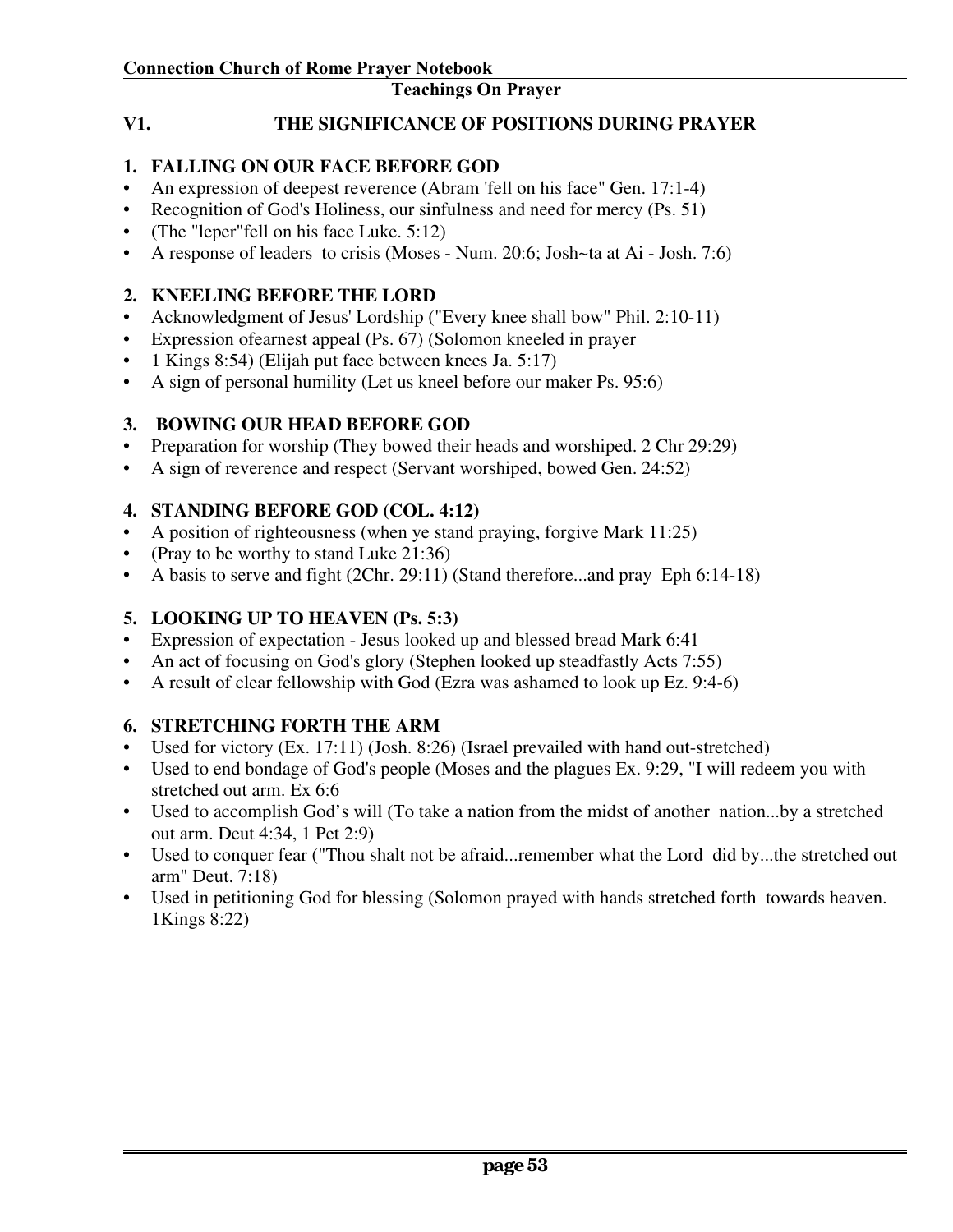#### **VII. FASTING**

#### **A. Definition Of Fasting**

Greek: NESTEUO--To fast, to abstain from eating. Hebrew: TSUWM--To abstain from food, fast

#### **B. Preparation For Fasting**

**1.** Talk to the Holy Spirit about it. He will lead you and guide you about the length, type of fast, purpose of the fast, etc.

**2.** Be a learner. Stay open to all that God may want to teach you. None of us are such an expert at something that we cannot learn from the Lord or others. We will never be able to exhaust God.

**3.** Learn from your failures. When you fail, do not receive condemnation. Regroup and go on. "There is therefore, now, no condemnation for those who are in Christ Jesus."

**4.** Spend some time planning and preparing for your fast. Here are some practical things to do in preparing for a fast:

**A.** Have a clear purpose.

**B.** Plan your day of fasting.

**1.** How long of a fast (1 meal, 1 day, 3 day, 40 day)?

**2.** What kind of fast?

**a.** Complete fast (total abstinence of food and water--Moses on the mountain, Ex 34:28).

**b.** Partial fast (eliminating only certain foods--Daniel and his three friends, Dan 1:12).

**c.** Normal fast (eliminating food)

**3.** Which day(s) to fast?

**4.** What scriptures to read or study?

**5.** What format to use during your fast (See Neh 9:1).

**C.** Eliminate caffeine from your diet for 1-2 weeks before fasting.

**D.** Study fasting. Read the scriptures and other books to learn more it.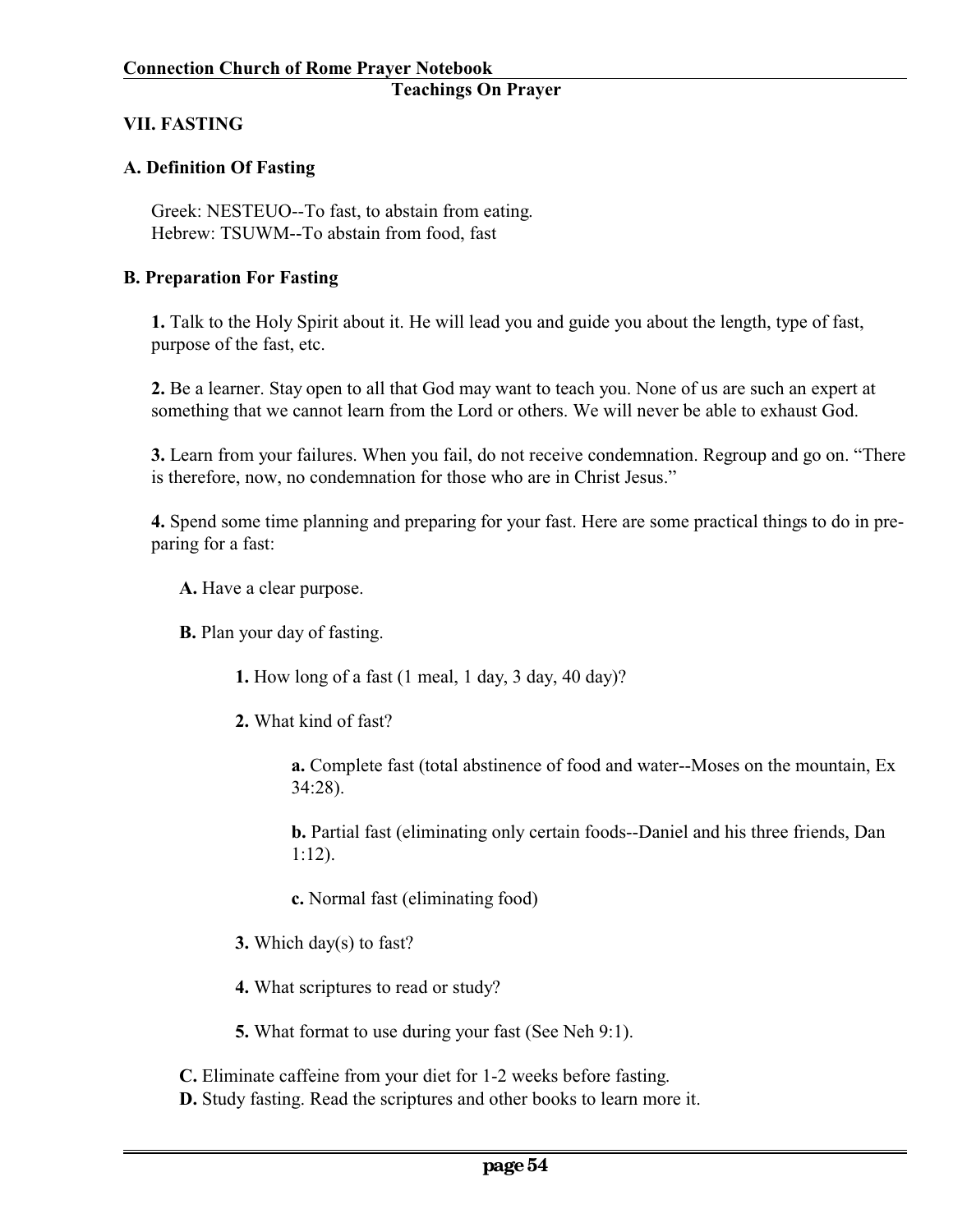# **Teachings On Prayer**

**5.** Remember that fasting is a muscle of the Christian life. You do not want to over exercise it at first. Build it up gradually. Do not start out on a 40 day fast. Start out by fasting for one meal on a particular day. Build it to two meals; then a whole day, etc..

**6.** Pick something that has been an impossibility in your life. Begin fasting on a regular basis for that impossibility. Persist and see God open the doors of His power to give you revelation as to how to bring to reality that thing which seemed so impossible.

**7.** Eliminate or reduce responsibilities so you can be free to devote yourself fully to the Lord during your fast. If necessary, get away to a retreat center or other secluded, undistracting place to fast.

The Lord Jesus expects His brothers and sisters to fast. In raising up His disciplined army to reach the greater Atlanta area, we need like never before to have the purity and authenticity of the Lord Jesus Christ. Fasting is one discipline that will help to bring it about. May our attitude be like King David when he said in II Samuel 24:24, "I will not offer the Lord anything which costs me nothing!"

#### **C. Purposes For Fasting**

- 1. Add power to our prayer 1 Sam 58:4
- 2. Humbling ourselves Is 58:5, Ps 69:10-11, 13
- 3. Loosen bonds of wickedness, undo bonds of the yoke,free the oppressed, break every yoke, 1 Sam 58:6, Mk 9:29, Matt 17:21
- 4. For concern of poor, hungry, naked 1 Sam 58:7
- 5. In making important decisions Acts 14:23
- 6. In preparation for commissioning, sending out, ministering, Acts 13:3
- 7. Concern for work of God Nehemiah 1:4
- 8. Deep sorrow 1 Sam 31:13, Ps 35:13, Dan 6:18
- 9. Repentance Jonah 3:5, Joel 1:14
- 10. For protection Ezra 8:21, Esther 4:3
- 11. For ministry Matt 17:21
- 12. For worship Luke 2:37, Acts 12:2-3

# **D. Wrong Purposes For Fasting**

- 1. Selfish desires Isa 58:3
- 2. Oppressing people Isa 58:3
- 3. Contention and strife Isa 58:4
- 4. To be seen by others, self righteousness Matt 6:16-18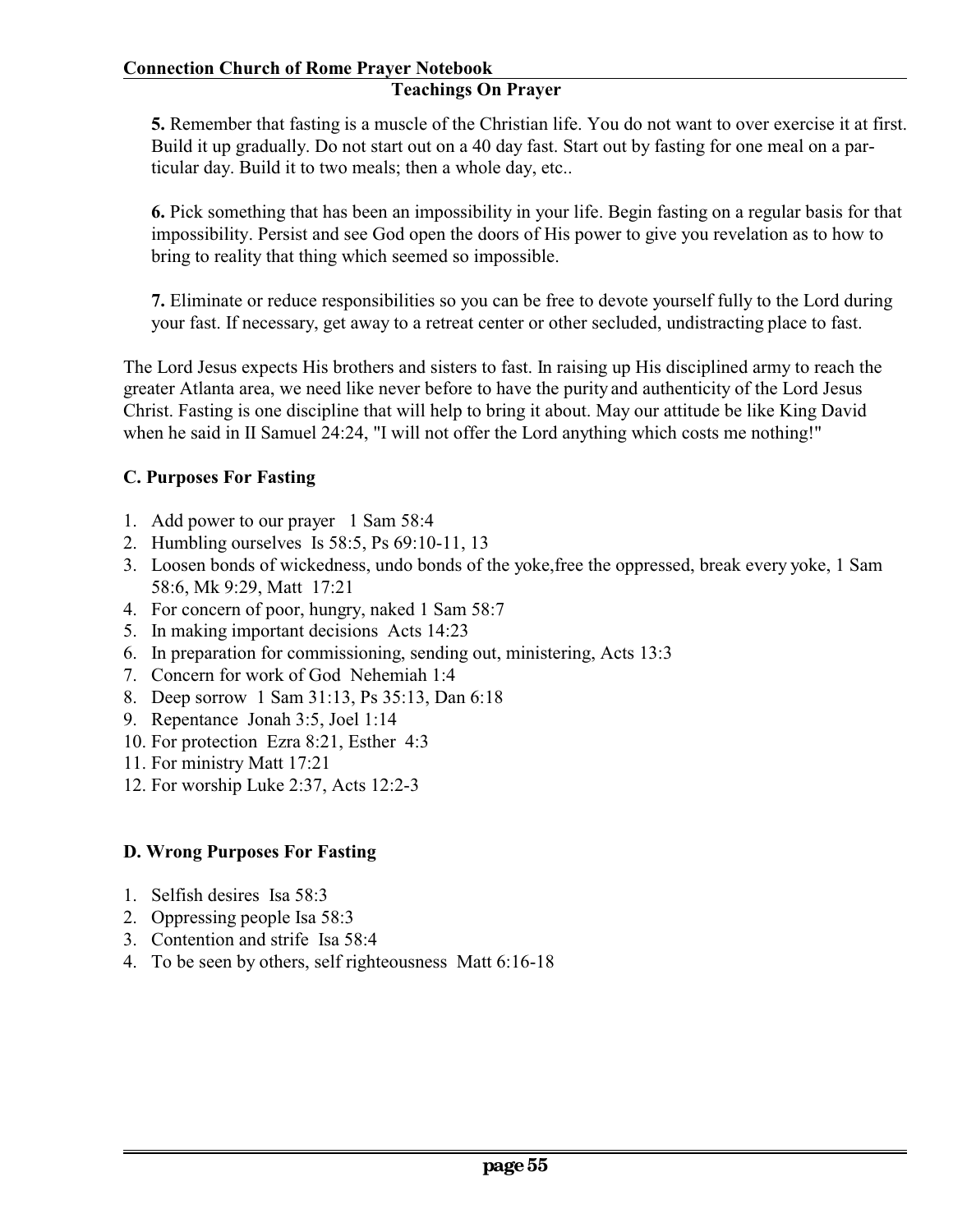# **E. Conditions For Fasts**

- 1. Repentance Isaiah 58:1-14 a. remove yoke from midst (Is 58:6) b. remove pointing finger (Is 58:9) c. stop speaking wickedness (Is 58:9) d. give yourself to hungry (Is 58:7, 10) e. meet needs of afflicted (Is 58:6-7, 10)
- 2. Must be directed to the Lord and not for selfish gain (Is 58:1-5)

a. secret (Matt 6:16-18) (We are to wash our faces, anoint our heads so that people do not suspect that we are fasting. We need to make our appearance normal so that our fasts are secret.)

b. with purpose (Is 58:1-14, Mark 2:19-20) (Our purpose could be to prepare for ministry as Jesus did, remove the evil in us, our city or our country, for meeting the needs of the less fortunate, for decision making, for fellowship with the Lord or over a special need or request. Whatever the reason, we should fast with purpose.)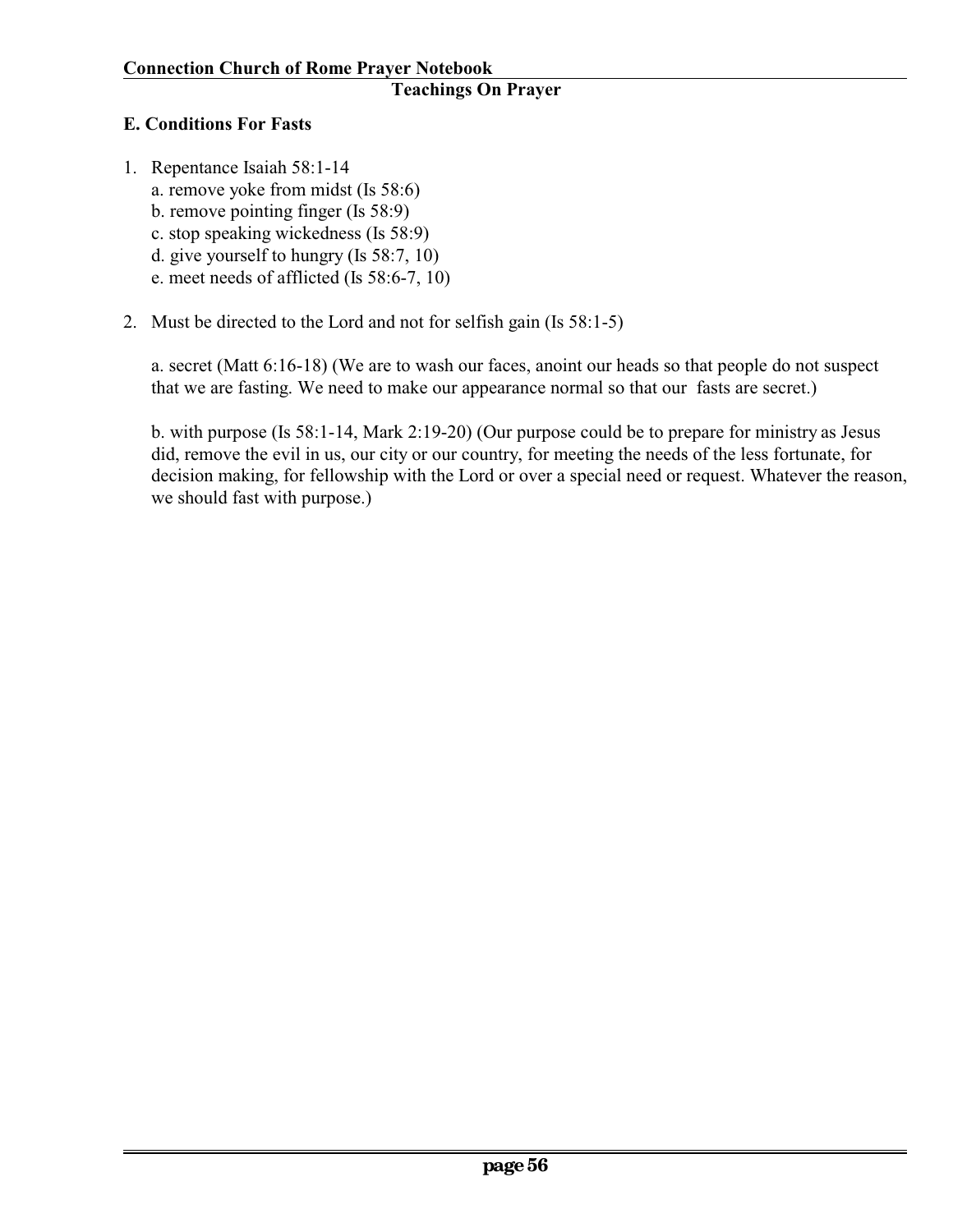#### **F. Things You May/Will Experience When Fasting**

- 1. Drop in body temperature (You will probably experience cold hands and feet.)
- 2. Headaches (You should not experience headaches if you have been on a caffeine free diet for a while. Once your body cleanses itself of the caffeine, your headaches will stop.)
- 3. Dizziness or light headedness (This happens primarily when you get up. Get up slowly and carefully and stay still before beginning to walk around.)
- 4. Bad breath (This is a short term condition and will improve. Fasting is actually a way to eradicate perpetual bad breath. As your body cleanses itself of toxins, your breath will improve.)
- 5. Trembling and weakness (Psa 69:10) (Many fasting resorts--places that help people with their fasts- recommend that you lay down for the entire fast. I have not done this and have been able to carry on most non strenuous activities. You will just be a little weaker.)
- 6. Opposition (physical  $&$  spiritual) Matt 4:2
- 7. More sensitivity to others
- 8. More creativity
- 9. Loose bowel movements (This will happen primarily between the 2nd-5th day as your body eliminates and cleanses your system. It will stop after this and you will find more energy)
- 10. Weight loss (I average about 2 lbs/day on a normal fast)
- 11. Less sleep (Your body will require less sleep. In addition, the Lord may wake you up at various times in the night for exptended periods of prayer or for prophetic words from Him.)
- 12. Improvement or elimination of sinus conditions (In every fast that I have done during allergy season, my sinuses have completely cleared up. They would usually return once the fast was over, but with less severity.)
- 13. Dryness of skin (In longer fasts, I had to put non-scented lotion on my forehead and face and arms. Drinking more water will reduce this.
- 14. Clearing of skin conditions such as poison ivy, poison oak, sumac, etc. The body will cleanse itself quickly of these poisons to your system.
- 15. Increase in the frequency of dreams, visions, prophetic words. Heightened sensitivity to the teachings of the Holy Spirit.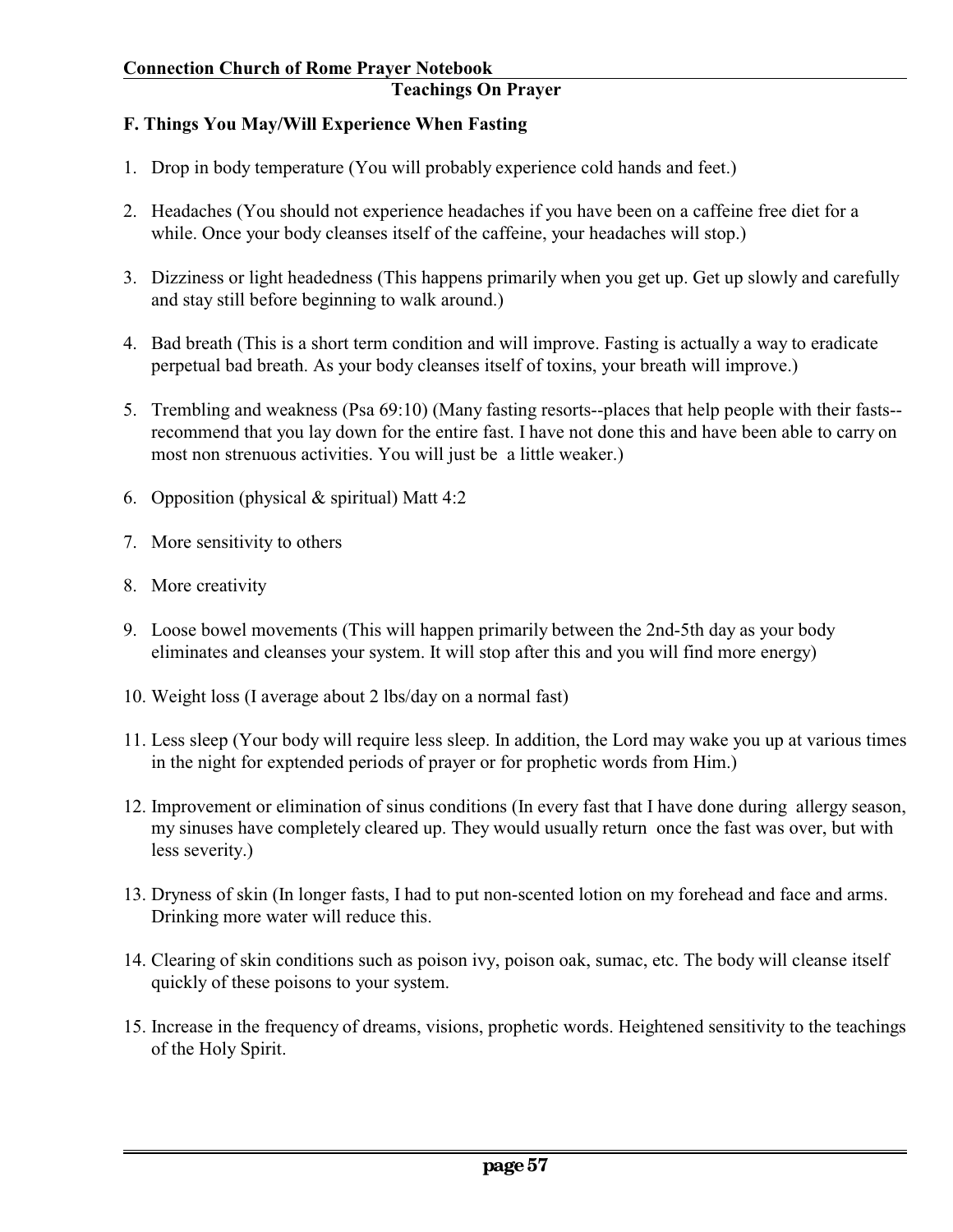# **G. Things To Do Intentionally During Your Fast**

- 1. Make sure you have a secluded area to retreat to. Go there. Spend time in that undistracted area. You must intentionally withdraw and get quiet before the Lord.
- 2. Spend lots of time in personal worship. Use song books or play tapes. Worship with muscial instruments if you can. Sing new songs unto the Lord. Sing Scripture unto the Lord. Spend time in personal worship.
- 3. Push in your prayer times. This is not convenience or devotional prayers. This is an extended time of purposeful prayer and seeking the Lord. Be agressive and push yourself.
- 4. Pray ferverently. "The effective fervent prayer of the righteous accomplishes much." Look how Hannah prayed. She prayed with emotion (wept). Look how she poured her heart ou. Look how Jesus prayed in the garden. He sweated blood, signifying how intensely he was praying. Look at how Elijah was praying for the rain. He was in a crouched position like a woman giving birth to a child, laboring in prayer. We need to fervently pray.
- 5. Read, study, ponder, memorize lots of Scripture. Fill your mind with the word of God. In Nehemiah 8, they spent lots of time in the word as a corporate body while they were fasting.
- 6. Take initiative and minister to people. Look for opportunities to minister. Pray over family members, friends, others. Write notes of encouragement to people. Look for ways to practically minister to others.
- 7. Journal. Write down who calls you and why. Write down prophetic words the Lord gives. Write down insights the Lord gives you. Write down the dreams, visions and other things that the Lord is impressing upon your spirit. Write down whatever you feel is significant.
- 8. Have a couple close friends pray for and with you during this time. Fasting is not so that you can be noticed by others, but it can be helpful to have some close friends pray with you during a time of fasting. During longer fasts, it is prudent to have close friends watch over you from a physical stand point, as a pre-caution. Fasting is a time of cleansing. It can be hard on people, especially if someone is not in the habit of fasting.
- 9. Read other books which will encourage, motivate, instruct you during this time. Biographies of godly christian leaders are excellent. Biographical sketches of biblical characters are excellent. (I studied Hannah and Paul during one of my fasts.)
- 10. Groom yourself. Jesus instructs us in Matthew 6 to wash our faces, anoint our heads so that people do not suspect that we are fasting. We are not to give the appearance that we are fasting. Fasting is a secret activity unto the Lord.
- 11. Repent of any sin. Humble yourself. If God shows you that you have sinned against someone, go to or call that person and confess your sin. Ask them for forgiveness. You don't want any hindrances in your prayers. Psalms 66:18 "If I regard wickedness in my heart, The Lord will not hear;" Matthew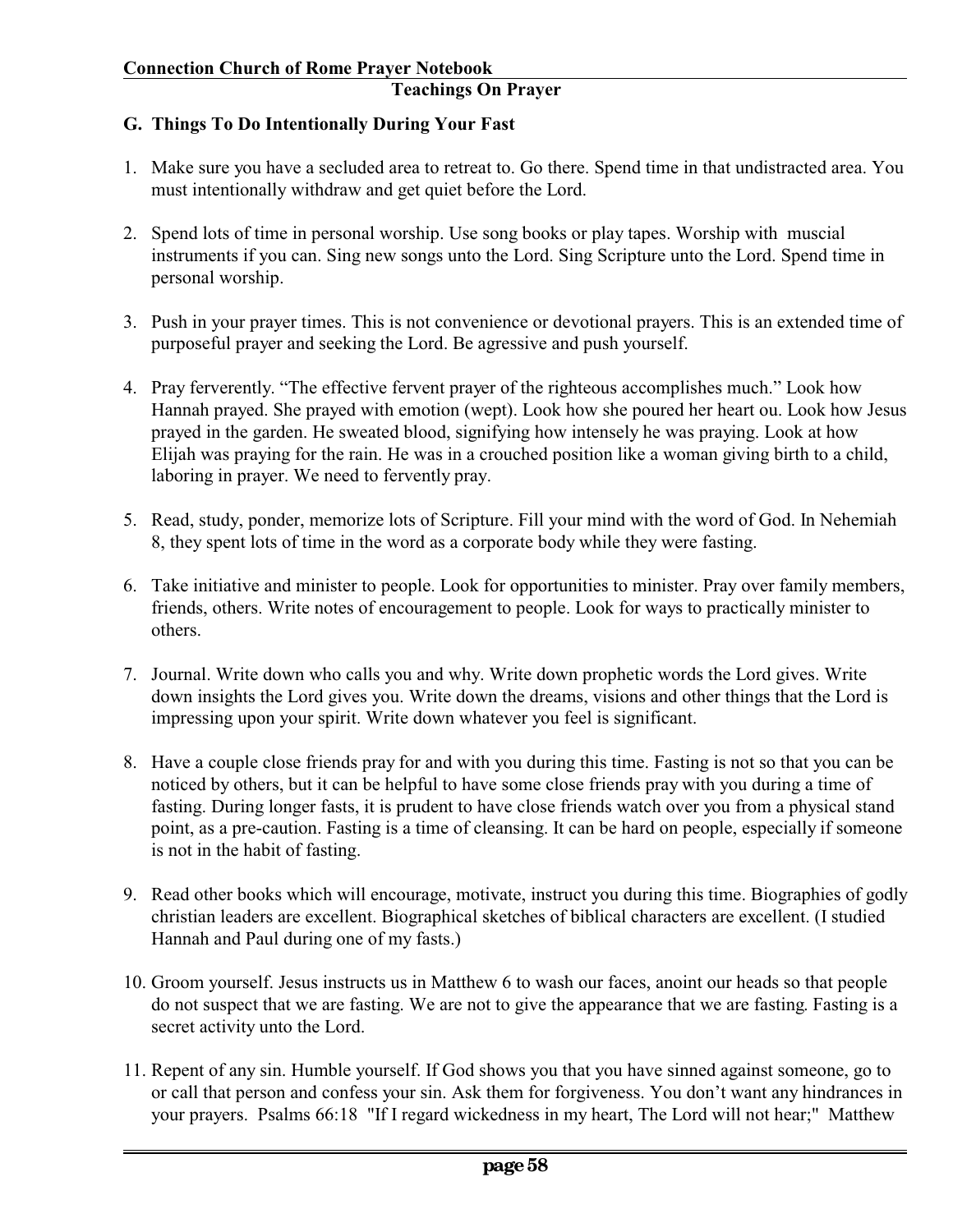5:23-24 "If therefore you are presenting your offering at the altar, and there remember that your brother has something against you, leave your offering there before the altar, and go your way; first be reconciled to your brother, and then come and present your offering."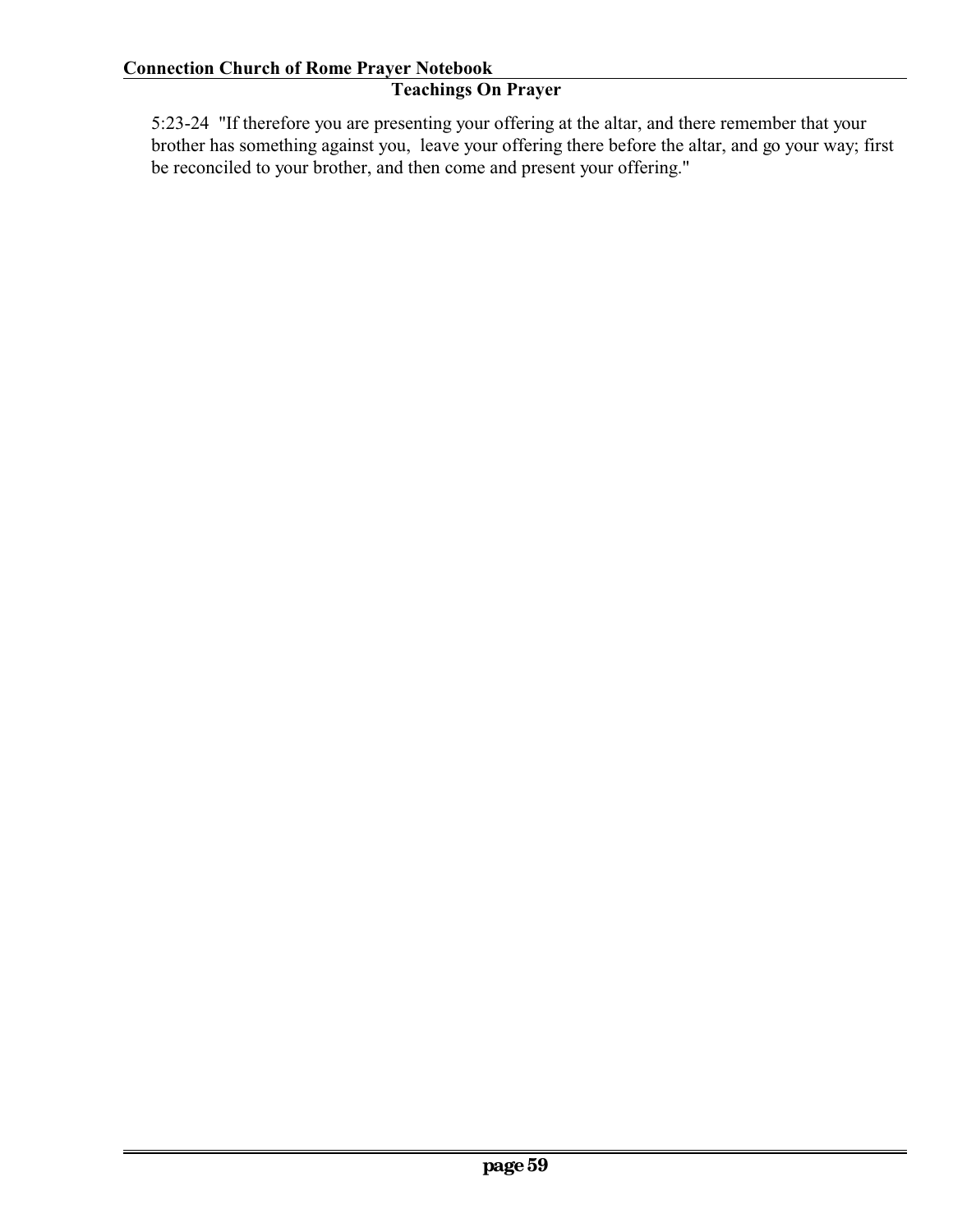#### **H. Results of Fasting**

When I was serving as an elder at Discovery Church in Orlando, the Senior Pastor came to me one day and asked me what was going on. He said that my life was changing so quickly. I was becoming more and more Christlike. He and his wife had both commented on how much my life was changing. The only thing that I had begun to do was to fast on a regular basis. I was spending more time in prayer and fasting than I had ever done. When we fast, we will see results.

- 1. Righteousness Isa 58:8 (God will convict you of sins. As you confess and forsake them, you will experience more righteousness.)
- 2. Healing, health, strength to bones...Isa 58:8
- 3. Protection, glory Isa 58:8
- 4. Fellowhip with Lord, answered prayer Isa 58:9, Mark 2:19-20
- 5. Joy Isa 58:10
- 6. Guidance 58:11, Acts 13:2-3
- 7. Victory over temptations Matt 4:2
- 8. Satisfaction of inward needs and desires Isa 58:11
- 9. Weight reduction (I average 2 lbs a day. It is easier to keep it off because the stomach decreases in size and you are not as hungry and get filled easier.)
- 10. Renewed strength Is 40:31 (You will gain strength during the fast, but God will give you strength afterwards as well. You will gain mental and emotional strength as well.)
- 11. More vibrant relationship with the Lord, particularly the H.S. (You will reap what you sow. If you use the fast as a springboard to prayer and fellowship with the Lord, you will reap the benefits of that time afterwards. I have noticed increased dreams and visions following a time of fasting.)
- 12. More power and anointing for ministry.
- 13. More humility. Ps 35:13 (Being humble is a moment by moment, day by day choice, but you will have emptied and humbled your soul and it will help you remain humble.)
- 14. More awareness of the holiness of God. (Fasting not only cleanses me of sin but impresses upon me how holy and pure God is.)
- 15. Stirring up of spiritual gifts (It seems that the gifts of the Spirit are freshly energized in our lives when we fast. I have noticed in increase not only in my primary gifting of teaching but also in other gifts like prophecy.)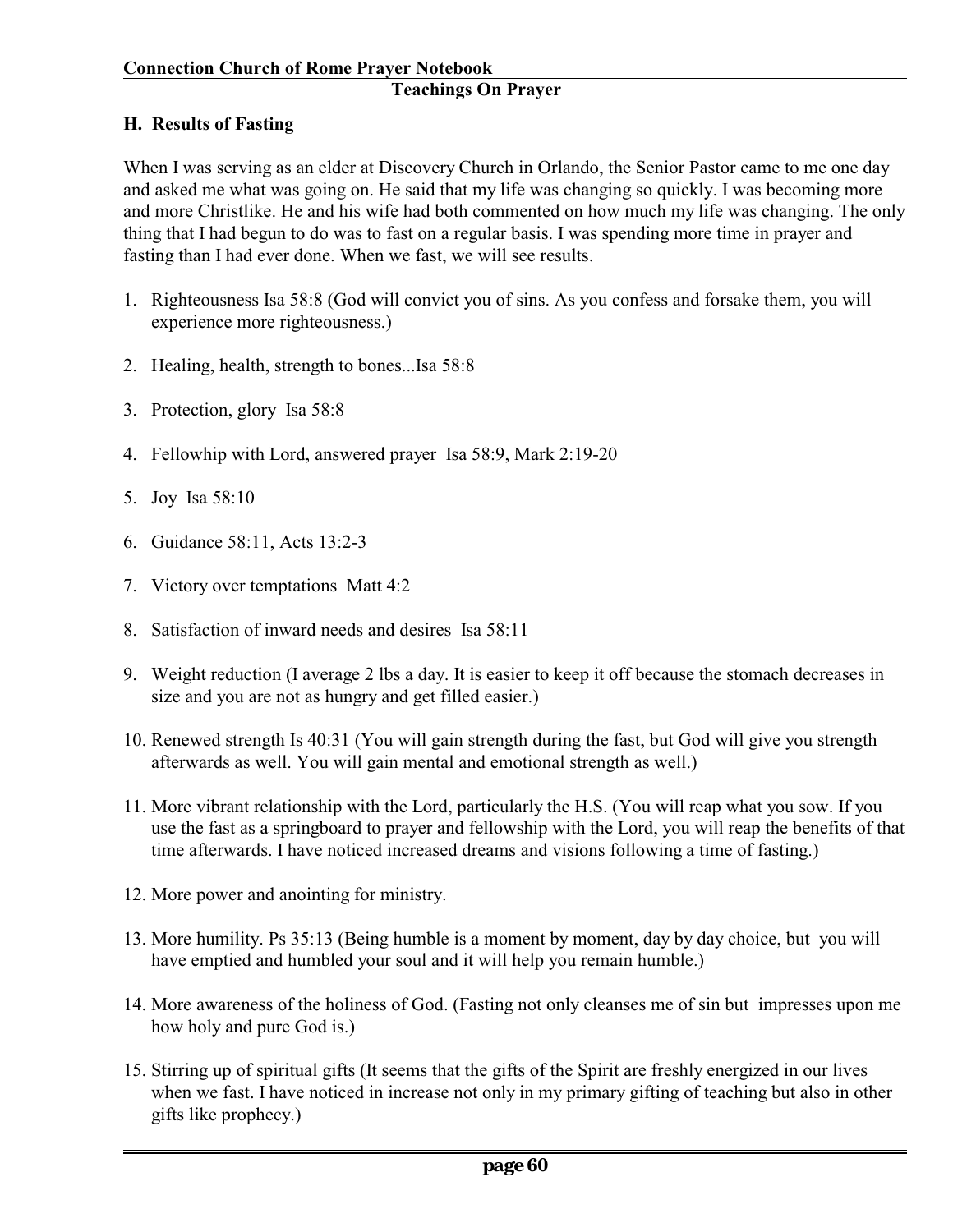#### **I. Coming Down The Mountain**

**1. Come down slowly.** After a fast, you need to gradually reaclimate yourself to everyday life. This is going to encompass many areas of your life, from what activities you do, what you eat and how much you eat and areas to be watch and be alert in.

**A. Physical Activities** You should slowly ease back into your normal physical activities. Do not go out and run 4 miles the day after you get done fasting. Just because you normally run several miles does not mean that you can go full speed into your normal activities. Gradually work back to your pre-fast schedule of running.

**B. Nourishment** Two considerations are important in the area of food when you are getting off of a fast. They are what you eat and how much you eat.

**i) How much you eat** It is important for you to eat a very small meal after fasting. Your stomach will have shrunk and your system needs to gradually work back into eating a normal portion. If you eat to much, you can get sick. I know people who have become very sick from eating too much too quickly after a fast. Resist the temptation to eat too much.

**ii) What you eat** You should not only eat a small quantity of food but you should be very careful of what you eat. Dr. Paul C. Bragg, an expert in the field of fasting and nutrition, has several different fast breaking menus depending on how long of a fast you have been on. Most of them suggest starting with salads for the first meal. Then, add cooked vegetables for the second meal and gradually work back to a normal menu after three days.

My own experience has been that it is good to start back with fruit juices and something easy to digest like cream of wheat, oatmeal and fruit. I have been able to eat starches and vegetables with a very small amount of meat on the second meal. My quantities are small and I eat only until I feel full.

I have also found that it is very important to eat slowly and chew your food thoroughly. You must give your mouth time to fully salivate each bite. If you rush eating, you can experience great pain in your mouth and throat.

#### **2. Be ready to encounter problems.**

**A. Moses** In Exodus 32 we find the account of Moses coming down the mountain after a glorious 40 days with the Lord. The Lord had just given him the 10 commandments on the two tablets of stone. He goes down below to the people and they had corrupted themselves by making and worshiping a molten calf. Verse 19 says, "And it came about, as soon as Moses came near the camp, that he saw the calf and the dancing; and Moses' anger burned, and he threw the tablets from his hands and shattered them at the foot of the mountain."

Moses then destroyed the calf and dealt with their sin. In chapter 34, we find Moses having to cut two tablets of stone like the ones the Lord had made. He had to return to the mountain a second time to meet with the Lord. Moses had lost his temper and destroyed the first set of tablets. The Lord had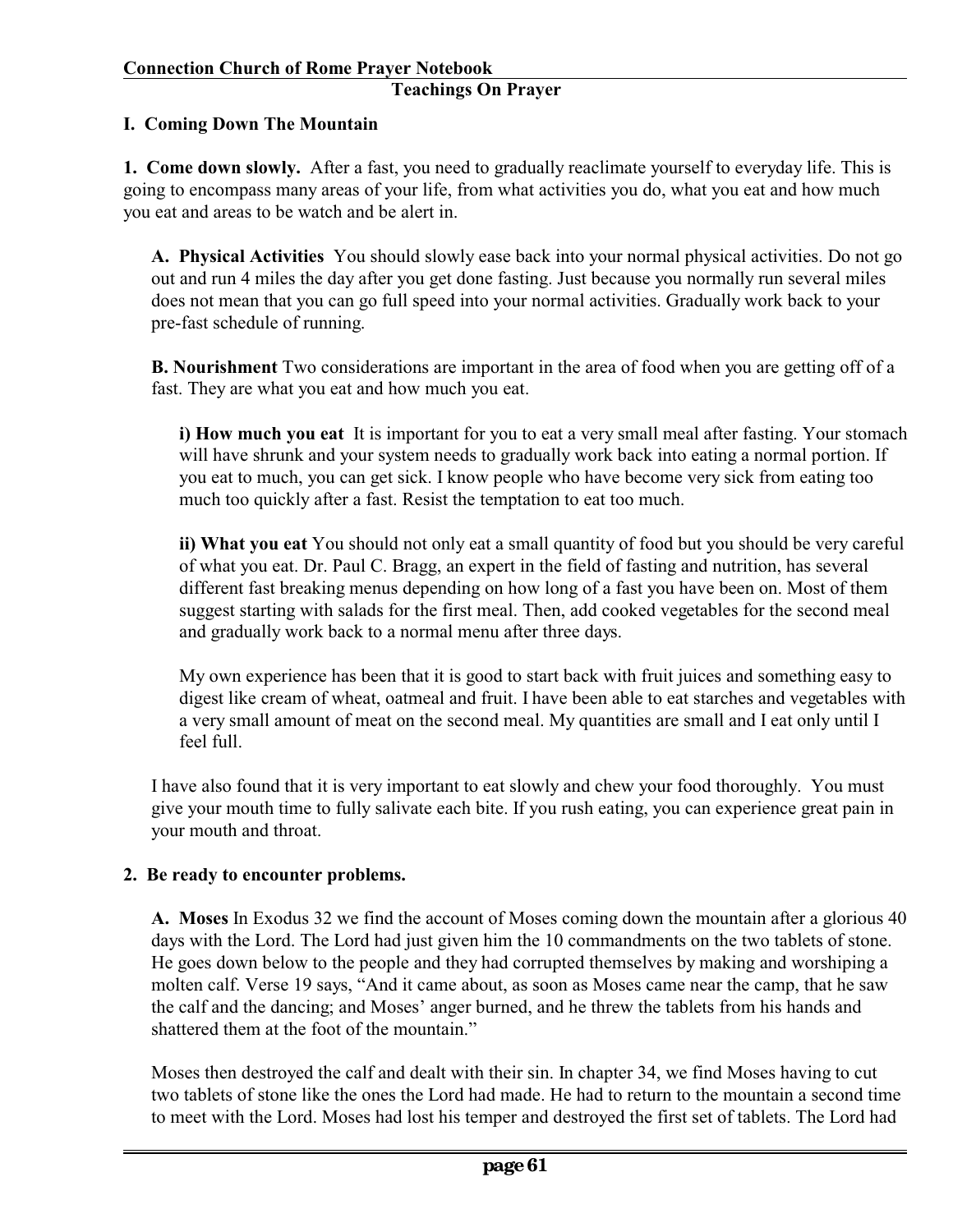already told him what the people had done, but he still had become angry and sinned.

When you come off your fast, be ready for adversity. Be ready to handle the unexpected. Jesus came out of His fast full of the Holy Spirit and was walking in the Spirit. We find in Galatians that if we walk by the Spirit, we will not carry out the deeds of the flesh. If Moses had been walking in the Spirit, he would not have had an outburst of anger and broken the tablets with the Law. (His anger over the sin was righteous anger, but how he handled it was not totally righteous.)

**B. Personally** When I came off the mountain on one fast, my wife said to me, "Honey, I don't feel very close to you." Her comment took me by surprise. Here, I had spending great times with the Lord and I was feeling on cloud nine. But, I needed to get out of the clouds and get down to earth quickly. "We haven't gone to bed at the same time, because you have been up late praying. And you are up praying early in the morning. You haven't joined us for meals.You have been spending all your time with the Lord and I don't feel close to you right now."

I had to regroup and realize that I was off the mountain. There were people who needed their needs met. I needed to spend time with my wife. I needed to communicate with her. I needed to make her feel special. I needed to love her and serve her. My children needed my attention.

When you get off the mountain, expect to find things that need your attention. Don't be caught off guard by the hustle and bustle of life that is there to greet you. Just thank the Lord that you have new energy, focus, strength and peace in Christ to face all of them.

# **3. Walk in the light God has given you.**

During your fast, the Lord may have shown you some things to do. Maybe He communicated to you that you were to spend a certain amount of time in prayer each day. If He has, be faithful to do what He has told you to do. Whatever ideas, projects, activities that He has given you, be diligent to walk in obedience.

On one fast, the Lord reproved me about putting my work before ministry. He wanted me to repent and change my priorities. After the fast, I had to make sure that I was staying true to the word He gave me. I also confessed what the Lord shown me to my pastor and a couple other brothers in the Lord. That would help bring accountability to my actions. I wanted to make sure that I was walking in the light that God had given me.

# **4. Don't let down your guard.**

**A. Keep your eyes on the Lord.** Just because you have had a tremendous time of keeping your eyes on the Lord, this is no time to take them off of Him. We must always keep our eyes on the author and perfecter of our faith. We need to keep seeking Him and His kingdom like never before.

(Col 3:1-2) "If then you have been raised up with Christ, keep seeking the things above, where Christ is, seated at the right hand of God. Set your mind on the things above, not on the things that are on earth."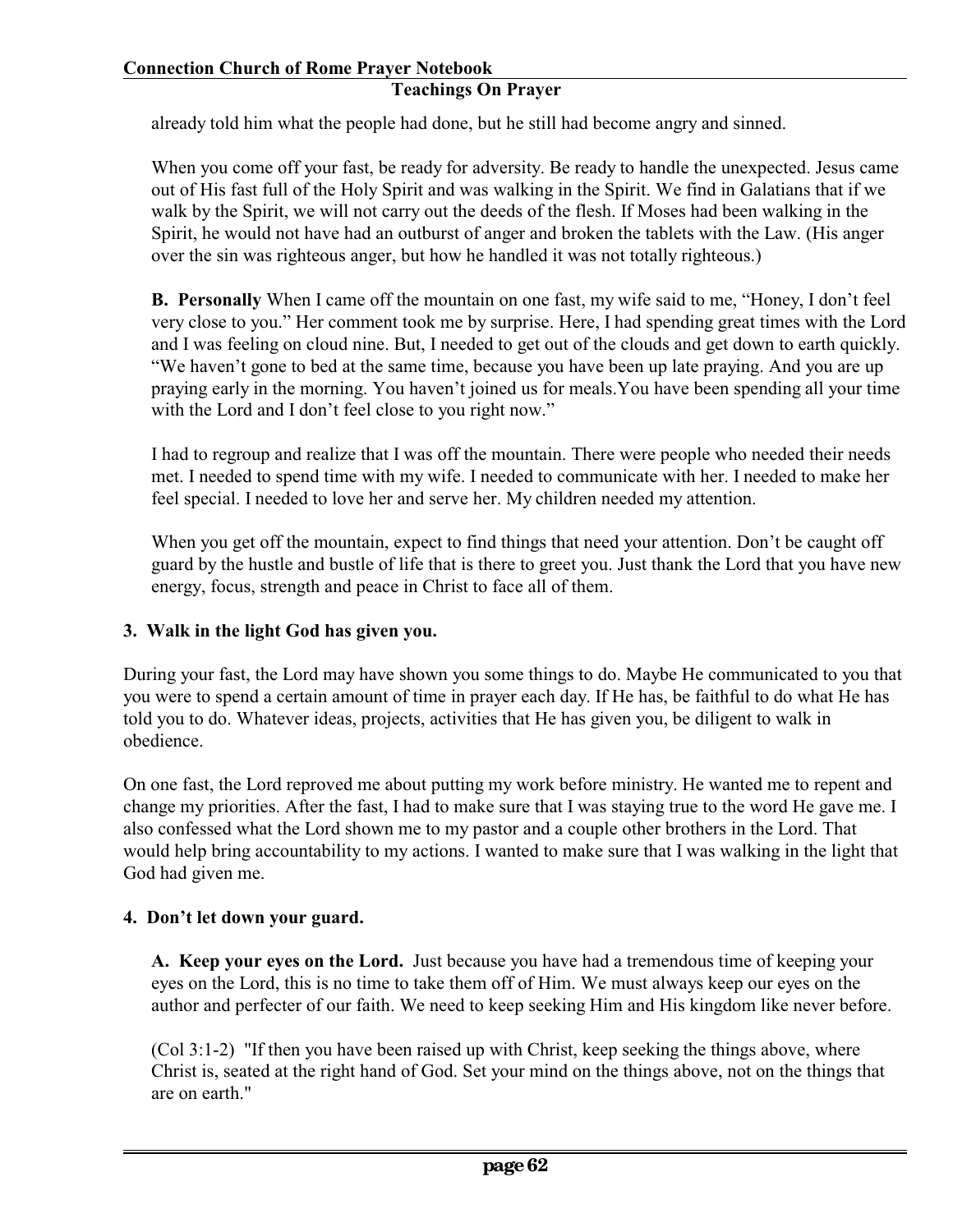(Heb 12:2) "fixing our eyes on Jesus, the author and perfecter of faith, who for the joy set before Him endured the cross, despising the shame, and has sat down at the right hand of the throne of God."

**B. Stay disciplined.** Just because you have just finished a great time of discipline and abstinence does not give you the right to abandon all discipline and self control once you have ended the fast. Your fast should have given you new control and discipline over your body and mind and now is the time to begin using it even more. Use the new found liberty you have for His glory and His honor, not for selfish indulgence.

(1 Tim 4:7-8) "But have nothing to do with worldly fables fit only for old women. On the other hand, discipline yourself for the purpose of godliness; for bodily discipline is only of little profit, but godliness is profitable for all things, since it holds promise for the present life and also for the life to come."

(2 Tim 1:7) "For God has not given us a spirit of timidity, but of power and love and discipline."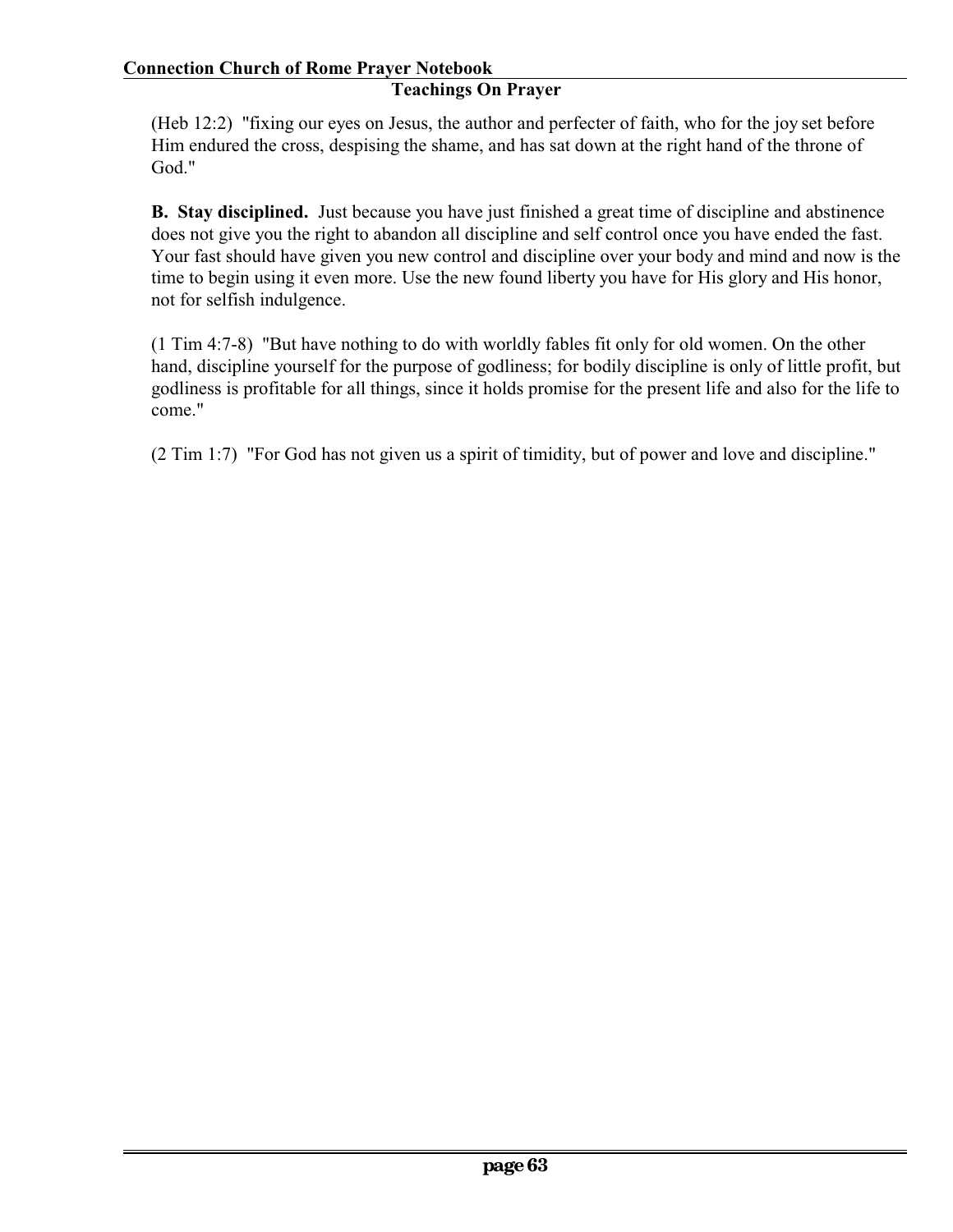#### **VIII. WHAT IS FASTING?** Bill Murchison

**1. Fasting is an physical expression of our inward heart.** Just as raising your hands in worship is an expression of your heart, fasting is also an expression. John the Baptist told people to bring forth fruit of their repentance. Fasting is an expression or fruit of what is happening on the inside. In the example of Jonah, the people believed and repented. Fasting was a part of their repentance and their turning away from sin. It was also a physical expression of their heart.

Jonah 3:2-10 "Go to the great city of Nineveh and proclaim to it the message I give you." {3} Jonah obeyed the word of the LORD and went to Nineveh. Now Nineveh was a very important city--a visit required three days. {4} On the first day, Jonah started into the city. He proclaimed: "Forty more days and Nineveh will be overturned." {5} The Ninevites believed God. They declared a fast, and all of them, from the greatest to the least, put on sackcloth. {6} When the news reached the king of Nineveh, he rose from his throne, took off his royal robes, covered himself with sackcloth and sat down in the dust. {7} Then he issued a proclamation in Nineveh: "By the decree of the king and his nobles: Do not let any man or beast, herd or flock, taste anything; do not let them eat or drink. {8} But let man and beast be covered with sackcloth. Let everyone call urgently on God. Let them give up their evil ways and their violence. {9} Who knows? God may yet relent and with compassion turn from his fierce anger so that we will not perish." {10} When God saw what they did and how they turned from their evil ways, he had compassion and did not bring upon them the destruction he had threatened.

Illustration: One time while at work, an abominable thing happened. I made an apology to all the employees. In addition, in an act of repentance and contriteness, I fasted for a day. Was fasting necessary for forgiveness? No. Did I tell others? No. It was merely an expression of repentance to God over what had happened.

**2. Fasting is an act of preparation.** When Jesus healed the boy with seizures, His disciples asked why they could not do this. Jesus replied that this comes only by prayer and fasting. Jesus had been fasting and was ready for the occasion.

How does fasting prepare you? One of the ways mentioned is found in the context of the verse below. The disciples asked Jesus why they could not heal the boy. Jesus' reply was that they did not have the faith to do it. Then, he tells them the way to get the faith was by prayer and fasting. Fasting builds your faith.

Matthew 17:14-21 When they came to the crowd, a man approached Jesus and knelt before him. {15} "Lord, have mercy on my son," he said. "He has seizures and is suffering greatly. He often falls into the fire or into the water. {16} I brought him to your disciples, but they could not heal him." {17} "O unbelieving and perverse generation," Jesus replied, "how long shall I stay with you? How long shall I put up with you? Bring the boy here to me."  $\{18\}$  Jesus rebuked the demon, and it came out of the boy, and he was healed from that moment. {19} Then the disciples came to Jesus in private and asked, "Why couldn't we drive it out?" {20} He replied, "Because you have so little faith. I tell you the truth, if you have faith as small as a mustard seed, you can say to this mountain, 'Move from here to there' and it will move. Nothing will be impossible for you. " {21} But this kind can only come out with prayer and fasting.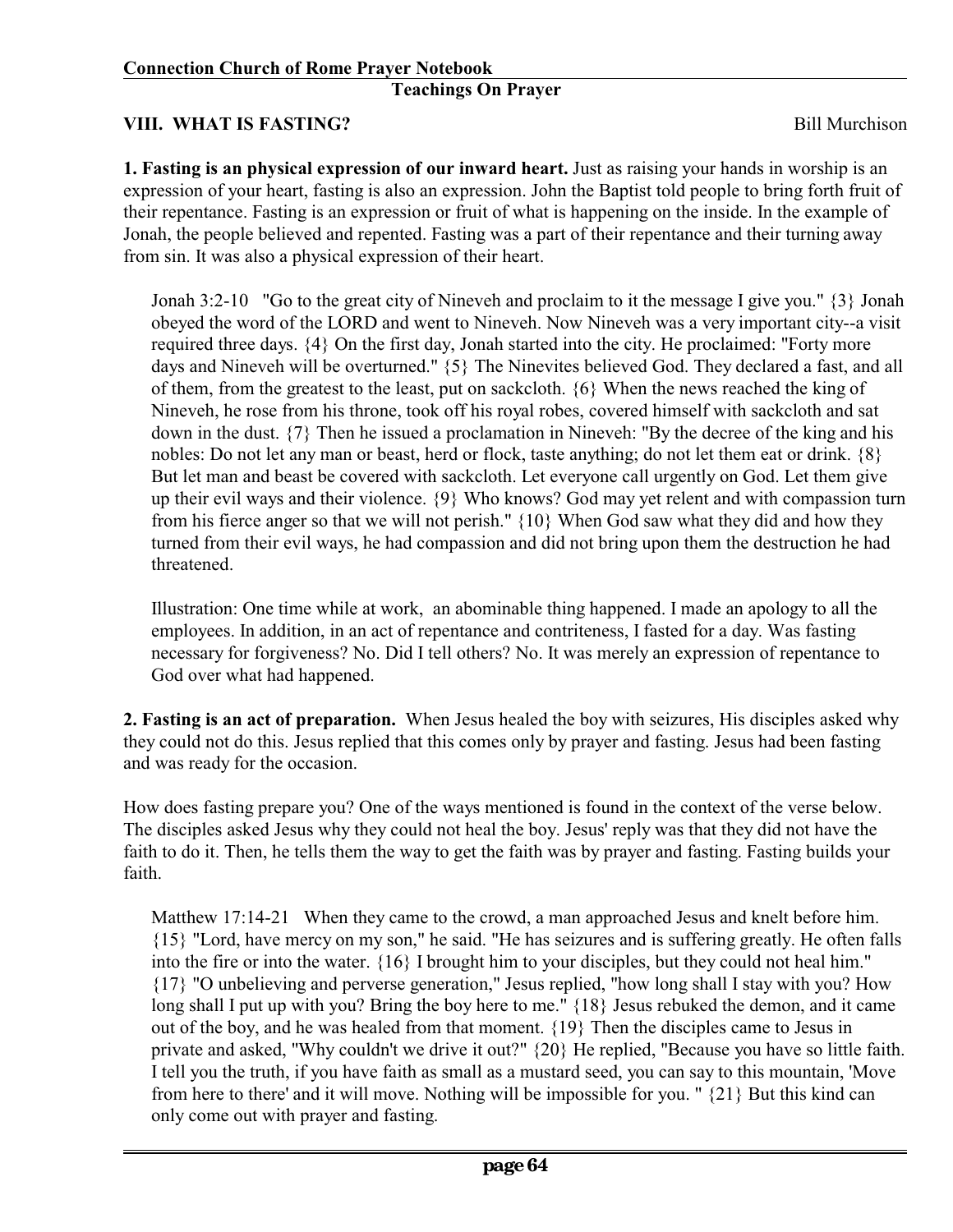#### **Teachings On Prayer**

Illustration: When we moved from Orlando, we were trying to sell our house. We kept the house clean and picked up at all times (almost). It is an inconvenience, but it is necessary in case someone wants to look at the house. We are ready. Fasting is an act of preparation so that we might be dressed in readiness.

**3. Fasting is a weapon.** It is a military tool to accomplish a task. It is something that we can pick up and use at any time to destroy spiritual strongholds. In the account above, Jesus said that this kind can only come out by prayer and fasting. It is an act which we must do on behalf of someone else to free them. It is a weapon for pulling down strongholds, just as prayer is.

2 Corinthians 10:4 "The weapons we fight with are not the weapons of the world. On the contrary, they have divine power to demolish strongholds."

Illustration: At Cypress Creek, the owner has been very selfish and greedy. He has not been willing to spend the necessary money to operate a first class operation. To see the place in shambles bothered me. Scripture says not to eat the bread of a selfish man. I began to fast all my lunches. (Meals were part of my contract so I was perfectly right in eating them.) For a whole year, I fasted with a purpose in mind of breaking the stronghold of greed and selfishness at work. Then, this year I saw light at the end of the tunnel. This year, we have: bought two mowers (\$42,000), upped the maintenance budget by \$80,000, rebuilt the mens restroom, built some new tees on the course, repaired and built some new cart paths, upgraded the restaurant, are buying a new tractor for the driving range, and the list goes on. The owner has spent money to improve and upgrade. Meanwhile, at his office building, he is tightfisted as ever. The manager over there is puzzled why he won't spend money anywhere except at the golf course. The reason is simple, God has moved the heart of the owner to release the finances at the course. It is a response to the fasting. Fasting was the military weapon used to pull down the stronghold of selfishness and greed.

**4. Fasting is a spiritual shuttle bus.** In three of the four gospels there is an account of people asking Jesus why His disciples do not fast, while John's disciples fasted. Jesus' reply is that the guests do not fast while with the bridegroom, but they will fast when he is taken from them. In other words, people should fast when they want to be with the Lord. They do not need to fast when they are with Him already. Fasting is like a shuttle bus which takes us into the presence of God.

When people need to hear the Lord very clearly on an issue, they very often will fast. When you are in the presence of God, it is much easier to hear clearly. As you enter into the presence of God, you can receive valuable counsel and pending answers from the Lord. This is why we find the apostles in Acts fasting before appointing elders in each church. They needed to hear from God about these men whom they did not know very well personally.

Mark 2:18-20 Now John's disciples and the Pharisees were fasting. Some people came and asked Jesus, "How is it that John's disciples and the disciples of the Pharisees are fasting, but yours are not?" {19} Jesus answered, "How can the guests of the bridegroom fast while he is with them? They cannot, so long as they have him with them. {20} But the time will come when the bridegroom will be taken from them, and on that day they will fast.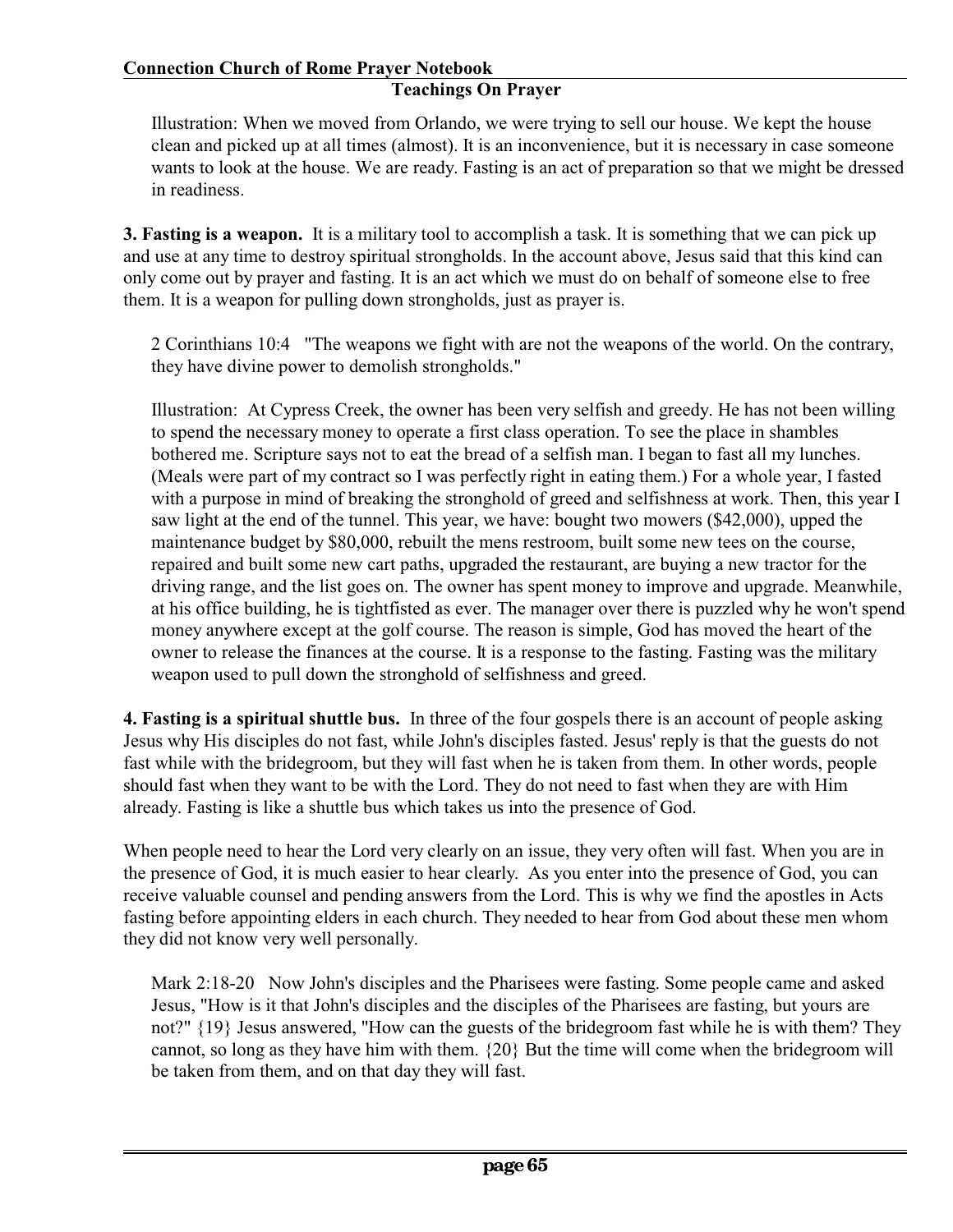#### **Teachings On Prayer**

Acts 14:23 "Paul and Barnabas appointed elders for them in each church and, with prayer and fasting, committed them to the Lord, in whom they had put their trust."

**5. Fasting is like a bar of soap.** A bar of soap will not cleanse you, but applying the soap to your body will clean you. One does not hold up a bar of soap in public and say: "I have a bar of soap." Instead, one uses a bar of soap in the privacy of their own shower and cleans themself. Likewise, in fasting, it is a private matter between you and God. Using it properly can cleanse you from sin in your life.

In the natural, fasting cleanses your body of toxins and other impurities. Your body eliminates and burns off toxic build-ups in your body. It takes several weeks to completely clean out your body. In the same way, we become spiritually clean through fasting. The act of missing meals does not clean you spiritually, but as you draw near to God, He will purify you. Below is a case in point:

Luke 18:11-13 The Pharisee stood up and prayed about himself: 'God, I thank you that I am not like other men--robbers, evildoers, adulterers--or even like this tax collector. {12} I fast twice a week and give a tenth of all I get.' {13} "But the tax collector stood at a distance. He would not even look up to heaven, but beat his breast and said, 'God, have mercy on me, a sinner.'

**6. Fasting is a way of serving the Lord.** In the account of Anna, the 84 year old prophetess, it says that she served the Lord day and night with fasting and prayer. It is not the gifting of everyone to serve full time in this manner, but everyone is called to serve Him this way at times. We find in Romans 12 the principle of presenting our bodies to the Lord as a spiritual service of worship. Fasting is a way of presenting our body to God.

Luke 2:36-38 There was also a prophetess, Anna, the daughter of Phanuel, of the tribe of Asher. She was very old; she had lived with her husband seven years after her marriage, {37} and then was a widow until she was eighty-four. She never left the temple but worshiped night and day, fasting and praying. {38} Coming up to them at that very moment, she gave thanks to God and spoke about the child to all who were looking forward to the redemption of Jerusalem.

Romans 12:1 "Therefore, I urge you, brothers, in view of God's mercy, to offer your bodies as living sacrifices, holy and pleasing to God--this is your spiritual act of worship."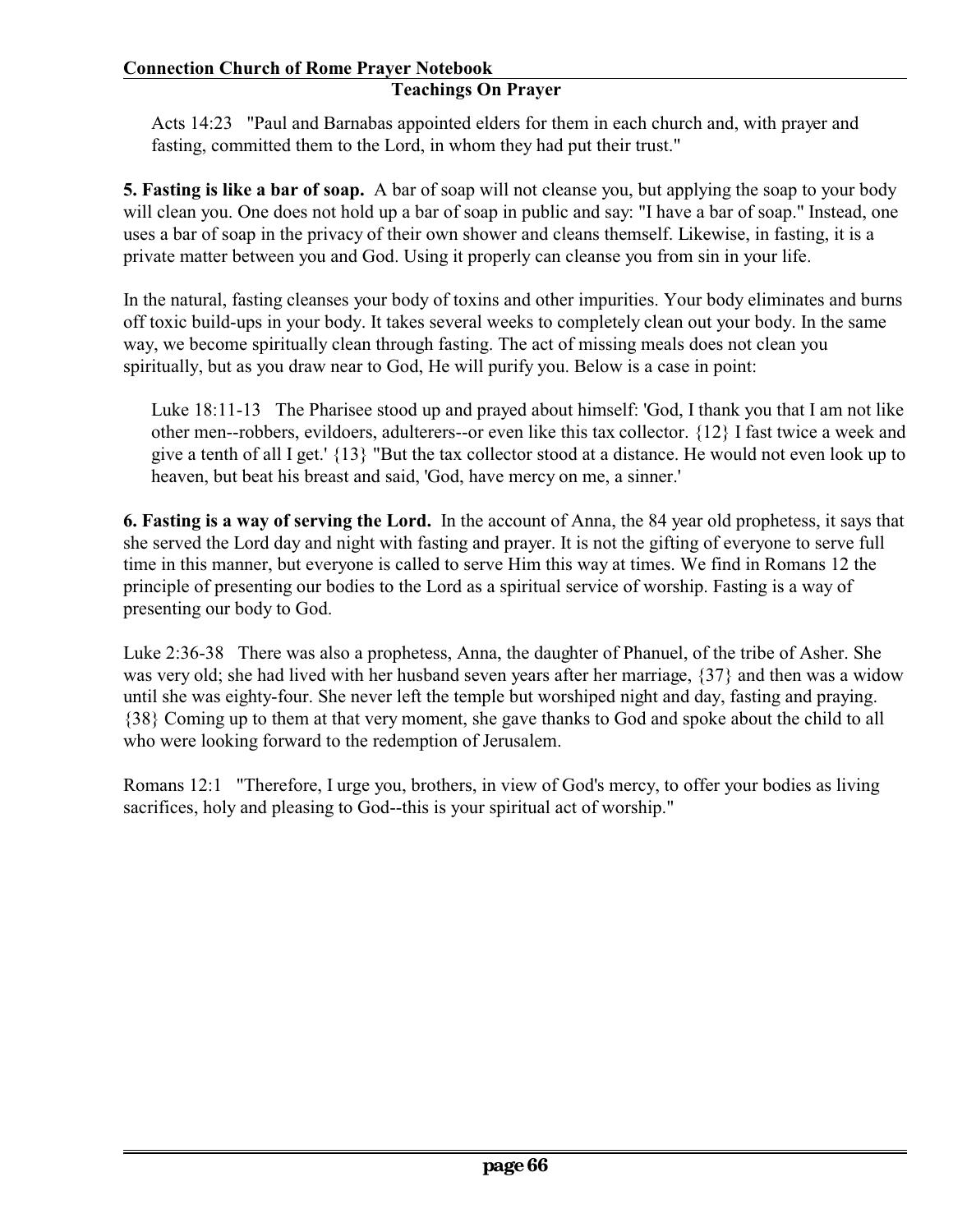# **IX. STUDY ON WORDS ASSOCIATED WITH PRAYER**

|                   | ROOT DEFINITIONS OF WORDS ASSOCIATED WITH PRAYER |                                                                                                                                                                                                                                                                                                                                                                        |  |
|-------------------|--------------------------------------------------|------------------------------------------------------------------------------------------------------------------------------------------------------------------------------------------------------------------------------------------------------------------------------------------------------------------------------------------------------------------------|--|
| Amen              | Amen H-543                                       | (From H 539), which means to build up, to foster as a parent, to<br>trust, confirm, support, believe.<br>Note: When someone says amen at the end of a prayer, it means<br>that they believe in it, they support it much as a foster parent would<br>take in a child to support. It means that you will grab hold of the<br>prayer and support it like it was your own. |  |
|                   | Amen G-281                                       | (From H-539), Truly, To support.                                                                                                                                                                                                                                                                                                                                       |  |
| <b>Confess</b>    | Yadah H-3034                                     | To use (hold out) the hand; to throw at or away; to revere or<br>worship; to bemoan, confess, praise                                                                                                                                                                                                                                                                   |  |
|                   | Nagad H-5046                                     | To front-stand boldly out opposite; to announce by word of mouth<br>to one present; predict, explain, praise, denounce, profess                                                                                                                                                                                                                                        |  |
|                   | Zakar H-2142                                     | To mark so as to recognize; to remember, to mention, make mention<br>of; be mindful, recount, record                                                                                                                                                                                                                                                                   |  |
|                   | Homologeo G-3670                                 | (From G-3674 + G-3056) To assent, acknowledge, agree fully,<br>confess, profess, give thanks, confession is made                                                                                                                                                                                                                                                       |  |
|                   | Exomologeo G-1184                                | (From G-1537 + G-3670) To acknowledge, agree fully, confess,<br>profess                                                                                                                                                                                                                                                                                                |  |
| Contrite          | Dakah H-1794                                     | To collapse, break, contrite, crouch                                                                                                                                                                                                                                                                                                                                   |  |
|                   | Nakeh H-5223                                     | Smitten, maimed, dejected, contrite, lame                                                                                                                                                                                                                                                                                                                              |  |
| <b>Entreat</b>    | 'Athar H-6279                                    | To burn incense in worship, intercede, entreat, pray                                                                                                                                                                                                                                                                                                                   |  |
| <b>Entreaties</b> | Chalah H-2470                                    | To be rubbed or worn; to be weak, sick, afflicted; to grieve, make<br>sick, entreat, beseech, be grieved                                                                                                                                                                                                                                                               |  |
|                   | Paga' H-6293                                     | To impinge by accident or violence; cause to entreat, fall upon,<br>make intercession                                                                                                                                                                                                                                                                                  |  |
|                   | Parakaleo G-3870<br>Paraklesis G-3874            | (From G-3844 + G-2564) To call near, invite, invoke by<br>imploration, hortation or consolation; beseech, call for, confront,<br>desire, entreat, pray                                                                                                                                                                                                                 |  |
|                   | Deesis G-1162                                    | (From G-1189) A petition, prayer, request, supplication                                                                                                                                                                                                                                                                                                                |  |
| Fast              | Tsuwn H-6684                                     | To cover over (the mouth), to fast                                                                                                                                                                                                                                                                                                                                     |  |
|                   | Nesteuo G-3522                                   | (From G-3523), to abstain from food, fast                                                                                                                                                                                                                                                                                                                              |  |
| <b>Hallowed</b>   | Hagiazo G37                                      | (From G-40), To make holy, purify or consecrate, venerate, hallow,<br>be holy                                                                                                                                                                                                                                                                                          |  |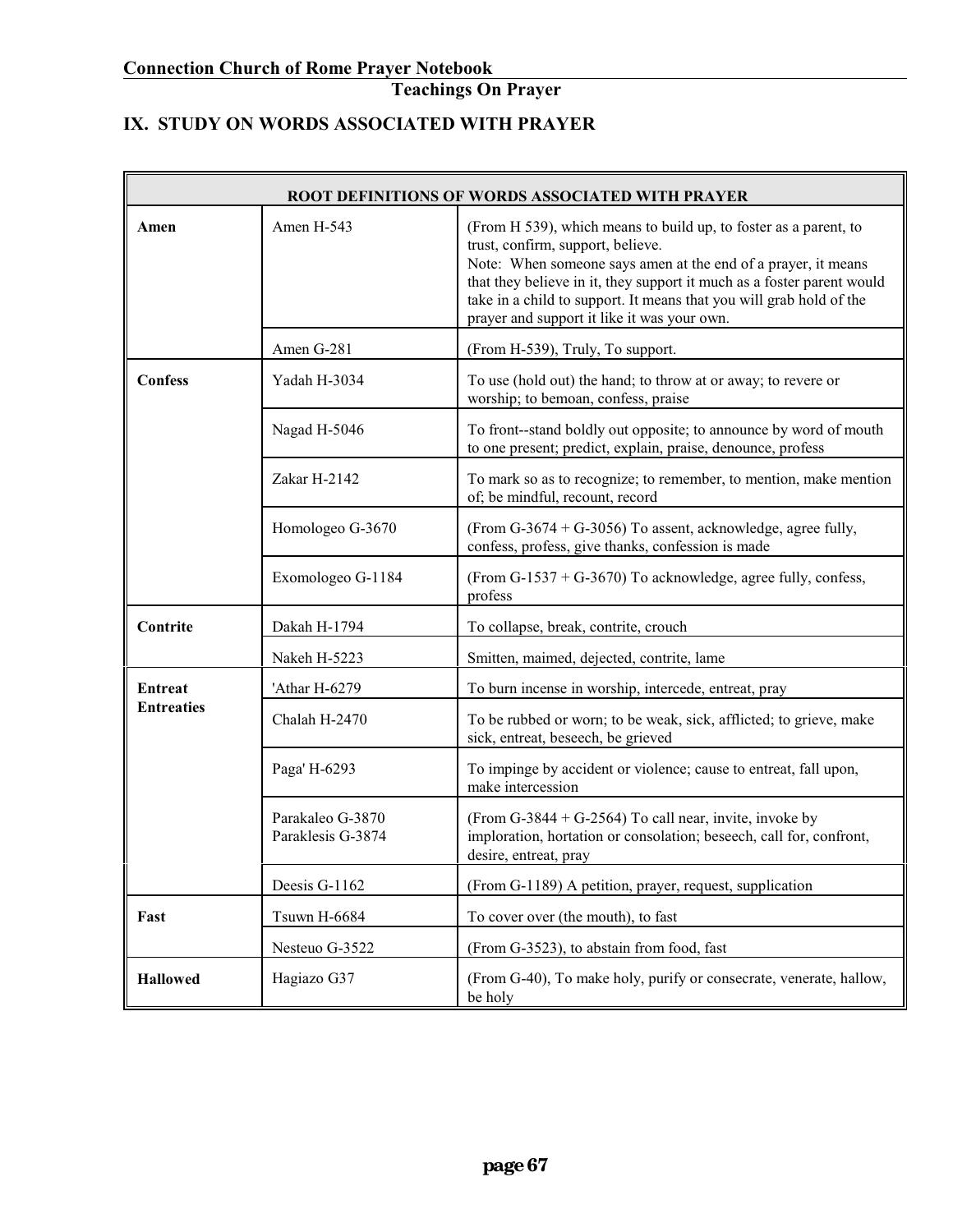| <b>ROOT DEFINITIONS OF WORDS ASSOCIATED WITH PRAYER</b> |                     |                                                                                                               |
|---------------------------------------------------------|---------------------|---------------------------------------------------------------------------------------------------------------|
| <b>Petition</b>                                         | Be'a' H-1156        | (From H-1158), to seek, ask, desire, make petition, pray, request                                             |
|                                                         | Chanan H-2603       | To favor, entreat, show mercy, make supplication                                                              |
|                                                         | She'elah H-7596     | (From H-7592), request, thing asked for, a petition, loan, petition                                           |
|                                                         | Techinnah H-8467    | (From H-2603) a, Favor, supplication for favor, grace, mercy                                                  |
|                                                         | Deesis G-1162       | A petition, prayer, request, supplication                                                                     |
|                                                         | Proseuchomai G-4336 | To pray to God, supplicate earnestly, make prayer                                                             |
| Pray<br>Prayer                                          | Palal H-6419        | To judge, officially or mentally, to intercede, pray, entreat, make<br>supplication                           |
|                                                         | 'Athar H-6279       | To burn incense in worship, intercede, entreat, pray                                                          |
|                                                         | Na' H-4994          | A primary participle of incitement and entreaty                                                               |
|                                                         | Proseuche G-4335    | (From G4336), an oratory, pray earnestly, prayer                                                              |
|                                                         | Deesis G-1162       | (From G-1189), A petition, prayer, request, supplication                                                      |
|                                                         | Deomai G-1189       | To beg (as binding oneself), petition, beseech, pray, make request                                            |
| Repent                                                  | Nacham H-5162       | To sigh, breathe strongly, to be sorry, to pity, console, reverse, rue,<br>repent                             |
|                                                         | Shuwb H-7725        | To turn back, retreat, recover, rescue, retrieve, repent                                                      |
|                                                         | Metanoeo G-3340     | (From G-3326 + G-3539) To think differently or afterwards, to<br>reconsider, morally feel compunction, repent |
| Supplication                                            | 'Athar H-6279       | To burn incense in worship, intercede, entreat, pray                                                          |
|                                                         | Tachanuwn H-8469    | Earnest prayer, entreaty, supplication                                                                        |
|                                                         | Deesis G-1162       | (From G-1189) A petition, prayer, request, supplication                                                       |
|                                                         | Deomai G-1189       | To beg as binding oneself, petition, beseech, pray, make request                                              |
|                                                         | Hiketeria G-2428    | (From G-2425) Through the idea of approaching for a favor,<br>entreaty, supplication                          |
|                                                         | Proseuchomai G-4336 | To pray to God, supplicate earnestly, make prayer                                                             |
| Thanksgiving                                            | Todah H-8426        | (From H-3034) Thanksgiving, hymns of thanksgiving, thank<br>offerings, sacrifices of thanksgiving             |
|                                                         | Eucharista G-2169   | (From G-2169) Gratitude, grateful language to God, as an act of<br>worship, thankfulness                      |

#### **Teachings On Prayer**